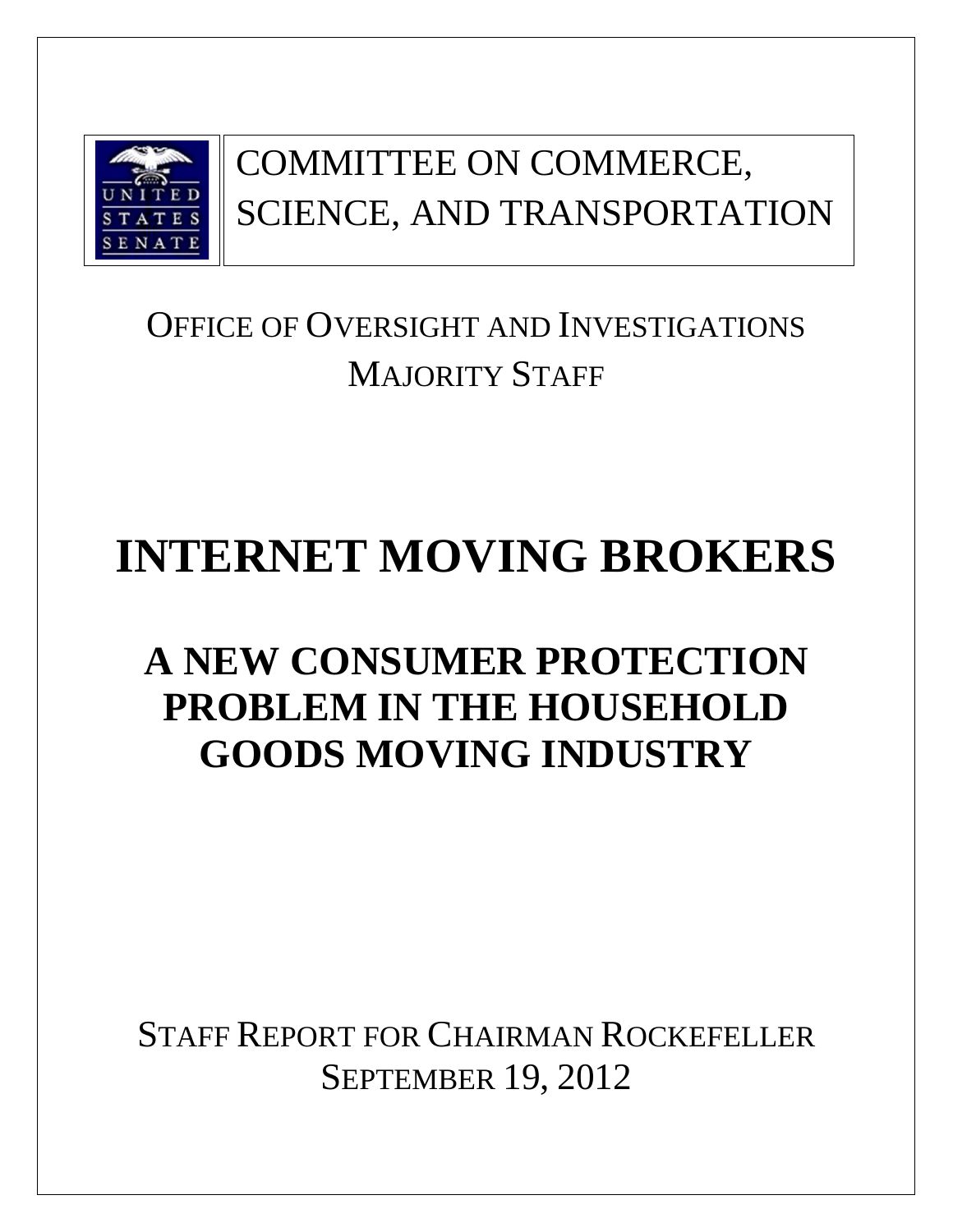### **Table of Contents**

| I.   |                                                                    |  |
|------|--------------------------------------------------------------------|--|
|      |                                                                    |  |
|      |                                                                    |  |
|      |                                                                    |  |
|      |                                                                    |  |
|      |                                                                    |  |
|      |                                                                    |  |
|      |                                                                    |  |
| II.  |                                                                    |  |
| III. |                                                                    |  |
|      | A. Internet Searches Direct Consumers to Internet Moving Brokers15 |  |
|      |                                                                    |  |
|      |                                                                    |  |
|      |                                                                    |  |
|      |                                                                    |  |
|      |                                                                    |  |
|      |                                                                    |  |
|      |                                                                    |  |
| IV.  |                                                                    |  |
| V.   |                                                                    |  |

## **Exhibits**

**Exhibit 1:** Examples of "Deposits"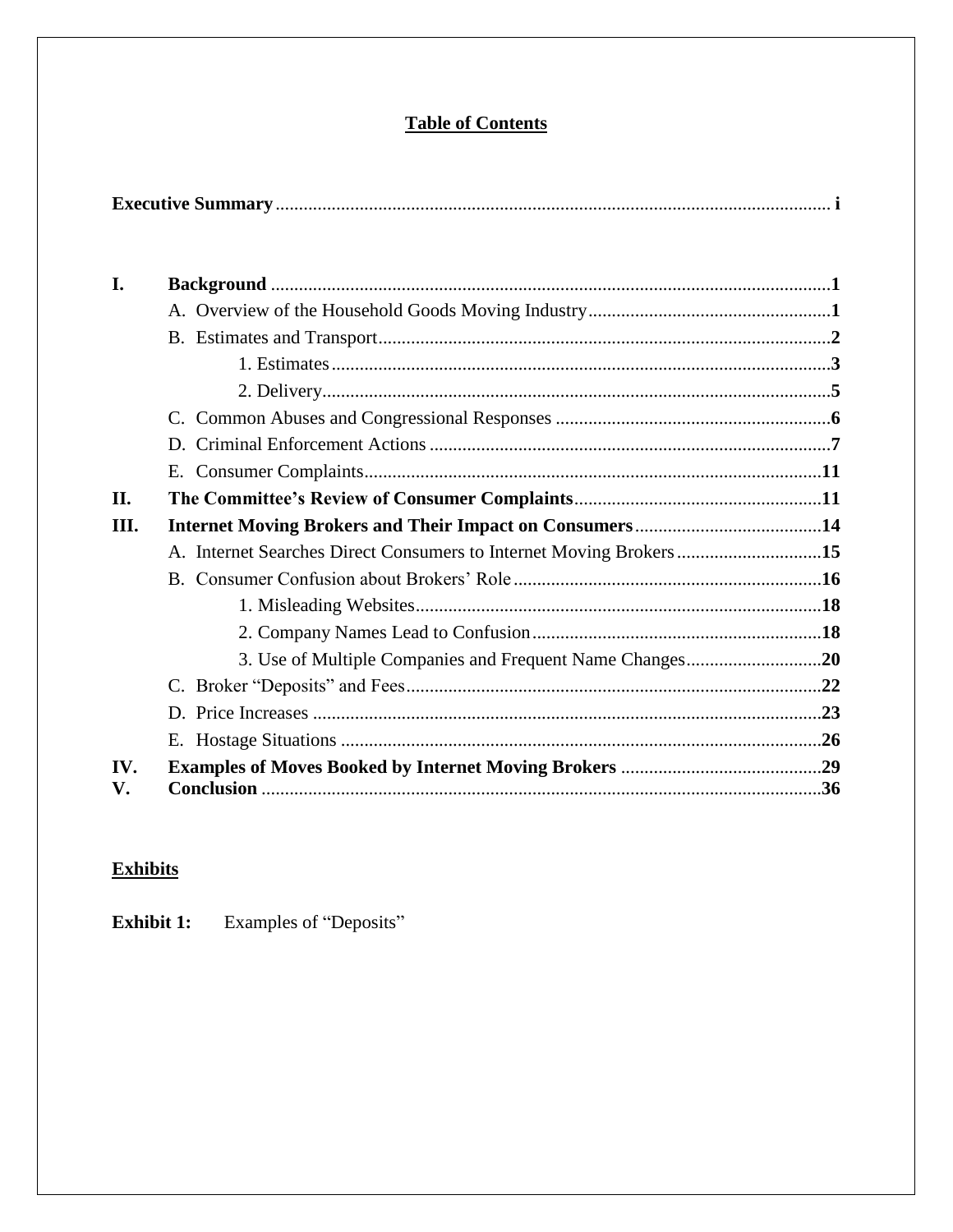#### **EXECUTIVE SUMMARY**

Each year, an estimated 1.6 million Americans use the services of household goods carriers and brokers to assist them with interstate moves. While most consumers appear to have a positive experience with the companies they hire, a significant number continue to complain about the business practices of certain moving companies. These consumers describe a "bait and switch" scheme where a moving company agrees to move their goods for one price, but then dramatically increases its charges after it has taken physical possession of the consumers' property. In some cases, the moving company will refuse to deliver consumers' goods at their new home unless they pay these exorbitant extra charges, a practice commonly referred to as holding customers' goods "hostage."

In the fall of 2011, Chairman Rockefeller directed Committee staff to open an investigation to determine why consumers continue to complain about troubling experiences with their moving companies. After carefully reviewing five years of consumer complaints filed with the Federal Motor Carrier Safety Administration (FMCSA), the investigation focused on a small group of moving companies that generated disproportionately large numbers of consumer complaints. In particular, the investigation examined the troubling practices of a small group of household good *brokers*, companies that arrange household moves, but do not actually perform them.

While policymaking and enforcement efforts have traditionally focused on the business practices of household goods *carriers*, the companies that transport consumers' property to their new homes, the investigation has found that moving brokers are creating the conditions that lead to many of the complaints that consumers make about interstate moves.

Committee staff interviewed dozens of the moving brokers' former customers, reviewed hundreds of consumer complaints, and reviewed thousands of the companies' customer files. The evidence obtained through the investigation showed that the practices of certain types of moving brokers regularly harm consumers. The key findings of the Committee's investigation are:

*The moving brokers that have the most complaints filed with the FMCSA employed similar business practices and relied heavily on the Internet to generate business.*  Consumers who used the brokers that generated the most complaints filed with the FMCSA described very consistent scenarios. The consumers went online to shop for moving services and through an Internet search, usually conducted via a search engine, the consumers identified and contacted an "Internet moving broker." Frequently, the business names used by the brokers were often very similar to well-known, reputable brand names, like United Van Lines or Budget Truck Rental.

*The business practices that Internet moving brokers use to find customers, provide estimates, and arrange moves regularly confuse consumers.* Committee staff has interviewed dozens of the Internet moving brokers' former customers who repeatedly stated that they were not made aware that they were hiring a broker, and that they were surprised when an entirely different company arrived on the day of their move.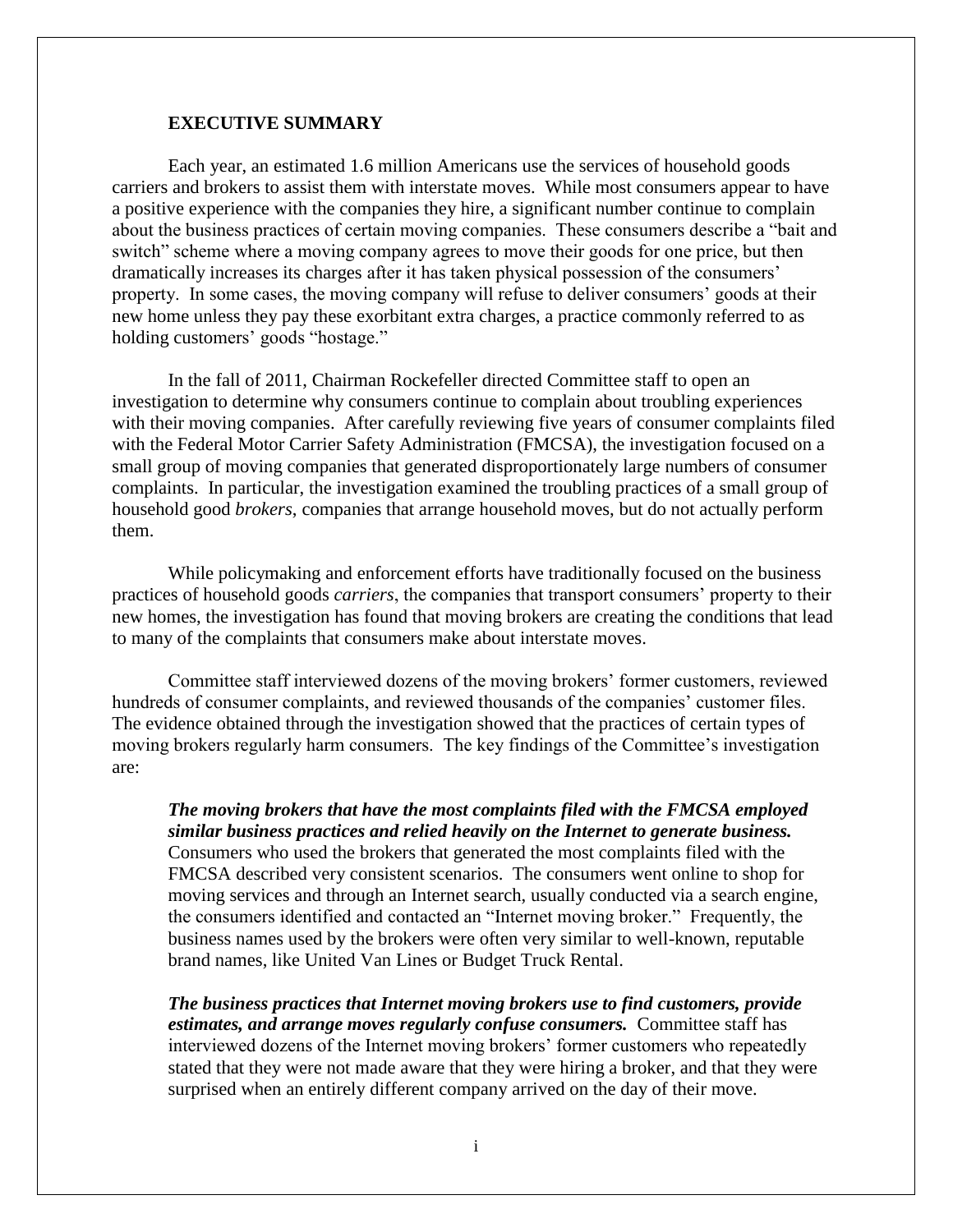Consumer complaints obtained by the Committee also regularly showed that consumers were not made aware they were hiring a broker, rather than a carrier. The websites for Internet moving brokers often failed to clearly disclose the fact that they are merely brokers and that they do not play a role in the interstate moves that consumers are undertaking.

*Internet moving brokers have their customers pay "deposits" that are nothing more than their fees.* Internet moving brokers provided information to the Committee that showed they labeled their broker fees, which sometimes amounted to thousands of dollars, as "deposits." Consumers repeatedly stated that they were not aware these "deposits" were not dedicated to the payment of their actual moves. Customers of Internet moving brokers frequently paid thousands of dollars in "deposits" to the Internet moving brokers and these "deposits" were never shared with the carriers performing the moves. Consequently, before the consumers' belongings were placed on trucks, they had already paid hundreds − and sometimes thousands − of dollars, to companies that played no role in the actual moves.

*Internet moving brokers never do on-site visits to catalog consumers' belongings and determine the price estimates.* Without conducting visual inspections of the consumers' goods the brokers gave the consumers an estimated price for the moves. The brokers' estimates were usually significantly lower than the prices quoted by other moving companies that conducted on-site visits.

*The "binding estimates" that Internet moving brokers provided to their customers frequently provided no price certainty.* Although the purpose of a "binding estimate" is to provide price certainty for a consumer undertaking an interstate move, consumers who booked their moves through Internet moving brokers often experienced significant price increases for their moves after the moves had begun. Committee staff found multiple examples of price increases for thousands of dollars with very little justification for the increases.

*Internet moving brokers create the conditions for harmful moving experiences.* **To** convince consumers to do business with them, Internet moving brokers frequently provided very low estimates to consumers. Because Internet moving brokers also routinely took substantial fees, labeled as "deposits," many carriers inevitably attempted to make up the difference by increasing the price once the moves began.

*Internet moving brokers should be aware their practices are harming consumers.*  Committee staff found a significant amount of evidence suggesting that Internet moving brokers should be aware that their practices are harming consumers. Their former customers frequently complained to them about terrible moving experiences, including significant price increases and carriers holding their goods hostage.

As more Americans feel comfortable arranging their household moves online, Internetbased moving brokers will have more opportunities to harm consumers. Policymakers,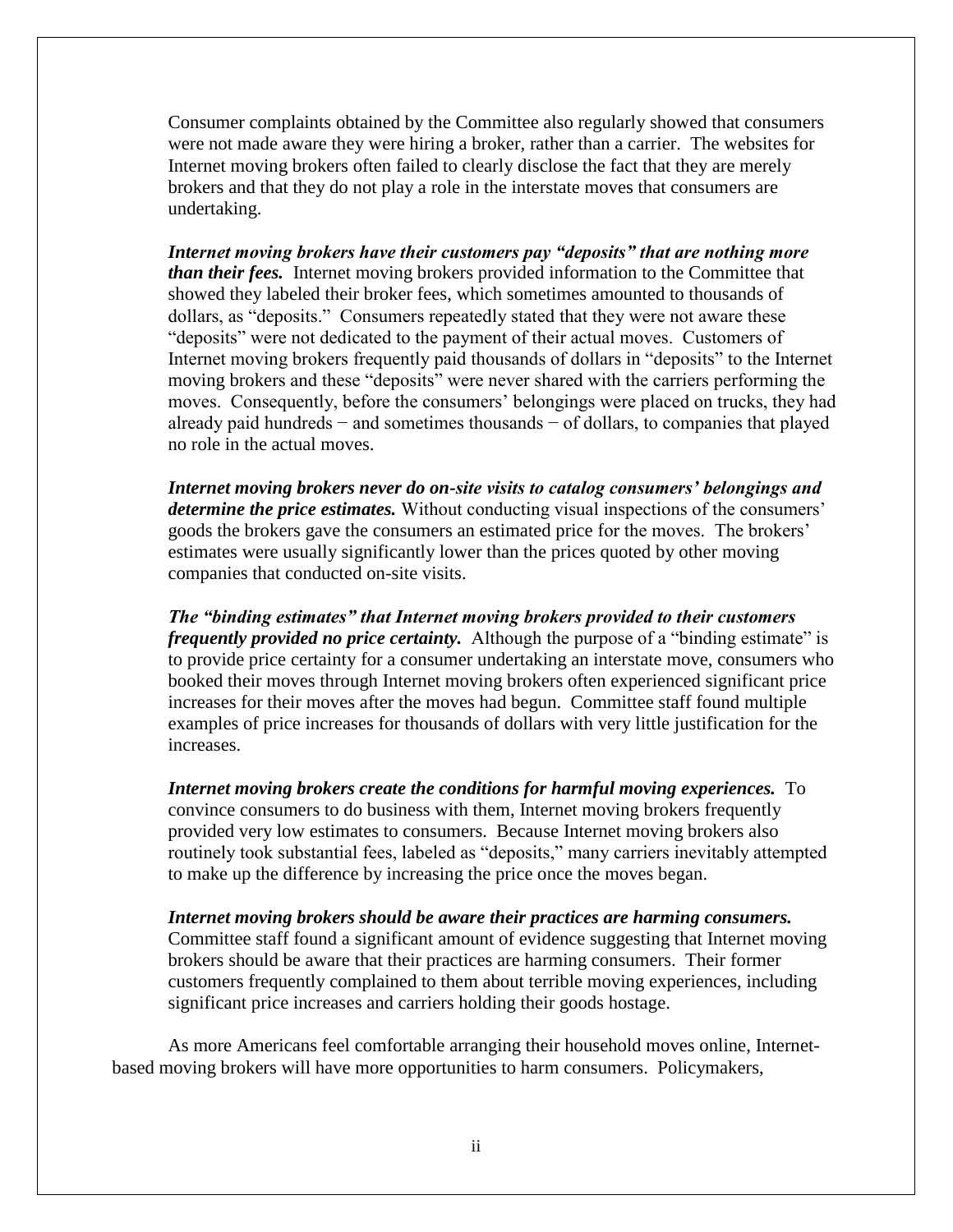regulators, and law enforcement officials will need to spend more time understanding how Internet moving brokers operate and how they are changing the household goods industry.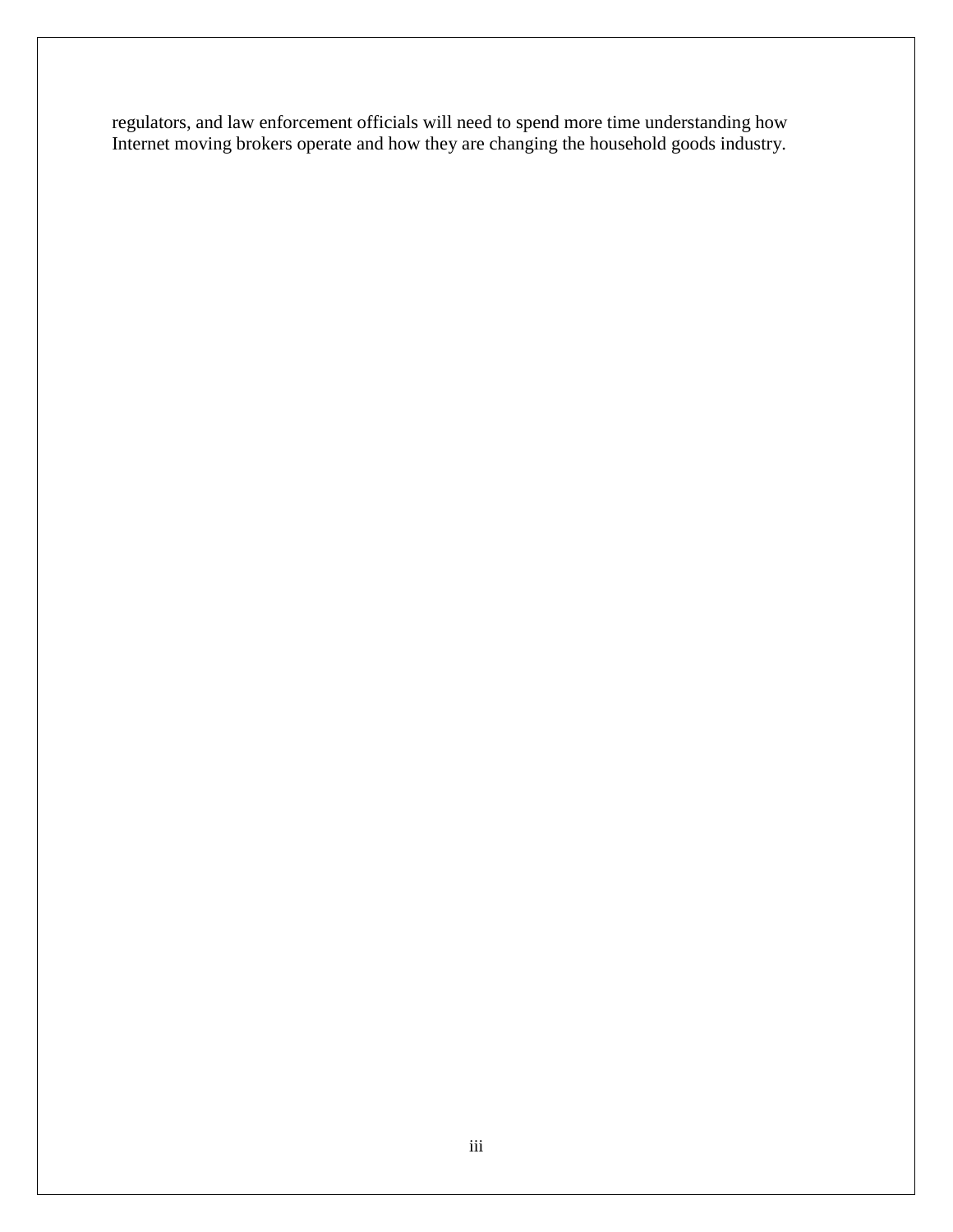#### **I. BACKGROUND**

#### *A. Overview of the Household Goods Moving Industry*

All moves that occur within the United States are either intrastate or interstate. An intrastate move is within one state and never crosses state lines. These moves are regulated, if at all, by the state in which the move occurs and the cost is generally determined on a per-hour basis.<sup>1</sup> Interstate moves cross at least one state line and are regulated by federal law. The cost of an interstate move is typically based upon the weight of the goods to be shipped and the distance travelled.<sup>2</sup> Until 1995, the interstate moving industry was regulated by the Interstate Commerce Commission. Today, it is regulated by the Federal Motor Carrier Safety Administration (FMCSA), a division of the Department of Transportation.

The interstate household goods moving industry is comprised of three players: individual shippers, household goods motor carriers, and household goods moving brokers.

**Shippers** An individual shipper is a person who is paying to move household goods.<sup>3</sup> Shippers are the consumers of the household goods moving industry.<sup>4</sup> They employ the services of either a carrier or broker to arrange their shipments.

*Carriers* A household goods motor carrier transports household goods. Carriers also regularly offer additional services to consumers, including providing estimates, packing household goods, and loading and unloading household goods.<sup>5</sup> Companies operating as carriers range from national moving companies and their local agents, such as United Van Lines, Mayflower Transit, and North American Van Lines, to smaller independent moving companies. The national moving companies, or van lines, "handle dispatching, shipment routing and monitoring, paperwork processing, and claims settlement" and rely upon their local agents to facilitate the moves.<sup>6</sup> The local agents are full-service moving and storage companies that are either owned by a van line or are independently owned and operated, but affiliated with a van line.The independent moving companies are also full-service moving and storage companies, but have no affiliation with the national moving companies.

3 49 U.S.C.A. § 13102(13); 49 C.F.R. § 365.105.

<sup>4</sup> The terms "consumers" and "shippers" will be used interchangeably throughout this report.

 $5$  49 U.S.C.A. § 13102(12).

 $\overline{\phantom{0}}$ 

<sup>1</sup> American Moving and Storage Association, *Make a Smart Move, Consumer Handbook: A Practical Guide to Interstate Moving* (2007) at 1(online at www.moving.org).

 $2^{2}$  Some interstate movers will charge based upon volume, or the cubic feet that goods fill in the truck. FMCSA requires that all interstate moves with a non-binding estimate be based upon the actual weight of the shipment. The regulations require that the shipment be weighed on a certified scale and weight tickets be provided to the shipper to substantiate the final charges. 49 C.F.R. § 375.507.

<sup>&</sup>lt;sup>6</sup> The Moving and Storage Industry in the U.S. Economy: Facilitating Economic Growth by Making *Residential Mobility Easier, Creating Opportunities for Small Businesses, and Stimulating Other Industries throughout the Economy*, Robert Damuth, Vice President, Nathan Associates Inc. (Oct. 8, 2008) at 6 (online at http://www.promover.org/files/msi/msi\_report.pdf).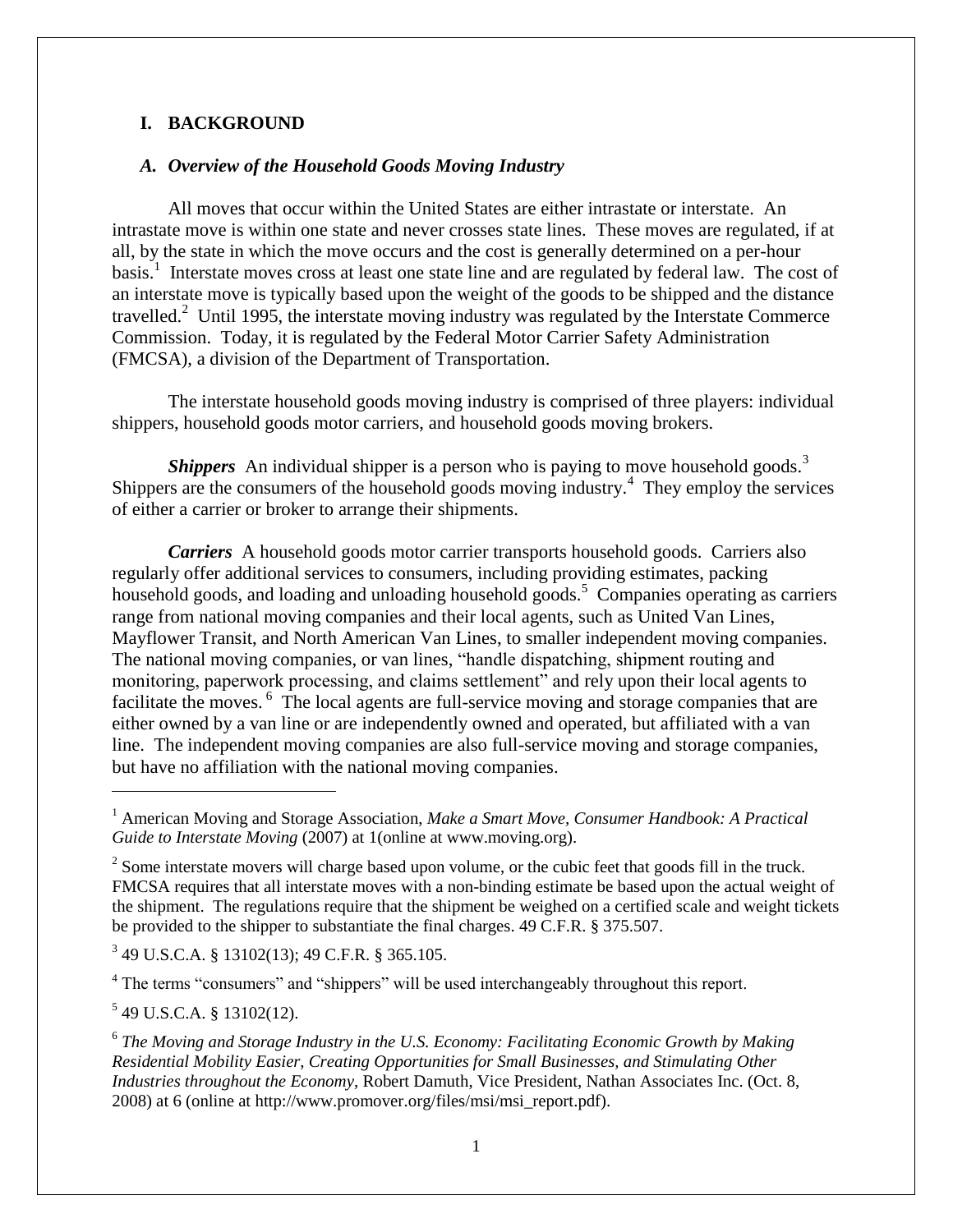*Brokers* Household goods moving brokers provide moving estimates and coordinate moves between a shipper and carrier.<sup>7</sup> Brokers often do not own trucks and do not perform any moving services. Brokers charge shippers a fee to provide an estimate and locate a carrier who will pick up and transport the shippers' goods. Over the past decade, the increased use of the Internet by consumers has increased the presence and use of Internet moving brokers, which will be discussed further below.

To operate as either a carrier or broker a company must register and apply for operating authority with the FMCSA. To register as a household goods motor carrier, federal law requires a company to meet the following requirements:

- It must offer shippers an arbitration process through which they can resolve disputes over charges and damage claims;
- It must publish its rates in a tariff and make this tariff available to its shipper customers;
- It must be familiar with and observe federal consumer protection laws that apply to household goods moving; and
- It must disclose any business or family relationships with other carriers, freight forwarders, or brokers.<sup>8</sup>

Provisions included within the new surface transportation law (MAP-21) will impose additional requirements on carriers applying for operating authority, including passing an examination intending to ensure that they understand all applicable federal consumer protection laws and that they will comply with them.<sup>9</sup>

#### *B. Estimates and Transport*

For a shipper planning an interstate move, the two most important phases of the move are the estimate, which is provided by the broker or carrier, and the actual transport of the shipper's household goods, which is solely provided by carriers. Congress has passed laws that govern the interactions between shippers, brokers, and carriers during these two phases in order to protect the rights of all parties. In creating rules for these interactions, Congress has specifically noted the vulnerabilities of shippers in interstate moves. For example, in passing the Household Goods Transportation Act of 1980, the House Committee on Public Works and Transportation noted:

 $\overline{\phantom{0}}$ 

 $<sup>7</sup>$  According to the regulations, a household goods broker means a person, other than a motor carrier or an</sup> employee or bona fide agent of a motor carrier, that as a principal or agent sells, offers for sale, negotiates for, or holds itself out by solicitation, advertisement, or otherwise as selling, providing, or arranging for, transportation of household goods by motor carrier for compensation. 49 C.F.R. §371.103.

 $849$  U.S.C.A. § 13902(a)(2).

 $9$  Moving Ahead for Progress in the  $21<sup>st</sup>$  Century (MAP-21), Pub. L. No. 112-141 (July 6, 2012).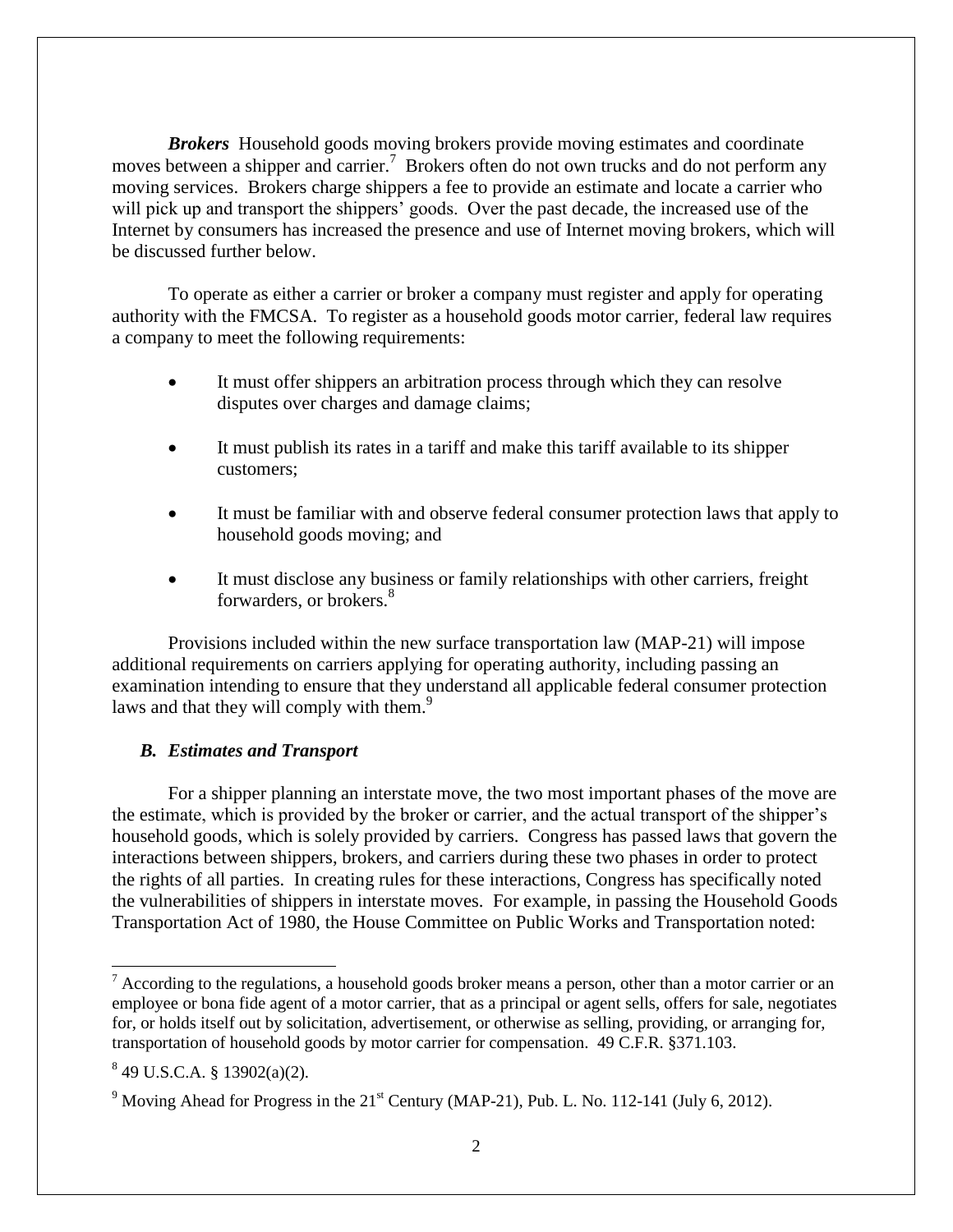[S]hippers usually move only once or twice in their lives and, consequently, lack a thorough understanding of the industry and sufficient clout to negotiate with it. Their situation is made more vulnerable by the fact that the moves involve all of their personal possessions, which often are of a fragile nature.<sup>10</sup>

#### *1. Estimates*

FMCSA requires movers to prepare written cost estimates for every shipment. Both carriers and brokers are authorized to provide estimates. If a broker is providing an estimate on behalf of a carrier, the broker must have a written agreement with the carrier whereby the carrier agrees to accept and honor that estimate.<sup>11</sup> Every estimate must be signed by both the carrier or broker and the shipper, and a dated copy must be provided to the shipper.  $^{12}$ 

Estimates can be either "binding" or "non-binding." A binding estimate is "an agreement made in advance with [an] individual shipper. It guarantees the total cost of the move based upon the quantities and services shown on  $[the]$  estimate..."<sup>13</sup> In 1980, Congress created the authority for binding estimates in order to provide the shipper with "price certainty" for moving costs.<sup>14</sup> A House Committee report explained its reasoning for supporting the creation of binding estimates:

An estimate is a price quote for performance of transportation services by a household goods carrier. Under existing law, an estimate is based upon an assessment of the weight of the shipment, plus other incidents of the service, such as distance and the amount of accessorial work that is to be performed. The estimate is not binding. The actual charge for the transportation service is based on the actual weight of the shipment and the cost for that weight. Therefore, if a household goods carrier gives a consumer an estimate of \$1,200 for its service, and after weighing the shipment, the charge is \$1,800, the carrier must charge the shipper \$1,800. This requirement has resulted in a great deal of consumer dissatisfaction. In order to address this problem, these subsections create a foundation for written binding estimates.<sup>15</sup>

 $13$  49 C.F.R § 375.401(b)(1).

<sup>&</sup>lt;sup>10</sup> House Committee on Public Works and Transportation, *Household Goods Transportation Act of 1980*,  $96^{th}$  Cong., at 2 (1980) (H. Rept. No. 96-1372).

<sup>&</sup>lt;sup>11</sup> 49 C.F.R. § 371.115 and 49 C.F.R. § 375.409.

<sup>12</sup> 49 C.F.R § 375.401.

<sup>&</sup>lt;sup>14</sup> House Committee on Public Works and Transportation, *Household Goods Transportation Act of 1980*, 96th Cong., at 7 (1980) (Report No. 96-1372).

<sup>15</sup> *Id.*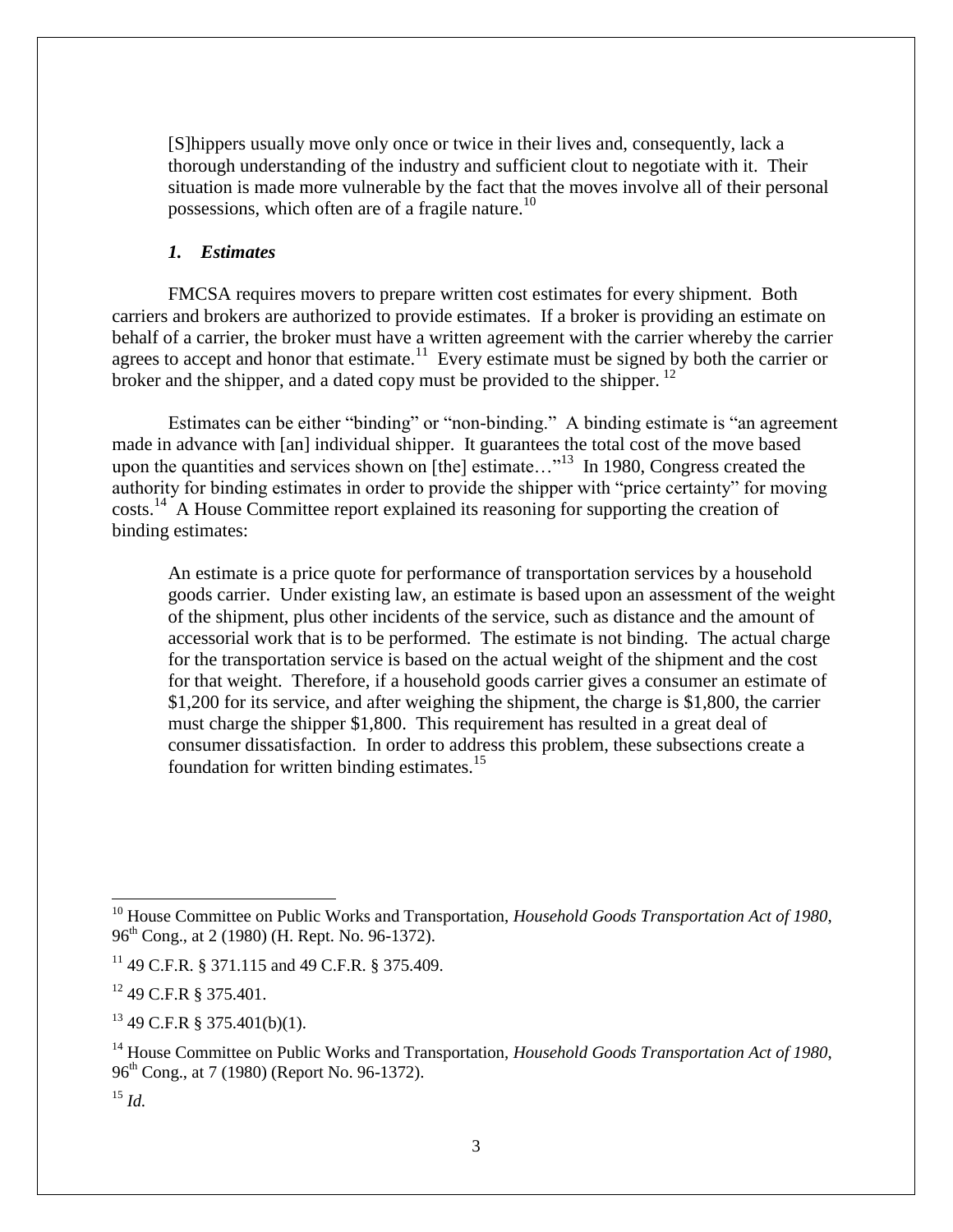With the new provision, the Committee report explained that:

[A] carrier may give a written binding estimate of \$1,200, and regardless of the weight of the shipment, the carrier can charge the consumer the quoted price of \$1,200. The benefit to the shipper is that he or she achieves price certainty...<sup>16</sup>

As will be discussed further below, the written binding estimates that some Internet moving brokers are giving to shippers do not appear to be providing the "price certainty" for shippers that Congress envisioned when it passed legislation on written binding estimates in 1980.

In contrast to a binding estimate, a non-binding estimate is merely an approximation of the cost. The final price is based upon "the actual weight of the individual shipper's shipment" <sup>17</sup> and will be determined after the shipment has been loaded and weighed. For all non-binding estimates, the carrier is required to weigh the shipment prior to assessing any charges due. The carrier must be able to furnish weight tickets to the shipper to substantiate the charges and provide the shipper an opportunity to observe the weighing of the goods.<sup>18</sup>

To provide either a binding or non-binding estimate, a carrier or broker is required to conduct a physical survey of the goods to be moved if the goods are located within 50 miles of the carrier, broker, or their agent. If the goods to be shipped are located more than 50 miles away, or the shipper waives this requirement in writing, then an estimate can be based upon an inventory provided over the telephone or the Internet.<sup>19</sup>

While estimates via the telephone and the Internet are allowed under current law, both the Better Business Bureau (BBB) and the American Moving and Storage Association (AMSA) advise consumers to get multiple estimates based upon in-home visual inspections of their goods. Estimates based upon a physical survey of the goods to be moved are more accurate. The Better Business Bureau instructs consumers to "get at least three *in-home* estimates," and warns consumers that, "[n]o legitimate mover will offer to give you a firm estimate on-line or over the telephone. $^{220}$  In an article written to explain the interstate moving process, AMSA warns consumers that "if a mover you are considering refuses to provide you with an in-home estimate and tells you he can provide an accurate estimate over the phone without ever seeing your home and your furniture – you may want to choose another mover."<sup>21</sup> The major van lines provide the majority of their estimates based upon a visual inspection of the goods to be shipped.

l

 $17$  49 C.F.R § 375.401(b)(2).

<sup>18</sup> 49 C.F.R § 375.513; 49 C.F.R. § 375.519 .

<sup>19</sup> 49 U.S.C.A. §14104; 49 C.F.R. § 375.401(a).

<sup>20</sup> Better Business Bureau, *May is National Moving Month: BBB Advice for A Smooth Move* (May 1, 2012).

<sup>21</sup> American Moving and Storage Association, *Make a Smart Move, Consumer Handbook: A Practical Guide to Interstate Moving* (2007) at 5 (online at www.moving.org) (emphasis omitted).

<sup>16</sup> *Id.* at 2.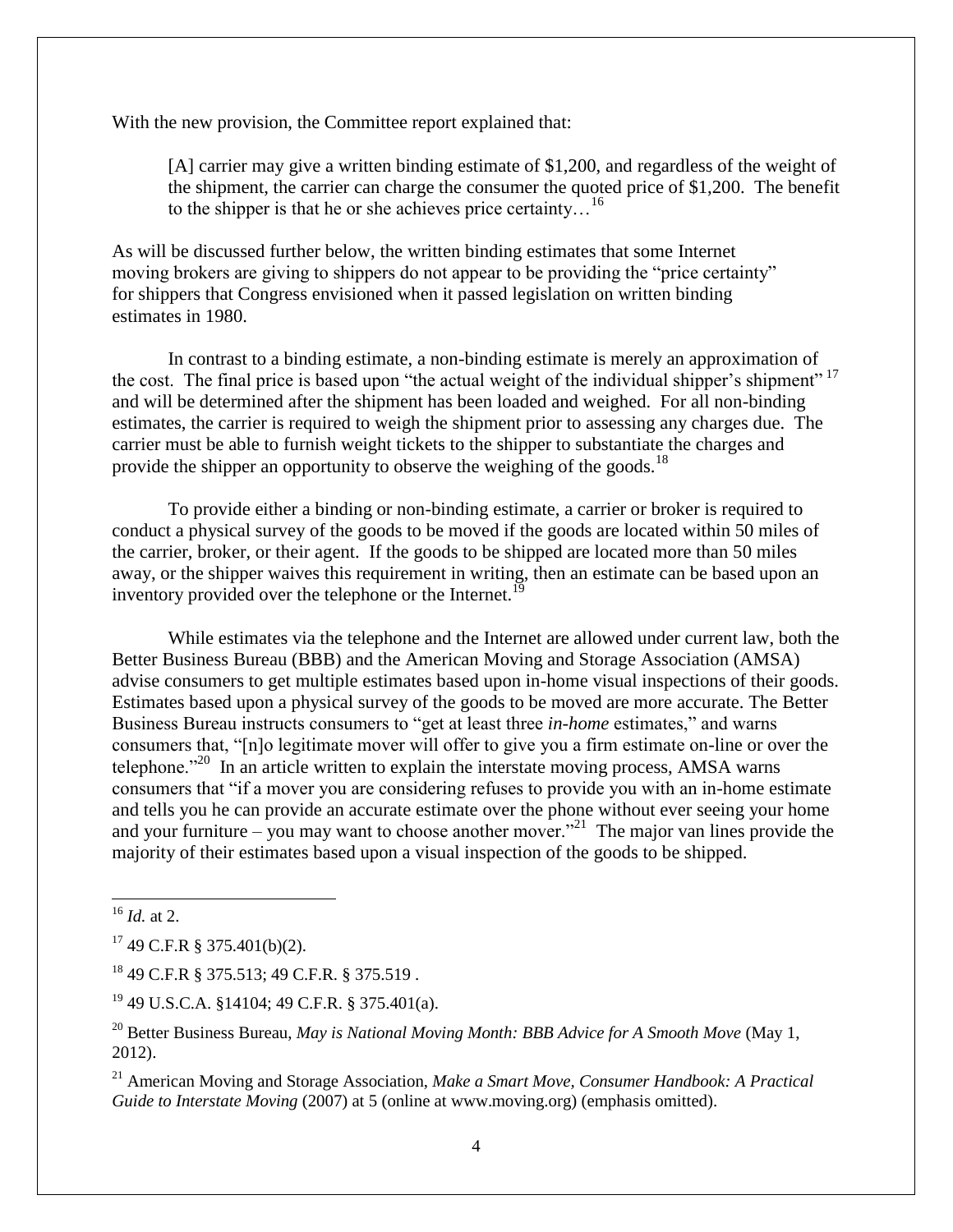#### *2. Delivery*

Federal regulations also outline how carriers are to be paid and when they must relinquish possession of shippers' goods in interstate moves. Upon delivery, a carrier is required to relinquish possession of shippers' household goods upon payment of 100% of the charges contained in a binding estimate or 110% of the charges contained in a non-binding estimate. Carriers can charge shippers the amount that is in excess of the 110%, so long as it is charged after 30 days. $22$ 

These rules do not apply to any "post-contract services" requested by the shipper after the contract of service has been executed.<sup>23</sup> This provision allows carriers to include additional charges, such as fees for packing services and materials, shuttle services, and fees for walking distances exceeding 75 feet, at the time of delivery. Charges for "post-contract services" can be collected by the carrier at the time of delivery prior to unloading the shippers' goods.

While carriers are permitted to charge for additional services that are requested by shippers or are necessary to complete the move, these charges need to be agreed upon prior to loading goods onto the truck. Federal regulations require that, if additional services are necessary or requested by the shipper, the carrier must negotiate a revised estimate prior to loading any goods onto the truck. If the shipper and carrier have not agreed upon a new estimate, and the carrier begins loading goods onto the truck, the carrier has reaffirmed the original estimate and therefore cannot demand payment for the additional services at the time of delivery.<sup>24</sup> If additional services are necessary after the goods are in transit, then the services need to be agreed upon before the carrier performs those services. Charges for any additional services not agreed upon prior to loading or performance may be charged to the shipper after 30 days. $^{25}$ 

Each carrier is required to establish an arbitration program available for shippers to resolve disputes about loss, damage, and disputes over whether additional carrier charges must be paid. Federal regulations provide very specific guidelines for what elements the arbitration program must include. $^{26}$ 

 $\overline{a}$ 

<sup>&</sup>lt;sup>22</sup> 49 U.S.C.A. §13707(b)(3)(A); 49 C.F.R. § 375.403(a)(10); 49 C.F.R. § 375.405(b)(10).

 $23$  49 U.S.C.A. §13707(b)(3)(C).

 $24$  49 C.F.R. § 375.403(a)(7).

<sup>25</sup> 49 C.F.R. § 375.403(a)(8).

<sup>26</sup> 49 C.F.R. § 375.211.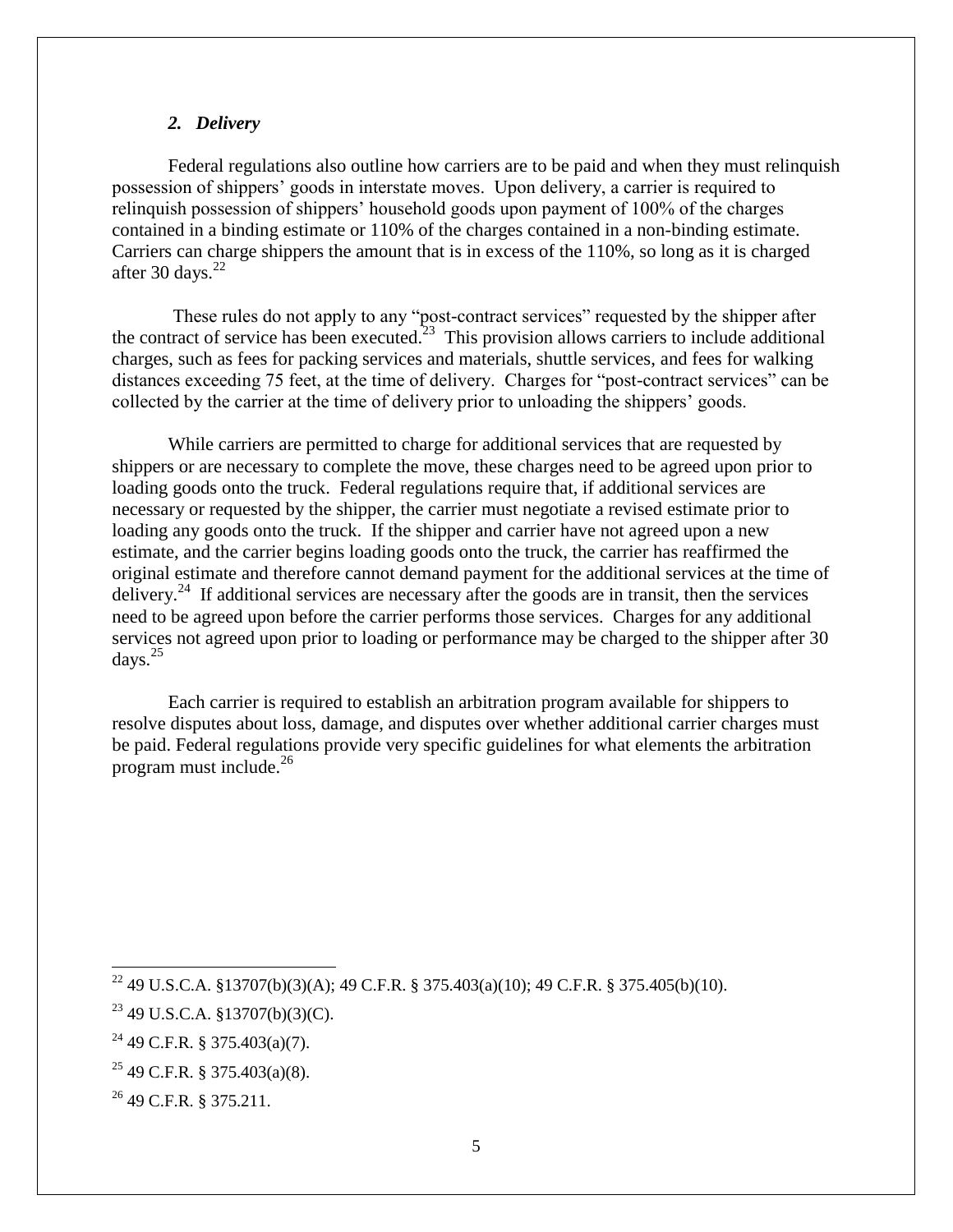#### *C. Common Abuses and Congressional Responses*

 $\overline{\phantom{0}}$ 

For years, shippers have complained about dramatic, unexpected price increases while their belongings are in transit during interstate moves. And in more egregious cases, shippers have complained that carriers have held their belongings "hostage," until they pay additional fees that sometimes total thousands of dollars. These abuses are well-known and over the past several decades, Congress has repeatedly passed legislation to address them.

In 2005, Congress included provisions in the Safe, Accountable, Flexible, Efficient Transportation Equity Act: A Legacy for Users (SAFETEA-LU) aimed at protecting consumers from abusive practices within the household goods moving industry.<sup>27</sup> In addition to creating civil and criminal penalties and stricter licensing requirements for carriers, the legislation included a grant of authority to the states to enforce federal consumer protection law against interstate movers. These provisions allowed the State Attorneys General and other state regulatory agencies to enforce the federal consumer protection laws. Despite early praise for this measure, no State Attorneys General or state regulatory agency has used this grant of authority to bring a case against an interstate mover. $^{28}$ 

In 2006, almost one year after the passage of SAFETEA-LU, the Senate Commerce Committee held a hearing focused on fraud in the moving industry.<sup>29</sup> Witnesses at the hearing highlighted the frequency of situations in which consumers received low estimates, only to have the price increase dramatically once the consumers' household goods had been picked up by the moving company. Testimony suggested that "rogue" movers that operate without licenses and frequently change names to avoid detection were primarily responsible for holding consumers' goods hostage and that an increase in the use of the Internet had worsened the problem. When describing cases investigated by the Department of Transportation, Office of the Inspector General, Acting Inspector General Todd J. Zinser stated:

Prior to the advent of the Internet, operators … relied primarily on advertising through telephone directories, newspapers, and direct mail. The Internet has broadened the market, and for unscrupulous movers, this enables them to lure customers well beyond their local area. $30$ 

<sup>29</sup> Senate Committee on Commerce, Science, and Transportation, Subcommittee on Surface Transportation and Merchant Marine Infrastructure, Safety, and Security, Hearing on *Protecting Consumers from Fraudulent Practices in the Moving Industry*, 109<sup>th</sup> Cong. (May 4, 2006) (S. Hrg. 109-529).

<sup>30</sup> *Id.* at 6 (Prepared statement of Department of Transportation Acting Inspector General, Todd J. Zinzer).

 $^{27}$  Safe, Accountable, Flexible, Efficient Transportation Equity Act: A Legacy for Users (SAFETEA-LU), Pub. L. No. 109-59, §§ 4201-4216 (Aug. 10, 2005).

 $28$  In 2009, the Government Accountability Office conducted a survey of State Attorneys General and state regulatory agencies to see why the offices were not utilizing the powers given to them in SAFETEA-LU. Some of the reasons expressed were that federal remedies do not benefit the states, the penalties were insufficient, and the inability to bring cases in state court. Government Accountability Office, *Household Goods Moving Industry, Progress Has Been Made in Enforcement, but Increased Focus on Consumer Protection is Needed* (Oct. 2009) at 13 (GAO-10-38).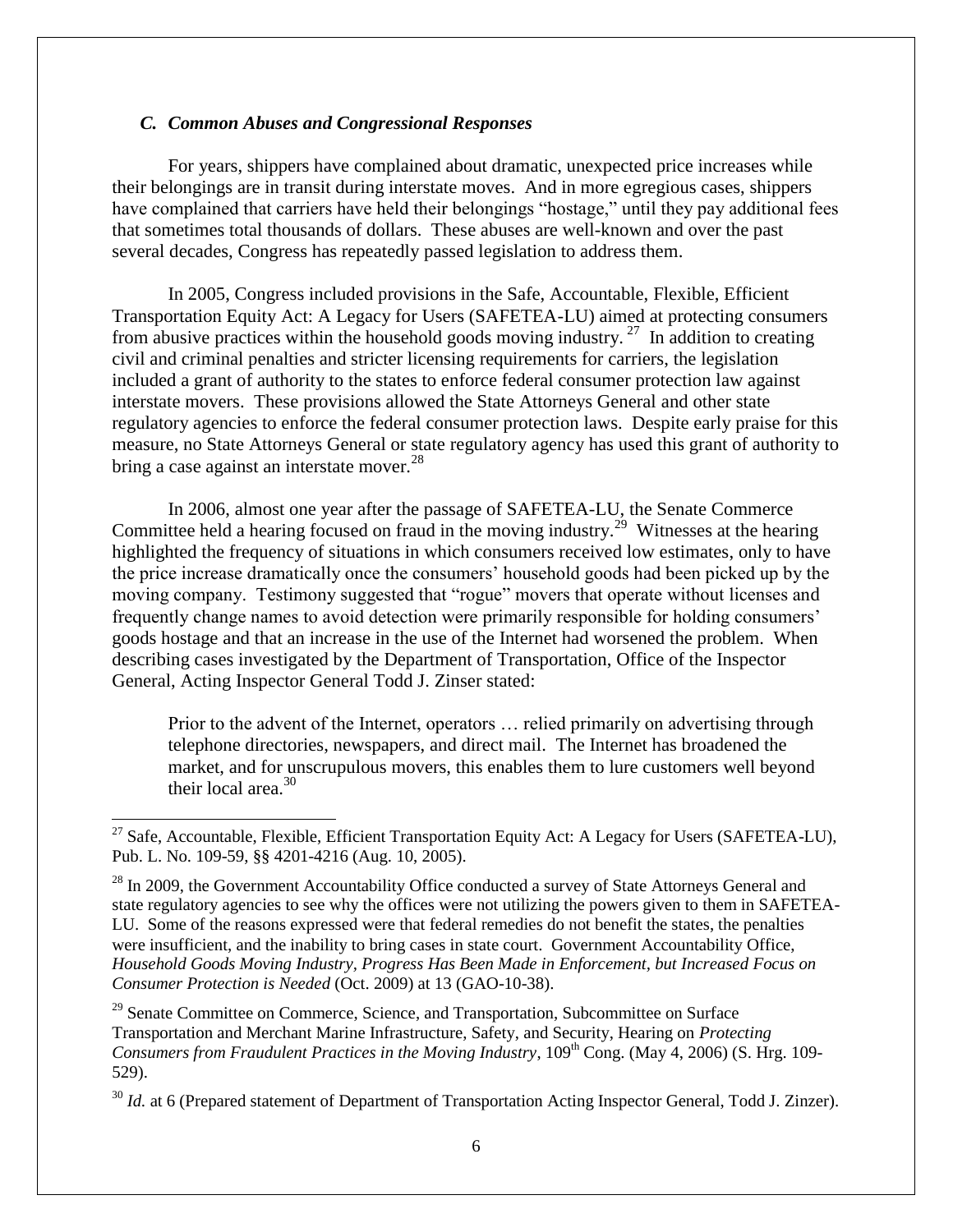The Government Accountability Office (GAO) has issued two reports, in 2007 and 2009, examining the state of consumer protection in the moving industry. In these reports, GAO found that FMCSA had made progress in implementing the consumer protection initiatives specified in SAFETEA-LU, but these improvements had been slow and were still not adequately protecting consumers from abusive practices within the industry. The 2007 report highlighted that the practice of moving companies' holding household goods hostage while demanding excessive fees was still a problem, made worse by consumers' lack of familiarity with the process and the growth of the Internet. The report provided:

Consumers today use the Internet to shop and compare prices for many products and services, including moving services. But because consumers may only contract for moving services once or twice in their lifetime, they may not know how to identify a legitimate mover. Some federal and state officials told us that interstate movers who advertise on the Internet are a significant source of consumer complaints.<sup>31</sup>

As will be discussed below, despite the attention devoted to this issue following the passage of SAFETEA-LU, consumer complaints about the moving industry have continued to increase.

On July 6, 2012, President Obama signed the Moving Ahead for Progress in the 21<sup>st</sup> Century Act (MAP-21) into law.<sup>32</sup> MAP-21 also included additional requirements for registration of household goods motor carriers. Specifically, beginning in 2014, applicants will be required to successfully pass an examination to demonstrate knowledge and intent to comply with applicable federal laws relating to consumer protection and will be subject to a consumer protection standards review within the first 18 months of operations.

In addition to these registration requirements, MAP-21 included two initiatives intended to provide assistance and remedies for consumers. For shippers who find themselves in a situation where a carrier is holding their goods hostage, a provision in MAP-21 will permit all or a portion of any civil penalties collected from the carrier to be assigned to the aggrieved shipper. Additionally, the new law gives the Secretary of Transportation the authority to order the return of a shipper's goods, following notice to the carrier and an opportunity for a proceeding.

#### *D. Criminal Enforcement Actions*

l

As Congress has worked to strengthen consumer protections for household goods shippers, the Department of Transportation Inspector General's (DOT OIG) office and other law enforcement agencies have been pursuing criminal cases against moving companies that overcharge and hold their customers' goods hostage. The fact patterns in these cases are often very similar to the consumer complaints Committee staff reviewed during this investigation.

<sup>&</sup>lt;sup>31</sup> Government Accountability Office, *Consumer Protection: Some Improvements in Federal Oversight of Household Goods Moving Industry Since 2001, but More Action Needed to Better Protect Individual Consumers* (May 2007) at 20 (GAO-07-586).

 $32$  Moving Ahead for Progress in the  $21<sup>st</sup>$  Century (MAP-21), Pub. L. No. 112-141 (July 6, 2012).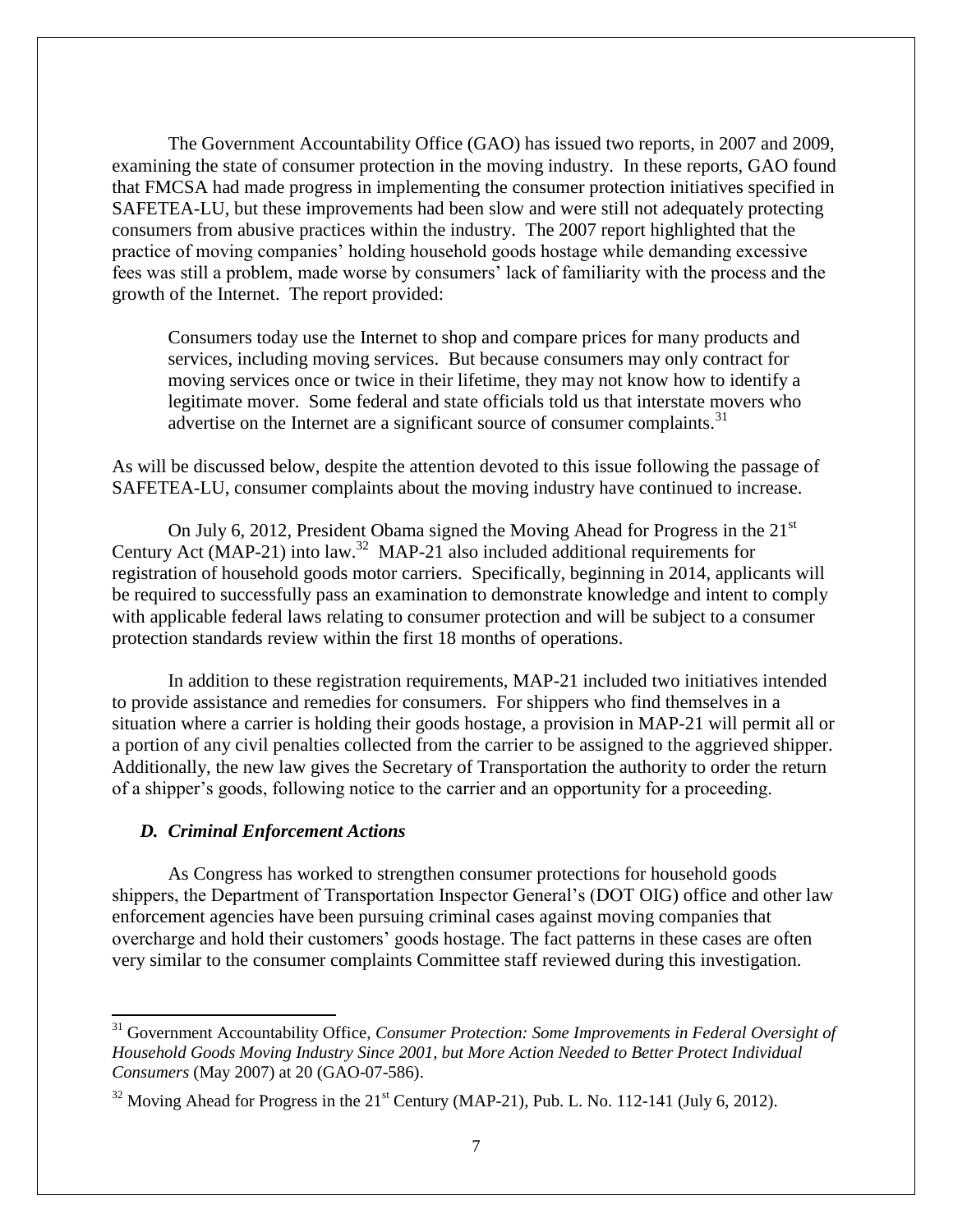For example, in June 2000, the DOT OIG announced that a U.S. District Court in California had sentenced three individuals for mail and wire fraud conspiracy, in connection with a household moving extortion scam involving multiple moving companies in New York, Florida, and California, that attempted to defraud up to  $875$  consumers.<sup>33</sup> As part of the scheme, the defendants – who operated through companies named North American Moving, United Interstate Movers, Strong and Gentle Moving Company, Prime Moving and Storage, and AAA Moving Systems – would hold consumers' household goods as ransom unless the victims agreed to pay huge extra amounts of money. Two men were each sentenced to 33 months in jail and ordered to pay almost \$485,000 to their victims; a third individual was fined \$5,000 and ordered to pay \$14,600 in restitution.<sup>34</sup>

In 2001 and 2002, the DOT OIG announced a series of criminal actions as part of a twoyear investigation into a household moving scam that defrauded 259 victims and cost at least \$1.5 million.<sup>35</sup> As part of the scheme, the owner and employees of All American Van Lines in Pembroke Park, Florida, induced victims to contract for moving and shipping services and subsequently charged higher "hidden costs" associated with the shipment of their goods. The defendants then held the goods as ransom and, in some cases, never returned the victims' belongings. Three defendants, who were former employees, were sentenced to jail terms of 12 to 20 months and ordered to pay restitution ranging from \$5,914 to \$780,543. The former president and owner was ordered to pay \$2.5 million in restitution and sentenced to 40 months in prison.<sup>36</sup>

The DOT OIG, along with the FBI and FMCSA, conducted an investigation into household goods moving fraud that in 2003 resulted in the convictions of three Brooklyn movers operating under four different names.<sup>37</sup> According to press reports, "the business was a racket;

<sup>34</sup> *Id.*

 $\overline{\phantom{0}}$ 

<sup>37</sup> *See* DOT OIG, Press Release, *Three Brooklyn Movers Fined \$1.4 Million for Extortion Scheme* (Oct. 16, 2003) (online at http://www.oig.dot.gov/library-item/3162); DOT OIG, Press Release, *Brooklyn Jury Convicts Three Household Movers for Defrauding Public* (May 9, 2003) (online at http://www.oig.dot.gov/library-item/3127); DOT OIG, Press Release, *Three Operators of Household* 

<sup>33</sup> *See* DOT OIG, Press Release, *Three Sentenced in Moving Scam Involving Up to 875 Possible Victims* (June 26, 2000) (online at http://www.oig.dot.gov/library-item/3091).

<sup>35</sup> *See* DOT OIG, Press Release, *Former Moving Company Employees Jailed in Fraud Case* (Apr. 9, 2002) (online at http://www.oig.dot.gov/library-item/2958); DOT OIG, Press Release, *Moving Company Owner Jailed for Defrauding 259 People* (July 13, 2001) (online at http://www.oig.dot.gov/libraryitem/2845); DOT OIG, Press Release, *Four All American Van Lines Company Employees Jailed* (July 13, 2001) (online at http://www.oig.dot.gov/library-item/3092); DOT OIG, Press Release, *Foreman of Household Goods Moving Company Jailed* (May 11, 2001) (online at http://www.oig.dot.gov/libraryitem/2825).

<sup>36</sup> *See* DOT OIG, Press Release, *Former Moving Company Employees Jailed in Fraud Case* (Apr. 9, 2002) (online at http://www.oig.dot.gov/library-item/2958); DOT OIG, Press Release, *Moving Company Owner Jailed for Defrauding 259 People* (July 13, 2001) (online at http://www.oig.dot.gov/libraryitem/2845); DOT OIG, Press Release, *Four All American Van Lines Company Employees Jailed* (July 13, 2001) (online at http://www.oig.dot.gov/library-item/3092); DOT OIG, Press Release, *Foreman of Household Goods Moving Company Jailed* (May 11, 2001) (online at http://www.oig.dot.gov/libraryitem/2825).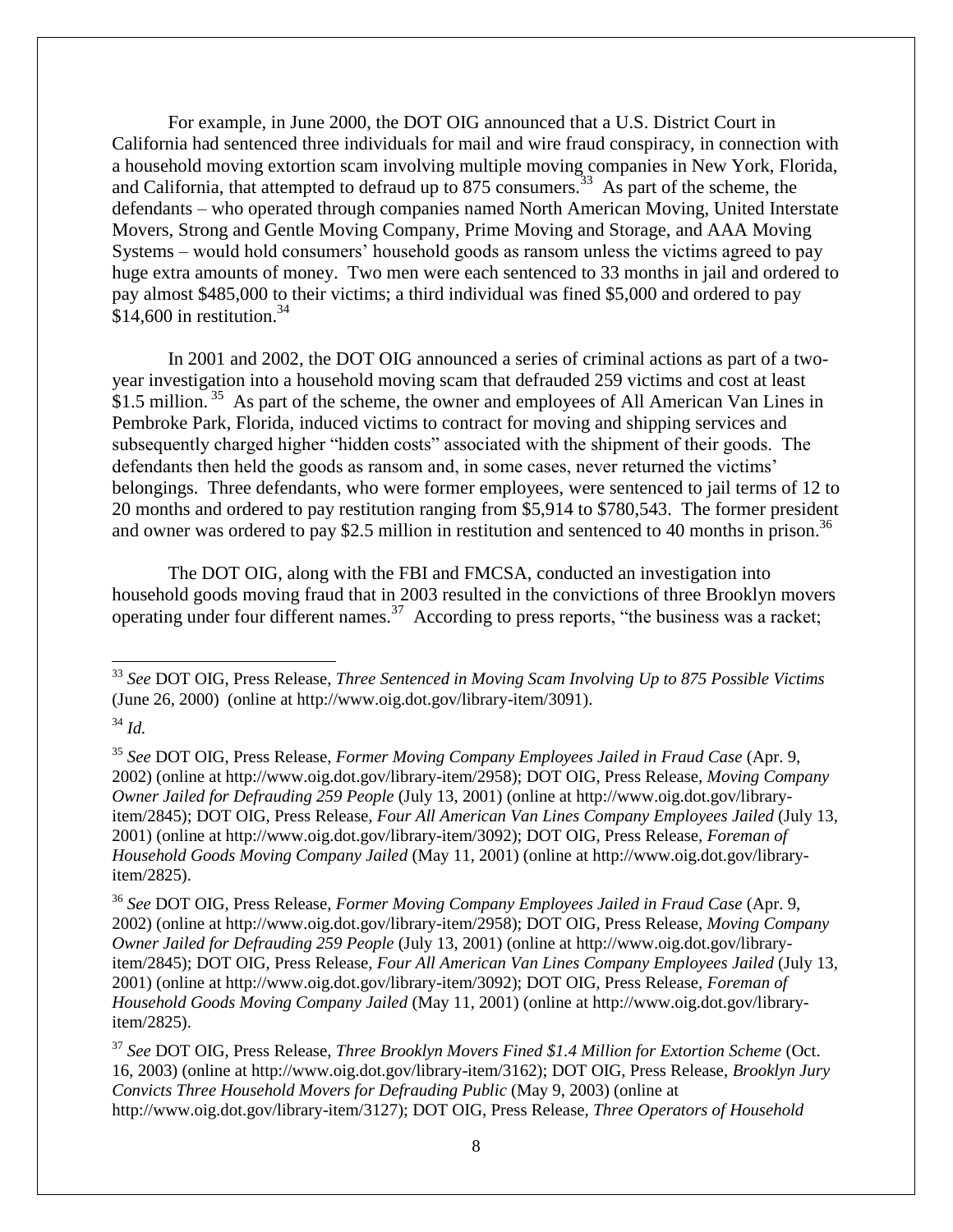its modus operandi was to win customers with low estimates, and then, once the goods were on the truck, to demand up to four times as much. If customers balked at paying, the movers locked their belongings in a warehouse and demanded even greater sums."<sup>38</sup> The defendants were able to extort over \$400,000 from more than 100 victims. As part of the sentence, two of the defendants were required to pay more than \$1.4 million in fines and each serve more than 12 ½ years in prison.

The DOT OIG also conducted an investigation with the FBI and FMSCA into a fraud by numerous moving companies that netted \$1.8 million from over 1,000 victims during the course of a two-year conspiracy.<sup>39</sup> The investigation resulted in charges being brought against 16 companies and 74 individuals, with numerous defendants paying restitution and serving time in prison. Defendant Yair Molol, the owner and president of four moving companies at issue, was sentenced to 12 ½ years in prison and was ordered to forfeit his interest in numerous assets, including his residence as well as accounts totaling more than \$115,000. According to the DOT OIG:

Malol provided low moving estimates to customers to induce them to hire the companies to move their goods. Once customers retained the company, the company's employees arrived at customers' homes, packed customers' belongings in a moving truck, and rushed customers through the paperwork, causing them to sign blank or incomplete bills of lading and other documents, and failing to inform them of the total price of the move. Once the customers' goods were loaded onto the moving truck, employees fraudulently inflated the total price of the move, often by thousands of dollars, claiming that customers' goods occupied more cubic feet than had been originally estimated and by overcharging the customers for packing materials. When contacted by customers requesting the delivery of their goods, Malol demanded full payment of the inflated price before delivery of the goods. In many cases, Malol and Tafuri-Vakin ignored customers' repeated complaints about the inflated price and/or provided false information to customers about the delivery of their goods. When customers refused to pay the inflated price, company employees arranged to warehouse customers' goods and refused to divulge the location of the goods to customers. Employees threatened to sell or auction

*Moving Companies Arrested in Extortion Scheme* (Feb. 20, 2002) (online at http://www.oig.dot.gov/library-item/2940).

l

<sup>38</sup> Andy Newman, *Movers Convicted of Fraud; Held Clients' Goods Hostage*, N.Y. Times (May 10, 2003) (online at [http://www.nytimes.com/2003/05/10/nyregion/movers-convicted-of-fraud-held-clients](http://www.nytimes.com/2003/05/10/nyregion/movers-convicted-of-fraud-held-clients-goods-hostage.html)[goods-hostage.html\)](http://www.nytimes.com/2003/05/10/nyregion/movers-convicted-of-fraud-held-clients-goods-hostage.html).

<sup>39</sup> *See, e.g.*, DOT OIG, Press Release, *President of moving companies involved in moving scheme sentenced to 12.5 years in prison* (Jan. 31, 2005) (online at http://www.oig.dot.gov/library-item/3307); DOT OIG, Press Release, *Moving Company Employees Fined \$1.1 Million and Sentenced to Prison for Extorting Money From Customers* (Dec. 30, 2003) (online at http://www.oig.dot.gov/library-item/3178); DOT OIG, Press Release, *One Florida Mover Jailed, Another Pleads Guilty in Household Goods Moving Case* (Sep. 26, 2003) (online at http://www.oig.dot.gov/library-item/3158); DOT OIG, Press Release, *Miami Household Goods Movers Plead Guilty to Defrauding Public* (Aug. 8, 2003) (online at http://www.oig.dot.gov/library-item/3147); DOT OIG, Press Release, *57 Arrested to Date in Florida Household Movers Case* (Apr. 3, 2003) (online at http://www.oig.dot.gov/library-item/3116).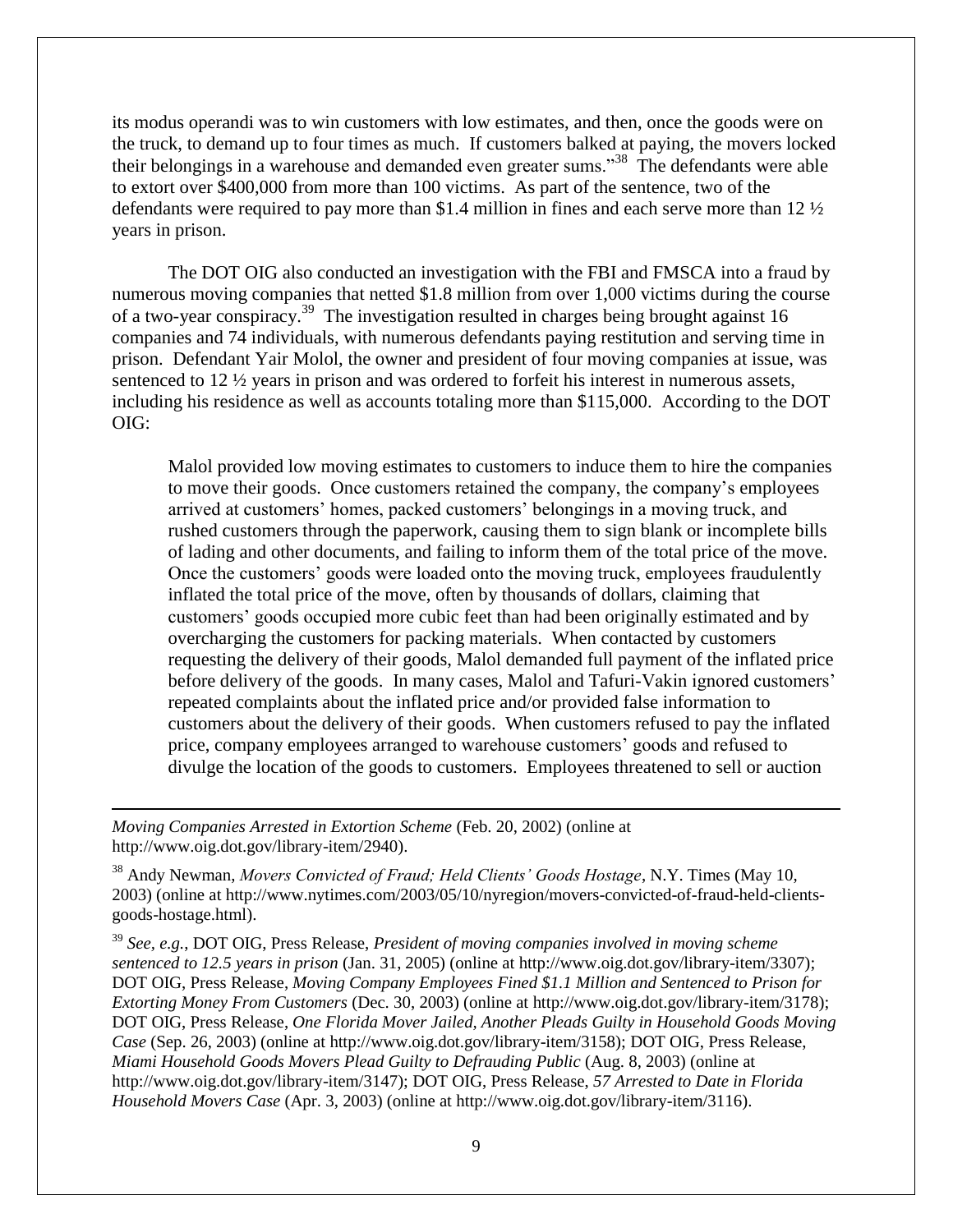off customers' household goods and personal items if payment was not received within a certain period of time. In some cases, Majesty Moving and Storage, America's Best Movers, My Best Movers, and Apollo Van Lines refused to adequately compensate customers for any damaged or undelivered items.<sup>40</sup>

In 2005, following a DOT OIG investigation, a U.S. District Court in Washington sentenced four defendants to jail for a scheme to defraud conducted through Nationwide Moving Systems, LLC, that involved more than 50 victims and profited Nationwide over \$1 million.<sup>41</sup> The scheme was to provide "low-ball" moving estimates and later charge large amounts of money, often after having held consumers' possessions hostage. The defendants were sentenced to jail terms ranging from fifteen months to seven years, and were ordered to pay restitution totally more than  $$670,000.<sup>42</sup>$ 

Although most of these criminal investigations have focused on carrier misconduct, recently DOT OIG announced criminal actions against a moving broker as well.<sup>43</sup> A series of criminal actions in San Jose, California, have focused on National Moving Network ("NMN"), a moving broker. According to a court transcript in which an NMN employee, Matthew Sandomir, pled guilty to the charge of theft from an interstate shipment, the scheme went as follows:

The evidence would show that while working at [NMN], Mr. Sandomir learned that it was a regular part of [NMN]'s business to purposely provide fraudulently low bids to customers – or estimates. And the sales representatives were motivated to provide these artificial and fraudulently low quotes to customers because they received commissions in connection with the number of bids and were encouraged by management to move as many bids as possible and also encouraged, and in many ways directed, to provide

l

<sup>42</sup> DOT OIG, Press Release, *Owner and Two Foremen of Interstate Moving Company Ordered to Pay \$670,000 in Restitution to Victims of Household Goods Moving Scam* (Sep. 2, 2005) (online at http://www.oig.dot.gov/library-item/3386); DOT OIG, Press Release, *Interstate Moving Company Employee Sentenced to Jail in Household Goods (HHG) Case Involving Over \$1 Million Loss* (Jan. 6, 2005) (online at http://www.oig.dot.gov/library-item/3296).

<sup>43</sup> DOT OIG, Press Release, *Former Moving Company Estimator Sentenced for His Role in a Household Goods Scheme* (May 25, 2012) (online at http://www.oig.dot.gov/library-item/5828); DOT OIG, Press Release, *Former San Jose Moving Company Employee Sentenced for Her Role in a "Low-ball" Estimate Household Goods Scheme* (Apr. 30, 2012) (online at http://www.oig.dot.gov/library-item/5887); DOT OIG, Press Release, *Florida Moving Brokerage Sales Representative Sentenced to 3 Years Probation and Ordered to Pay \$30,000 in Restitution in Household Goods Extortion Scheme* (Nov. 26, 2008) (online at http://www.oig.dot.gov/library-item/3670).

<sup>40</sup> DOT OIG, Press Release, *President of moving companies involved in moving scheme sentenced to 12.5 years in prison* (Jan. 31, 2005) (online at http://www.oig.dot.gov/library-item/3307).

<sup>41</sup> DOT OIG, Press Release, *Owner and Two Foremen of Interstate Moving Company Ordered to Pay \$670,000 in Restitution to Victims of Household Goods Moving Scam* (Sep. 2, 2005) (online at http://www.oig.dot.gov/library-item/3386); DOT OIG, Press Release, *Interstate Moving Company Employee Sentenced to Jail in Household Goods (HHG) Case Involving Over \$1 Million Loss* (Jan. 6, 2005) (online at http://www.oig.dot.gov/library-item/3296).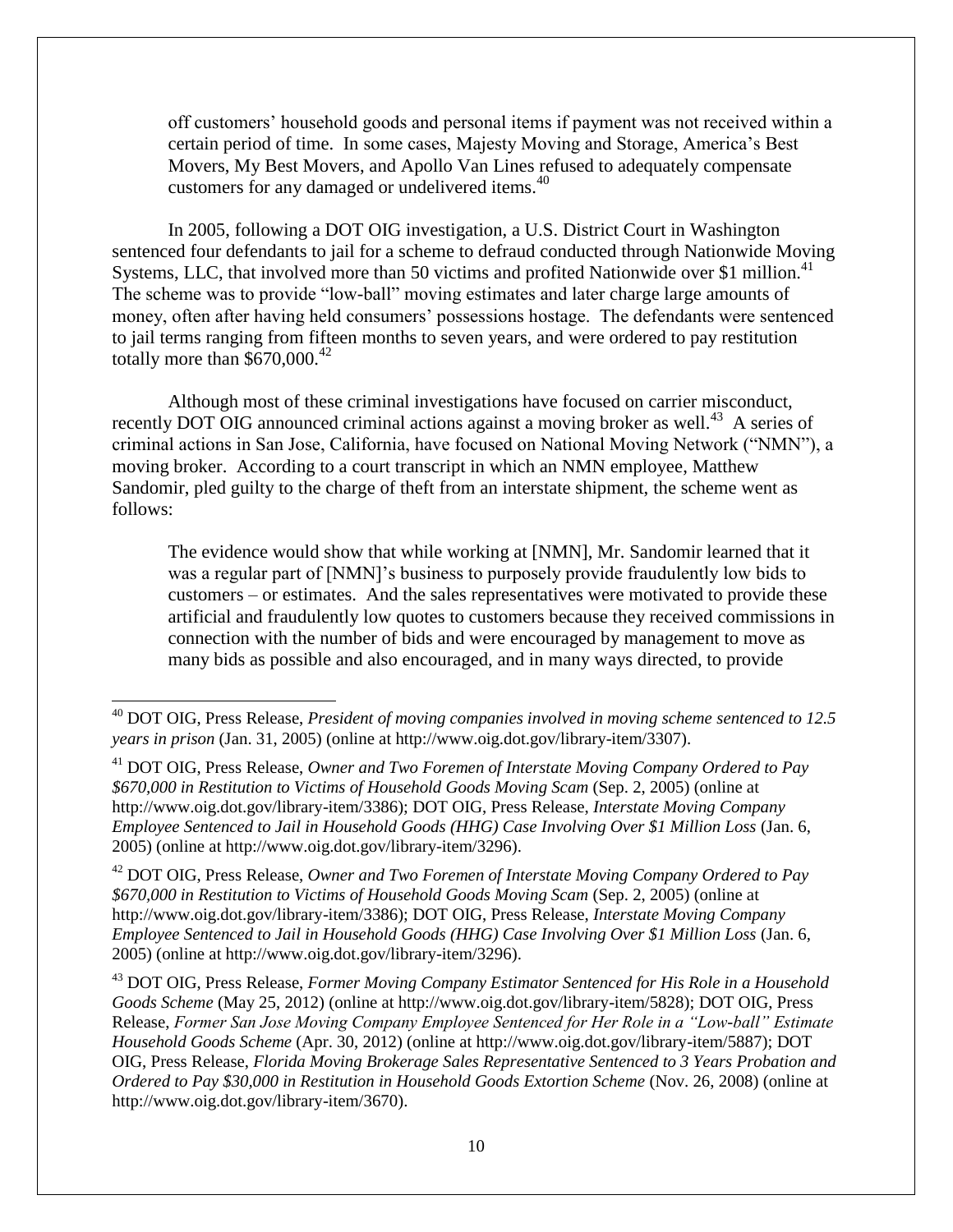arduously low bids to get more business. It would be a part of the evidence that there were discussions with management on the manner in which to manipulate the bidding process to make sure that customers received these low bids and that this topic was discussed among the estimators and also among management at NMN. It would also be part of the evidence that there was knowledge that AY Transport, which was a moving company that got a large – or a significant number of the moves booked by [NMN], habitually and systemically demanded amounts of up to two and three and four times the amounts of these bids as a part of the scheme, and that the consequence to the consumer was they were being told they had to pay these extortionately significantly greater fees, and if they didn't pay these larger fees, they would never get their goods back.<sup>44</sup>

As a result of the investigation, Mr. Sandomir and a number of defendants were sentenced to probation and have paid thousands of dollars in restitution.

#### *E. Consumer Complaints*

 $\overline{\phantom{0}}$ 

In spite of these legislative and enforcement efforts, thousands of consumers continue to complain every year about their interstate moves to FMCSA, the BBB, local and state agencies, and various consumer complaint websites. Since 2005, FMCSA has reported receiving nearly 10,000 complaints about shipments being held hostage and price increases or overcharges.<sup>45</sup> The numbers of complaints have risen in recent years. In 2011 alone, FMCSA received 2,851 consumer complaints about moving companies, up from 2,440 in  $2010<sup>46</sup>$  Similarly, in 2011, the Better Business Bureau received more than 9,000 complaints about moving companies,<sup>47</sup> which was an increase over 2010.

#### **II. THE COMMITTEE'S REVIEW OF CONSUMER COMPLAINTS**

In 2011, Chairman Rockefeller directed Committee staff to open an investigation to better understand why consumers continue to complain about troubling experiences with their moving companies. In October 2011, Chairman Rockefeller and Senator Lautenberg wrote a letter to FMCSA requesting the agency's consumer complaint data. Over the next several months, Committee staff analyzed these complaints to gain a better understanding of how frequently consumers complained to the agency about their moves, the types of complaints consumers made about their moves, and the moving companies named in the complaints.

<sup>44</sup> Matthew Sandomir Guilty Plea, *United States v. Ezyani, et al*., No. 5:07-cr-00788 (N.D. Cal. May 14, 2008) (Doc. 206).

<sup>&</sup>lt;sup>45</sup> FMCSA reports that between January 1, 2005 and October 1, 2011 they received 19,453 complaints. Approximately half of these complaints were about hostage shipments and charge disputes. Federal Motor Carrier Safety Administration Production (Oct. 21, 2011).

<sup>46</sup> U.S. Department of Transportation, *FMCSA Helps Consumers "Protect Your Move" with Moving Company Checklist: Checklist offers helpful tips during busiest moving season of the year* (May 23, 2012).

<sup>47</sup> Better Business Bureau, *Protect Your Move and Yourself During National Moving Month* (May 22, 2012).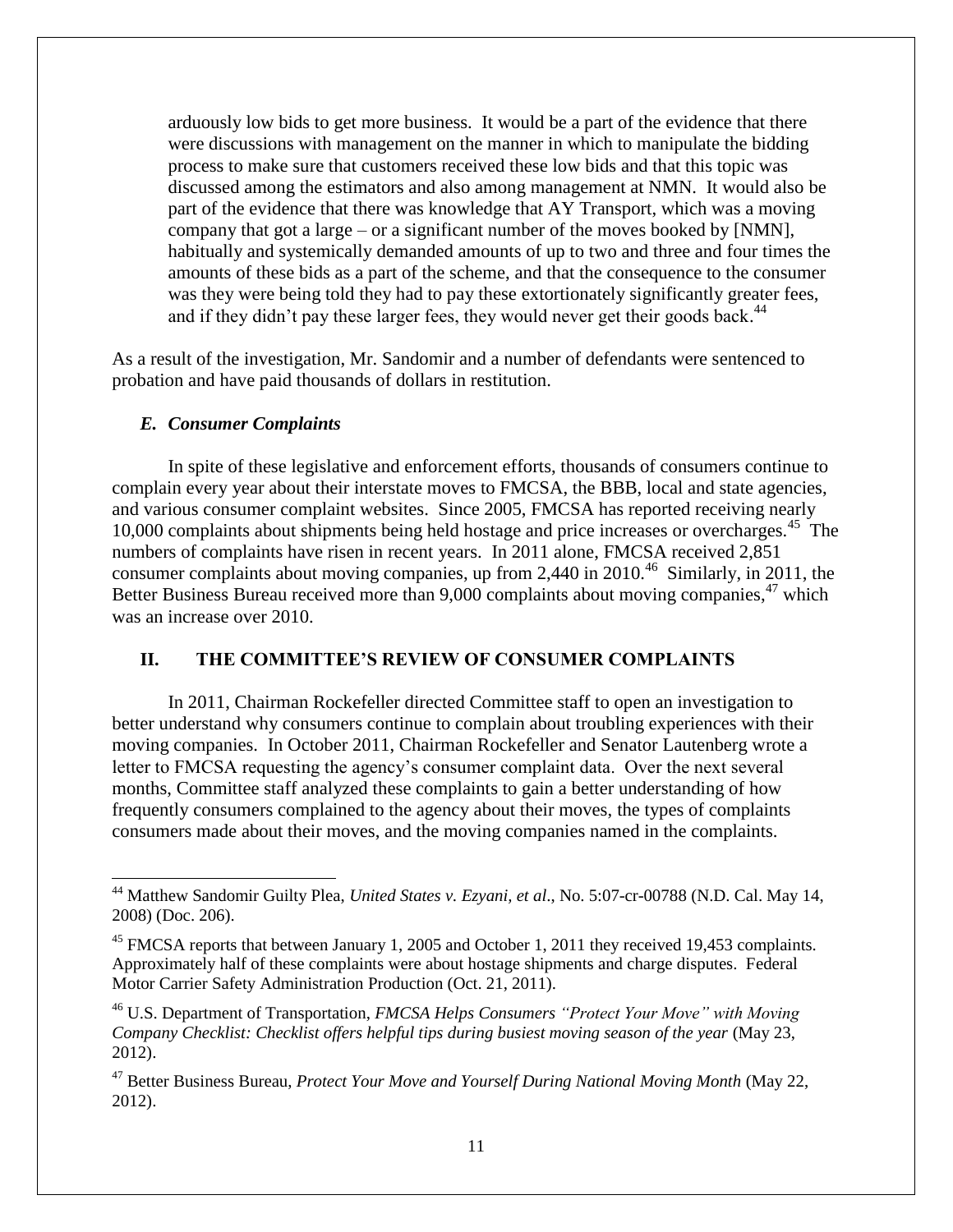The consumer complaint information that the FMCSA provided to the Committee showed that, since 2005, complaints related to hostage household goods situations and disputes over price increases accounted for almost 50% of the complaints that the agency received.<sup>48</sup> Complaints related to hostage situations and price increases were among the most frequently reported complaints from consumers. Since 2005, the agency has received over 4,000 complaints about hostage household goods situations and over 5,000 complaints about price increases.<sup>49</sup> The average number of complaints for price increases across all 1,164 companies that generated at least one complaint was 5.44.<sup>50</sup> The average number of hostage complaints was  $3.22^{51}$ 

The data showed that a small group of companies generated complaints about price increases and hostage situations at a much higher rate than the rest of the industry. The number of complaints against these companies was out of proportion to their size. As a result of this analysis, the Committee staff narrowed the scope of the investigation to focus on two carriers (Able Moving, Inc. and Best Price Moving and Storage) and two brokers (Nationwide Relocation Services and Budget Van Lines) whose complaint volumes were significantly higher than other moving companies. The practices of these companies produced more complaints than even the largest national van lines, as seen in Figure I below.<sup>52</sup>

 $\overline{\phantom{0}}$ 

<sup>51</sup> *Id.*

<sup>&</sup>lt;sup>48</sup> Federal Motor Carrier Safety Administration Production (Oct. 21, 2011).

<sup>49</sup> *Id.*

<sup>&</sup>lt;sup>50</sup> Federal Motor Carrier Safety Administration Complaint Data (Oct. 20, 2011) (FMCSA Doc. Attachment 2.2).

 $52$  Committee staff analyzed the Federal Motor Carrier Safety Administration data for the largest moving companies with over 1,000 trucks. Committee staff found that the four companies investigated had three times the number of hostage household goods complaints and nearly twice as many complaints for issues related to estimates and final charges when compared to the largest national moving companies.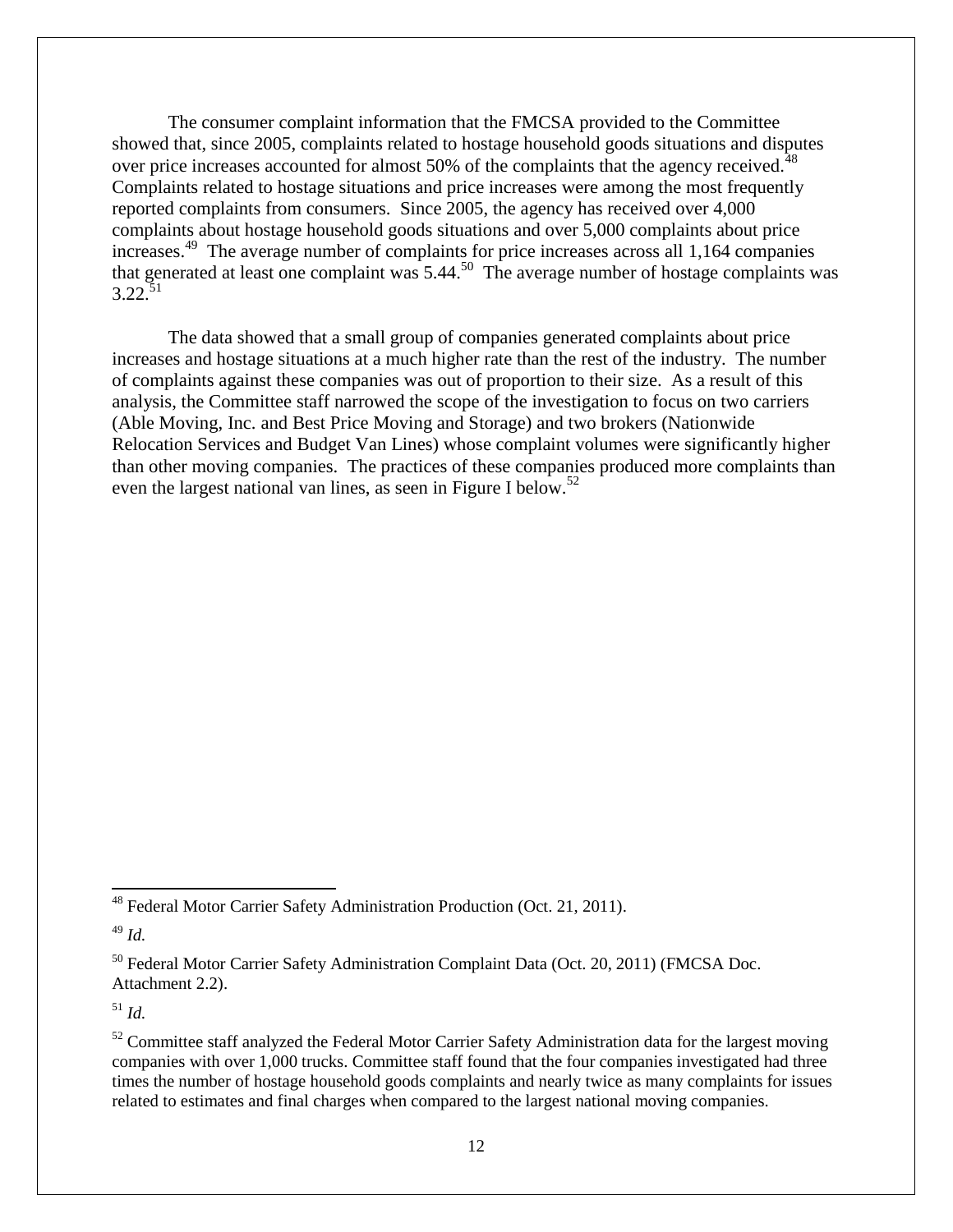## *Figure I – FMSCA Complaint Data and Companies Examined by the Committee*



*Source: Committee Review of FMSCA Compliant Data from 1/1/06 – 10/1/11*

In the course of its review of FMCSA consumer complaints, Committee staff learned that the owner of Nationwide Relocation Services, Aldo DiSorbo, owns and operates several broker companies, all of which use the same business model and offer the same services as Nationwide Relocation Services.<sup>53</sup> For the purposes of its investigation, Committee staff analyzed Mr. DiSorbo's broker companies as a single entity, and will be referred to in this report as the "DiSorbo Broker Companies." As a group, the DiSorbo Broker Companies had extremely elevated levels of consumer complaints about price increases and hostage situations, as seen in Figure II below.

 $\overline{\phantom{0}}$ 

<sup>&</sup>lt;sup>53</sup> The broker companies identified as being owned and operated by Aldo DiSorbo include Nationwide Relocation Services, United States Van Lines Relocation Division, All State Van Lines Relocation, American Van Lines, Inc. d/b/a American Van Lines of California, Colonial Van Lines Relocation Division, and Patriot Van Lines. Mr. DiSorbo also owns and operates several companies licensed as carriers. The carriers identified are United States Van Lines, Inc., States Van Lines, B and E Movers d/b/a Moving Squad, Inc., We-Haul, Inc., and All Coast Transporters, Inc.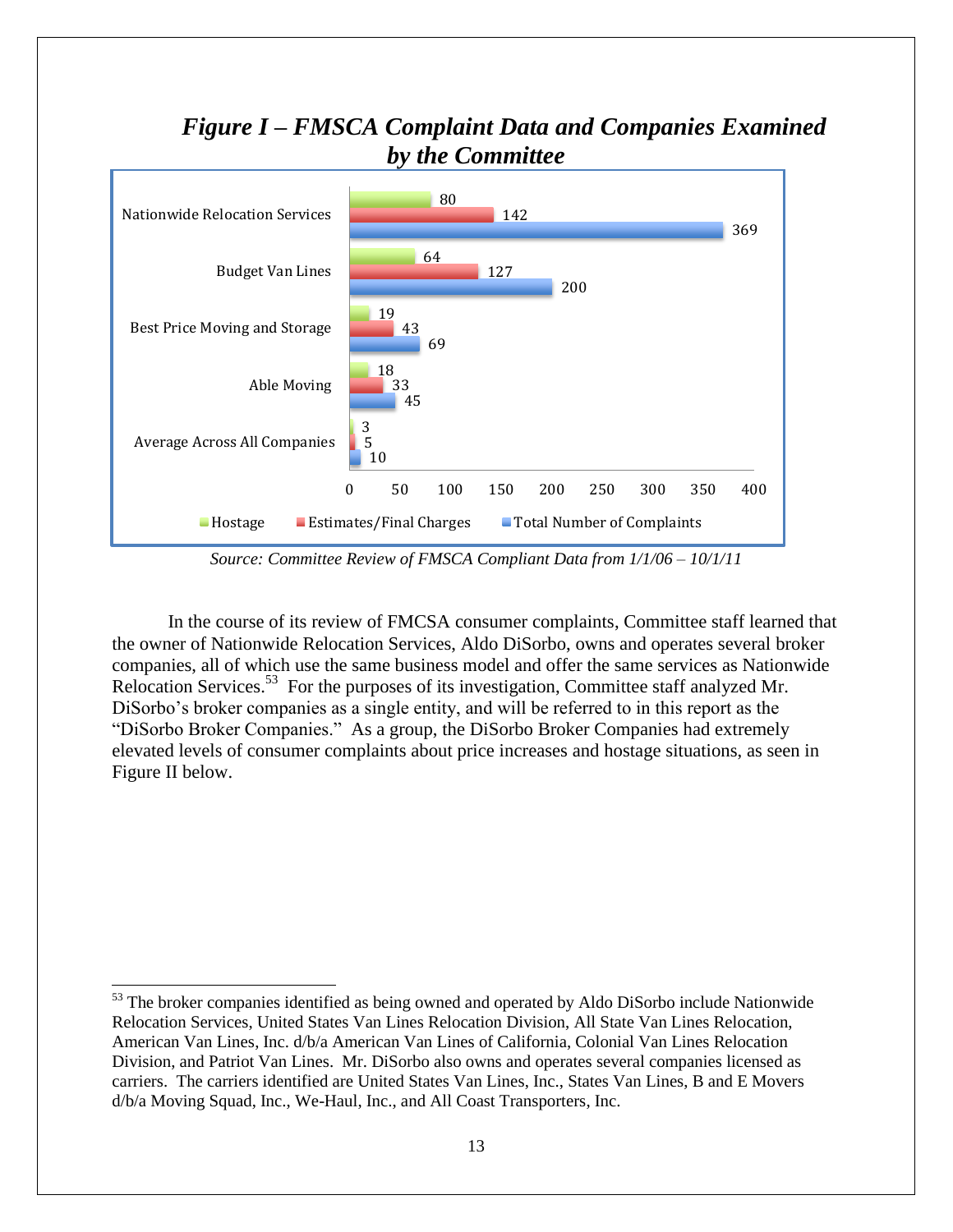

*Figure II – DiSorbo Broker Companies Complaints*

*Source: Committee Review of FMSCA Compliant Data from 1/1/06 – 10/1/11*

In December 2011, Chairman Rockefeller wrote letters to request information from these companies to determine why their practices led to high levels of complaints with the FMSCA. The letters asked the companies to provide information and documents about the number of customer complaints they had received, their process for responding to customer complaints, their process for creating estimates, and the training materials they provide to their employees.

During this investigation, Committee staff has reviewed tens of thousands of pages of documents related to practices in the moving industry, including agreements between carriers and brokers, training and customer service manuals, estimates, and other documents provided directly to customers. Committee staff also reviewed thousands of documents related to consumer complaints and interviewed dozens of consumers who used the services of those companies investigated.

#### **III. INTERNET MOVING BROKERS AND THEIR IMPACT ON CONSUMERS**

The consumer complaints reviewed by Committee staff and the records produced by the companies that received information requests from Chairman Rockefeller show a strikingly similar pattern. These materials show that the business practices that Budget Van Lines, the DiSorbo Broker Companies, and other moving brokers use to find customers, provide estimates, and arrange moves regularly mislead and confuse consumers. While policymakers and law enforcement officials have traditionally focused their consumer protection efforts on household goods carriers, the evidence reviewed during this investigation shows that specific types of moving brokers are responsible for many of the complaints that consumers have reported to FMCSA, BBB, or other consumer protection organizations in recent years.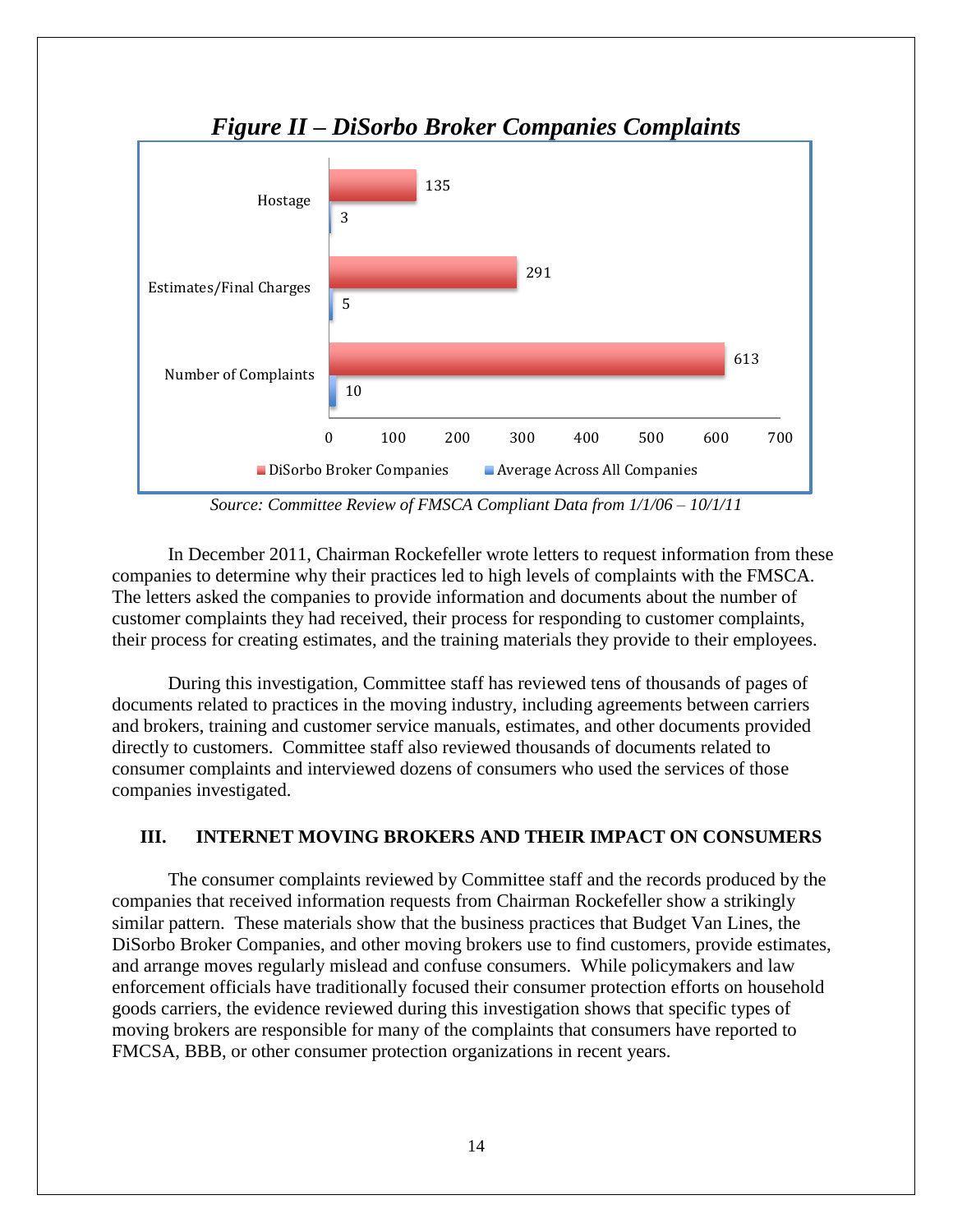A large number of consumer complaints about moving brokers that Committee staff reviewed during this investigation follow the same basic fact pattern:

- A consumer begins planning a move and goes online to shop for moving services. Through this Internet search, usually conducted via a search engine, the consumer identifies and contacts a moving broker. The broker often has a business name that is similar to a well-known, reputable brand name.
- Without conducting a visual inspection of the consumer's goods or disclosing to the consumer that it will not be performing the actual move, the broker gives the consumer an estimate price for the move, which is often described to the consumer as a "binding estimate." The broker's estimate is usually significantly lower than the price quoted by other moving companies.
- The consumer makes a payment to the broker that is described as a "deposit," but is actually a fee kept by the broker. The broker then turns over the consumer's move to a household goods carrier. Typically, the consumer is not made aware that a company other than the broker will be conducting their move.
- On moving day, a household goods carrier unknown to the consumer shows up to perform the move. During or after the loading of the goods, the carrier asks the consumer to sign new paperwork and claims that the broker's estimate was too low, sometimes by thousands of dollars. The consumer must decide whether to pay the new fees, or risk having the carrier hold the goods "hostage."

Because the moving brokers that employ these practices each rely heavily on the Internet to generate customer leads and find new customers, they are referenced throughout the remainder of the report as "Internet moving brokers."

#### *A. Internet Searches Direct Consumers to Internet Moving Brokers*

l

Consumers who have complained about the business practices of Internet moving brokers almost always report that they initially found the companies by entering general terms related to household moving into an Internet search engine. In spite of the many complaints consumers have lodged against them, some Internet moving brokers – in particular, the DiSorbo Broker Companies – continue to rank well in Internet search results, often landing on the first page of consumers' search results.

According to one of the leading "Search Engine Optimization" industry analysts, "the major engines typically interpret importance as popularity – the more popular a site, page or document, the more valuable the information contained therein must be."<sup>54</sup> Although each search engine uses proprietary technology to determine rankings, a core principle is that the more links to a website, particularly from other trusted websites or sources, the higher the ranking.

<sup>54</sup> SEOmoz, *The Beginners Guide to SEO*, *at* <http://www.seomoz.org/beginners-guide-to-seo> (last updated May 22, 2012).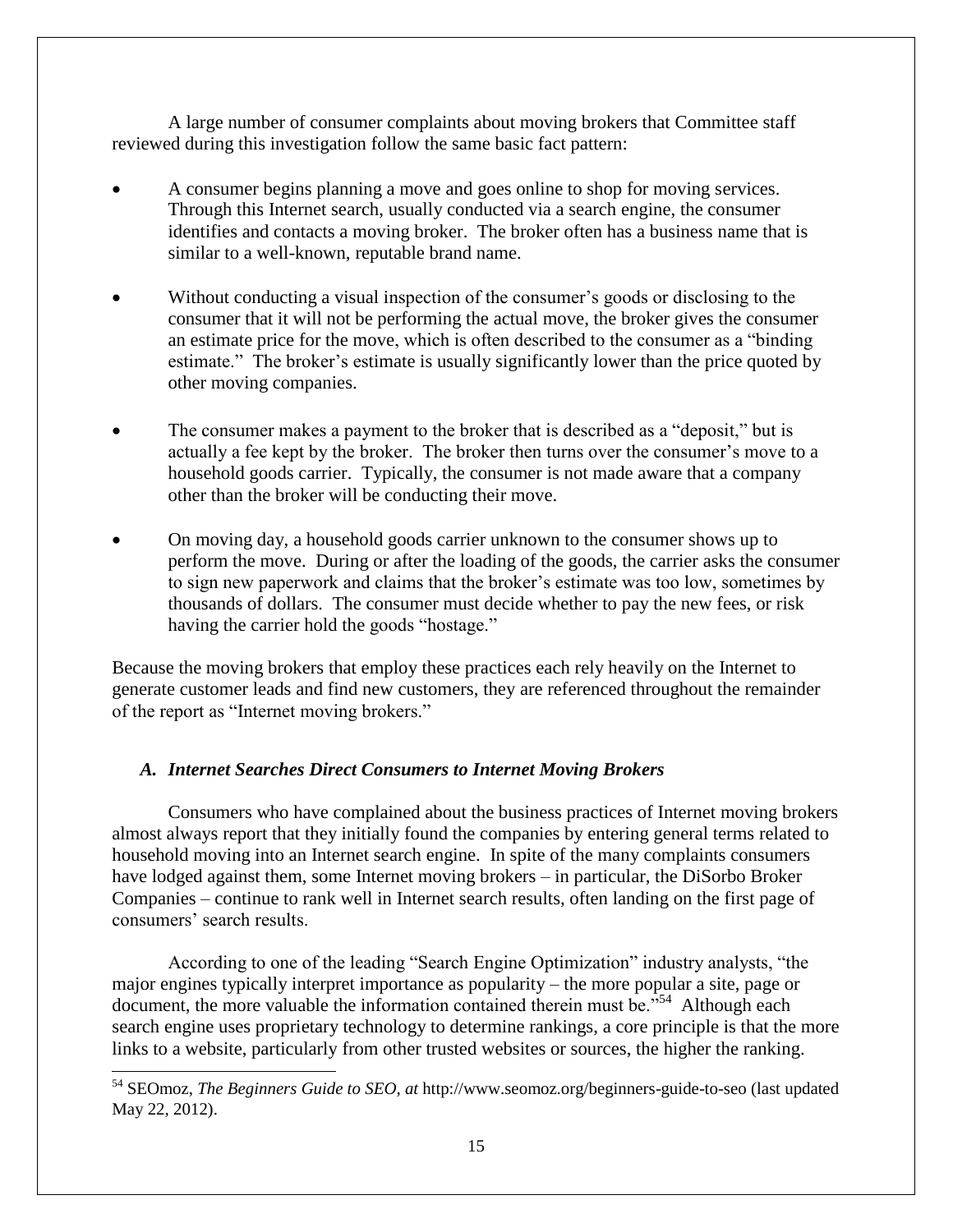Websites operated by or on behalf of the DiSorbo Broker Companies use questionable website and linking strategies that appear to be intended to enhance the companies' search engine rankings. For example, Mr. DiSorbo operates movingcost.com, a company that purports to provide consumers information about "the most qualified and professional relocation experts in the industry."<sup>55</sup> The operators of this website have attempted to increase its popularity by embedding text that includes hyperlinks to www.movingcost.com in tens of thousands of other websites. In many instances, these linked websites are college newspapers and student organizations – like the Cornell Gymnastics Club and the Yale Democrats – or they are irrelevant link directories such as "Muscle-Body Links." While these links have little or no relevance to the content of the websites in which they are embedded, they help increase movingcost.com's popularity with search engines, making it more likely that consumers will find the page during an Internet search.

Once at the website, www.movingcost.com appears to be a legitimate tool for consumers to locate reputable moving companies. The homepage includes links to social media and a section on "Moving Tips." Upon closer review, however, the site is little more than a tool for DiSorbo Brokers Companies to attract Internet customers. The site's "Featured Movers" – Moving Squad, MBM Moving Systems, American Van Lines, and Nationwide Relocation Services – are all companies owned by Mr. DiSorbo or his family members.<sup>56</sup>

#### *B. Consumer Confusion about Brokers' Role*

 $\overline{a}$ 

Consumers frequently complained they were confused about the role that Internet moving brokers would play in their moves. Consumers expressed frustration that (1) they did not learn that a different company would actually be handling their move until the company arrived to pick up their household goods, and (2) the companies' names were confusing.

Committee staff spoke with dozens of former customers of Budget Van Lines and the Disorbo Broker Companies to better understand their experiences with the companies. During Committee staff interviews, former customers of each company repeatedly stated that they were not aware that they were hiring a broker, and that had they been made aware, they would have chosen to work with a carrier directly instead. For the DiSorbo Broker Companies specifically, of the dozens of customers that Committee staff interviewed, more than 75% reported not being made aware that the company was a broker until a different company arrived to pick up their household goods.

Customers of both Budget Van Lines and the DiSorbo Broker Companies repeatedly expressed similar sentiments in complaints filed with the Better Business Bureau and the FMCSA.

<sup>&</sup>lt;sup>55</sup> Movingcost.com, Homepage (online at www.movingcost.com) (last visited on Sep. 19, 2012).

<sup>56</sup> American Van Lines, Inc. is owned by Anthony DiSorbo. *See* Florida Department of State, Division of Corporations Record for American Van Lines, Inc. (Doc. No. P95000065434). The President of MBM Moving is Anna DiSorbo, MBM Moving Systems, Our Mission (online at www.mbmmove.com/our\_mission.php) (last visited on Sep. 18, 2012).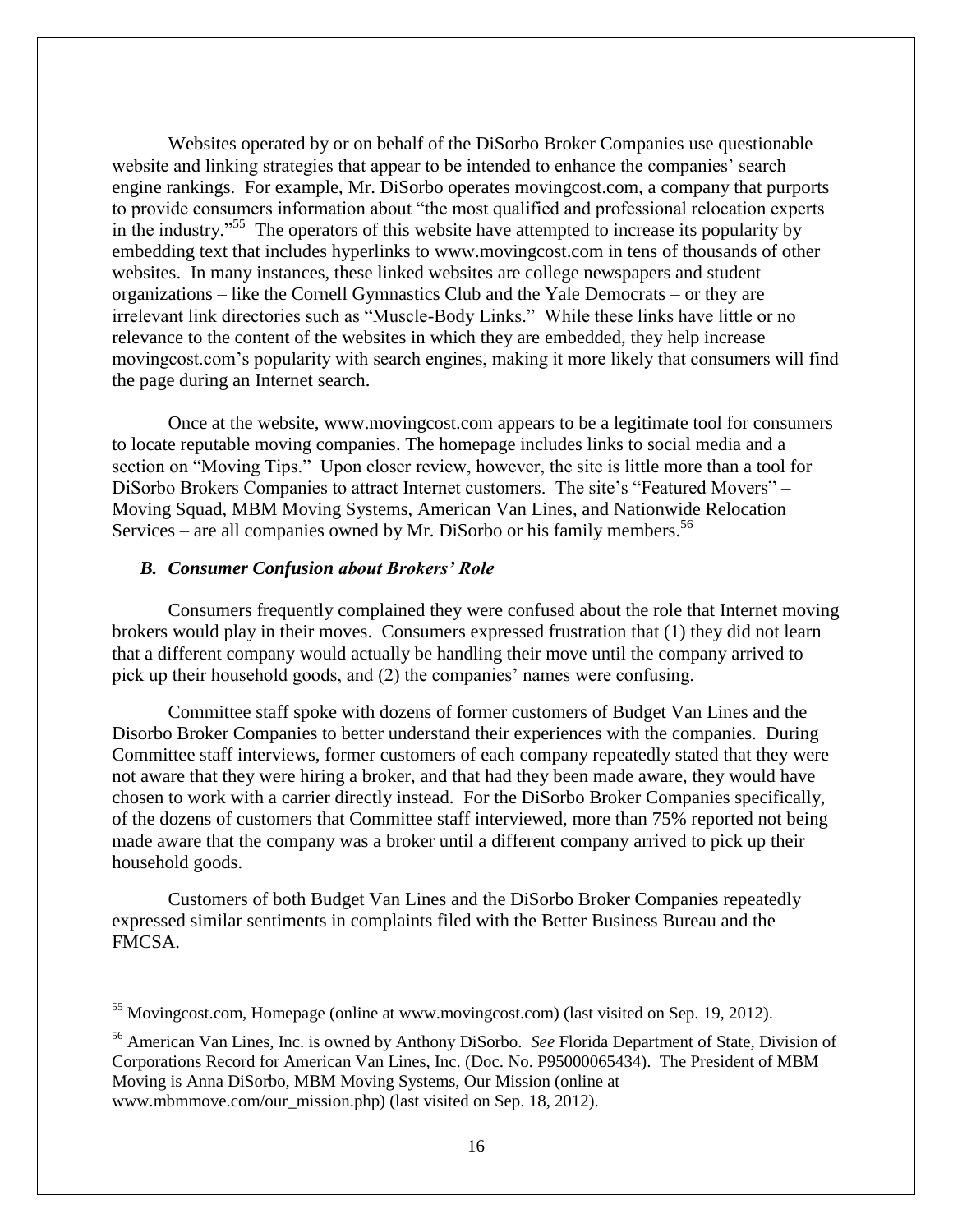- An American Van Lines of California customer from Arizona wrote in a complaint to the BBB that she "[w]as never told that they broker out their business, if I wouldve [sic] known, I NEVER would have gone with them."<sup>57</sup>
- A customer of Patriot Van Lines wrote, "[i]n our many conversations, he NEVER mentioned that PVL would not be the actual movers. I completed research on PVL to read reviews and check their BBB status. I had no idea there was another moving company involved until days before my furniture was to be picked up and therefore did not have an opportunity to research that company."<sup>58</sup>
- A California customer of Nationwide Relocation Services wrote, "I eventually found out that they were a brokerage service and was enraged, but at this point I had no choice."<sup>59</sup>
- Still another customer wrote, "I feel that [United States Van Lines] misrepresented their service, it was not clear from their website or speaking with their estimator that USVL was a broker and not actually the carrier."<sup>60</sup>
- In a complaint to the FMCSA, a Budget Van Lines customer wrote that she "was not informed by budget van line that another carrier would handle my household  $good[s]$ ."<sup>61</sup>

Despite regulations that require brokers to disclose their status as brokers, customers repeatedly reported that they were not made aware that the companies they were dealing with were brokers and not carriers with the capability of conducting their moves.

Federal regulations mandate that "[a] broker shall not, directly or indirectly, represent its operations to be that of a carrier. Any advertising shall show the broker status of an operation."<sup>62</sup> The regulations provide specific direction for how a broker must notify customers of their broker status, stating:

You must prominently display in your advertisements and Internet Web site(s) your status as a household goods broker and the statement that you will not transport an individual shipper's household goods, but that you will arrange for the transportation

<sup>60</sup> Customer Complaint to Federal Motor Carrier Safety Administration (Feb. 1, 2011) (DiSorbo Doc. DMC 000337).

<sup>61</sup> Customer Complaint to Federal Motor Carrier Safety Administration (Dec. 7, 2009) (Budget Doc. Exhibit 5 – 000206).

<sup>62</sup> 49 C.F.R. § 371.7(b).

 $\overline{\phantom{0}}$ 

<sup>57</sup> Better Business Bureau, Complaint, Case No. 8846810 (Dec. 22, 2011) (DiSorbo Doc. DBC 002078).

<sup>58</sup> Better Business Bureau, Complaint Activity Report, Case No. 90116133 (Sep. 1, 2011) (DiSorbo Doc. DBC 002493).

<sup>&</sup>lt;sup>59</sup> Better Business Bureau, Complaint Activity Report, Case No. 90080915 (Jan. 4, 2011) (DiSorbo Doc. DBC 002304).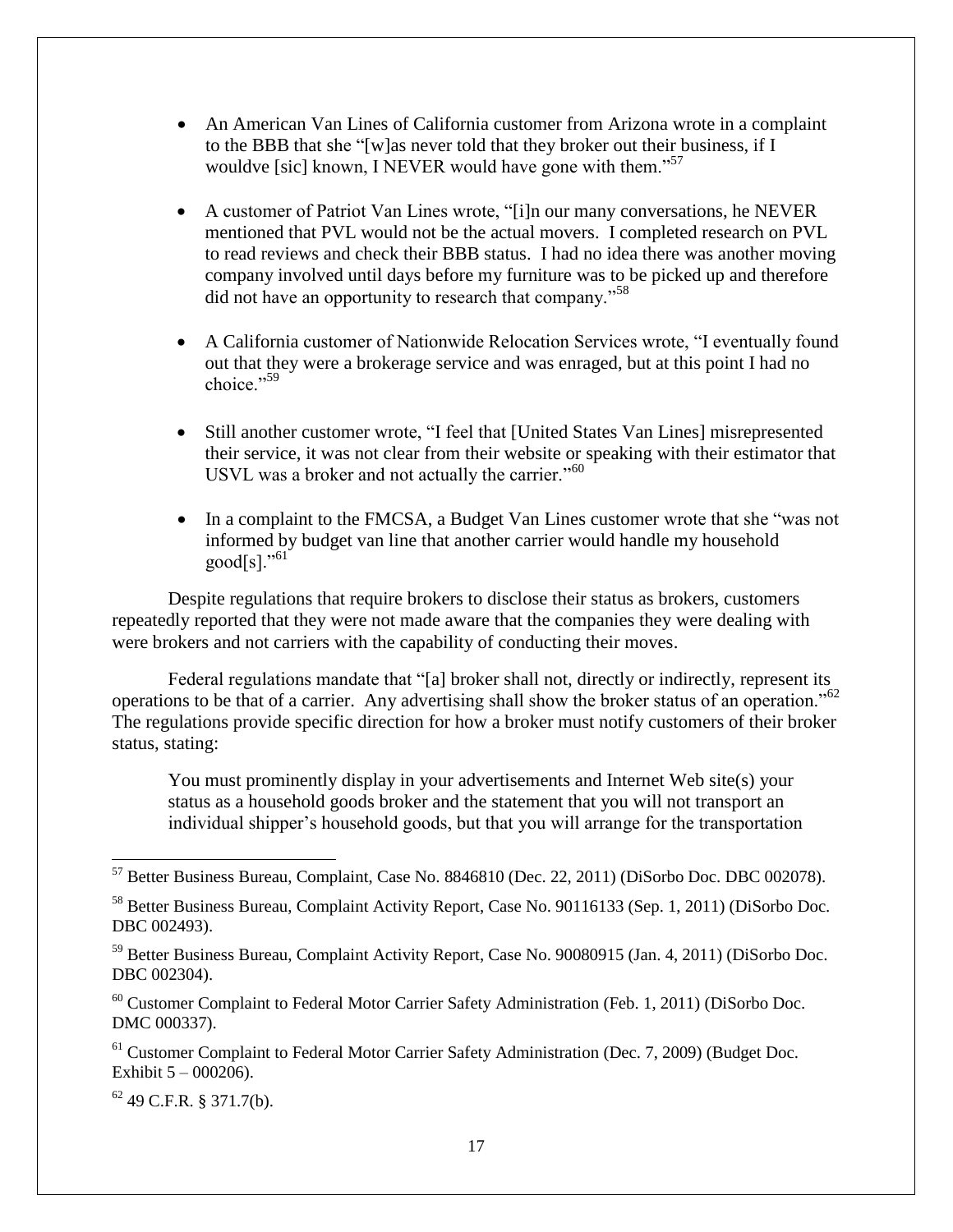of the household goods by an FMCSA-authorized household goods motor carrier, whose charges will be determined by its published tariff. $^{63}$ 

Despite federal regulations designed to prevent consumer confusion between brokers and carriers, consumers do not understand the distinction. Broker companies are advertising themselves and their services in ways that are confusing consumers.

#### *1. Misleading Websites*

Websites for the DiSorbo Broker Companies and Budget Van Lines often portray themselves as full service moving companies seeking to service a consumer's move from initial estimate to final delivery of goods. The websites of these companies often fail to clearly disclose the fact that the companies will likely never move a consumer's goods but instead act as a broker and contract with a carrier to complete the move.

In those cases where a website does use the word "broker," companies like Patriot Van Lines and Colonial Van Lines Relocation Division often did so in ways that could potentially be overlooked by consumers. Consumers are often required to check the fine print of a website instead of being told up front of the companies' role as a broker.

For example, on the website for Patriot Van Lines, the statement that the company is a broker is left off the front page and found elsewhere on the site, in the "About Us" section. The Patriot Van Lines website also includes the statement, "[o]ur commitment to sterling moving help has made us one of the nation's most reputable moving companies," in the same section.<sup>64</sup> While "moving company" is not a defined term, this term is generally associated with carriers, not brokers. Patriot Van Lines, which is one of the many DiSorbo Broker Companies, is registered with the FMCSA as a broker.

On Budget Van Lines' home page, the company's acknowledgement that it is a household goods broker is written in fine print underneath the prominently displayed company name. While at the same time the company more prominently advertises, "We provide our customers with Full Service Moving at Self-Service Rates."<sup>65</sup>

#### *2. Company Names Lead to Confusion*

AMSA has reported that one of the trademarks of a problematic moving company is that it uses names that are similar to well-known companies. A recent report written about the current state of the moving industry, states:

… [R]ogue operators are unique, and they have benefitted from emergence of the Internet. Rogues prey on consumers who seek the lowest cost service. They often fail to register as required with the U.S. Department of Transportation and state departments of transportation. Their practices include using a name and mark similar to those of a reputable company, offering low-price services only to hold the consumer's goods

<sup>63</sup> 49 C.F.R. § 371.107(c).

<sup>&</sup>lt;sup>64</sup> Patriot Van Lines, About Us (online at http://patriotvanlines.com/about) (last visited Aug. 28, 2012).

<sup>&</sup>lt;sup>65</sup> Budget Van Lines, Homepage (online at [www.budgetvanlines.com\)](http://www.budgetvanlines.com/) at 70 (last visited Sep. 19, 2012).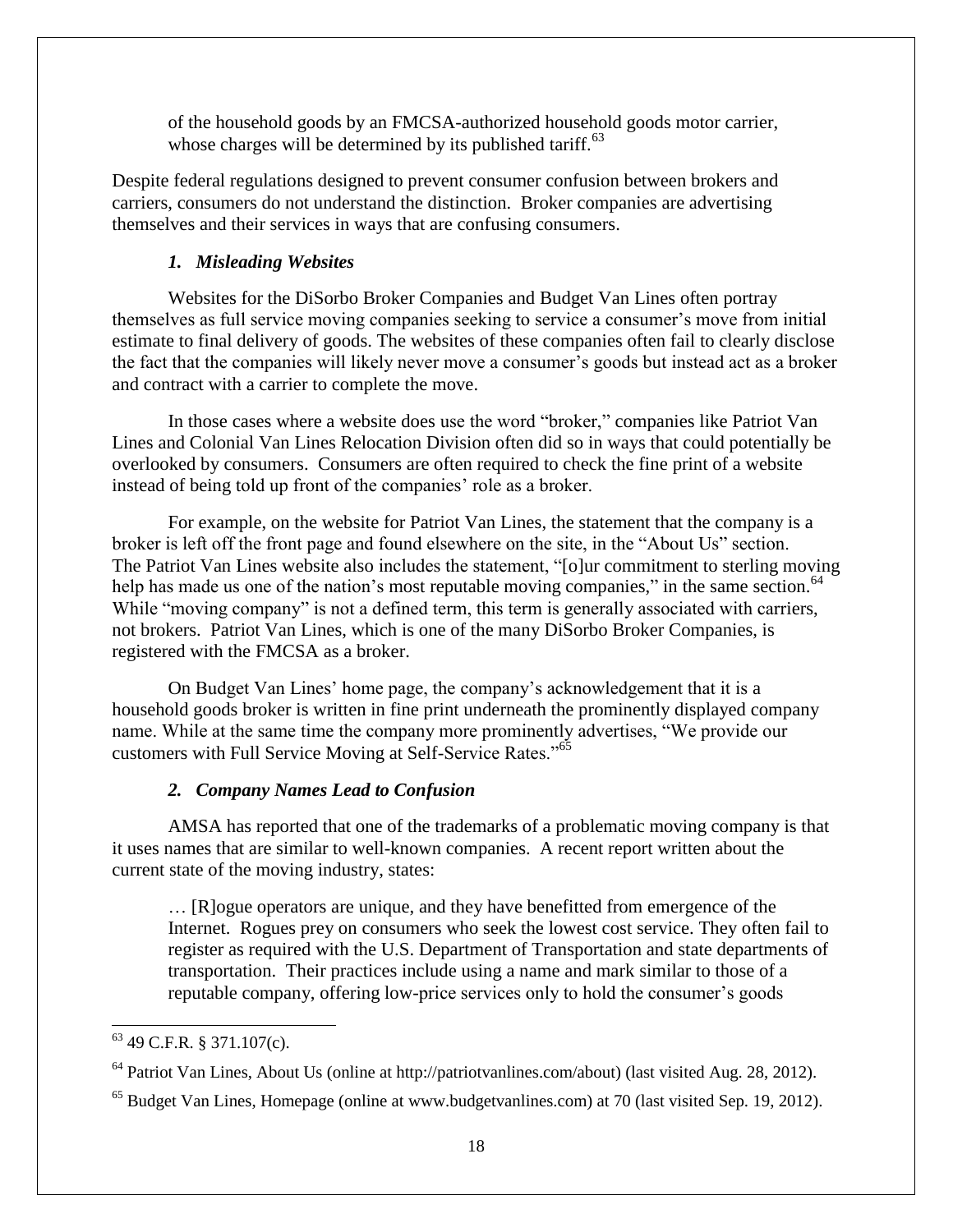captive until consumers pay a higher price, and changing the name of their business once consumer complaints result in a lowering of the company's rating with the Better Business Bureau.<sup>66</sup>

While the broker companies analyzed in this investigation are not considered to be "rogue" operators because they are registered and licensed with FMCSA, many of their marketing techniques appear to be very similar to those used to describe the activities of "rogue" operators. Both Budget Van Lines and many of the DiSorbo Broker Companies use names similar to well-known companies in the moving and transportation industry.

Repeatedly, consumers reported that they believed the brokers to be different well-known companies, and that is what caused them to choose the broker. For example, during one conversation with a customer of Budget Van Lines, the customer stated that she chose Budget Van Lines because they are a "recognizable name" and "you see the trucks everywhere," so she felt more comfortable using them than a "mom and pop" company.<sup>67</sup> Another customer reported that the sales person reinforced her assumption that they were a well-known company. She alleged that the sales person told her, "you know our big trucks that you see, well sometimes those have space so we are able to fill that space with your stuff."<sup>68</sup> She went on to say that she would have never used them had she understood that they were a broker, but instead would have called the carrier directly. The trucks with "Budget" on their paneling belong to Budget Truck Rental, LLC, a completely different company that is not affiliated with Budget Van Lines in any fashion. Budget Van Lines informed the Committee that it operates solely as a broker and not a motor carrier, and its registration with FMCSA is as a broker only and lists that Budget Van Lines owns no trucks.<sup>69</sup>

Similarly, customers of the DiSorbo Broker Companies reported that they too were led to believe that the companies were affiliated with more well-known companies. One customer of United States Van Lines reported that throughout the estimate process the estimator continually referred to the company as "United Van Lines." He believed that he was dealing with United Van Lines and that, coupled with the fact that they had the lowest estimate, is why he chose them $^{70}$ 

This confusion on the part of the consumer is not unknown to the companies. In a note provided by Budget Van Lines, a Budget Van Lines representative wrote, "she though[t] we

 $\overline{\phantom{0}}$ 

<sup>66</sup> *The Moving and Storage Industry in the U.S. Economy: Overcoming the Challenges of the Great Recession*, Robert Damuth, Economist and Principal Consultant, Nathan Associates Inc. (Apr. 5, 2012) (online at http://www.promover.org/files/msi/msi\_report.pdf).

 $^{67}$  Committee staff interview with Budget Van Lines customer (Mar. 8, 2012).

<sup>&</sup>lt;sup>68</sup> Committee staff interview with Budget Van Lines customer (Mar. 15, 2012).

<sup>&</sup>lt;sup>69</sup> Federal Motor Carrier Safety Administration, Company Snapshot for Budget Van Lines (accessed Sep. 19, 2012); Letter from Jason M. Romrell, President and Chief Legal Officer, Budget Van Lines, to Chairman John D. Rockefeller IV (Jan. 27, 2012).

 $70$  Committee staff interview with United States Van Lines Customer (Mar. 6, 2012).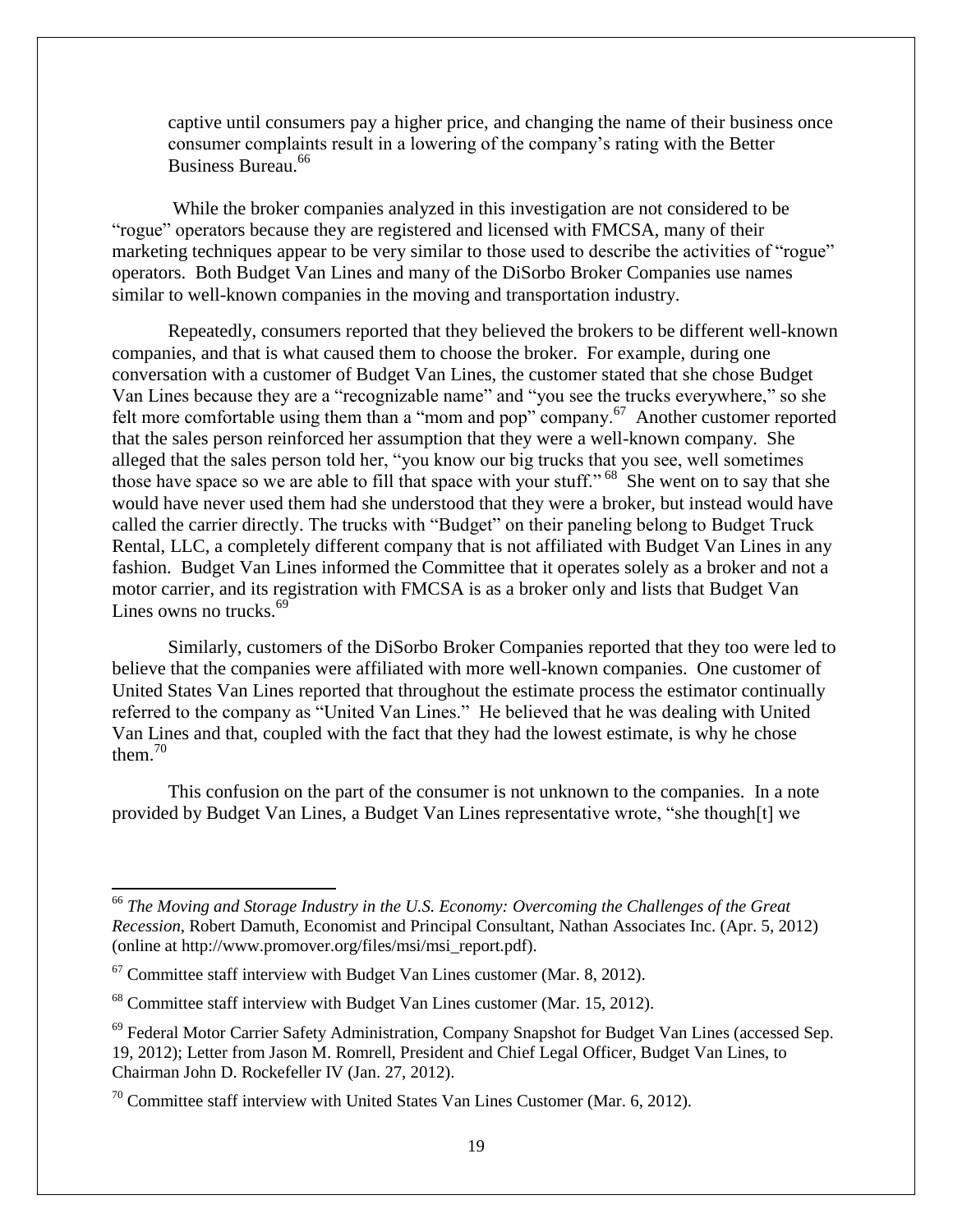were affiliated with Budget Truck Rental ... Hmmmmm."<sup>71</sup> In another note, a Budget Van Lines representative reported being yelled at by a customer who told him that "she was mislead [sic] not knowing we were a broker and we shouldnt [sic] be using the name budget..."<sup>72</sup>

#### *3. Use of Multiple Companies and Frequent Name Changes*

Mr. DiSorbo owns and operates several different companies, both brokers and carriers, under different names. Committee staff has seen evidence that suggests all of his broker companies are run out of the same office in Florida, despite having different addresses listed on the websites and with the FMCSA. For example, Colonial Van Lines Relocation Division is registered with FMCSA as being located in Indianapolis, Indiana.<sup>73</sup> However, the website lists the same address in Margate, Florida, that Mr. DiSorbo uses to run several other brokerage companies.<sup>74</sup> Similarly, American Van Lines Relocation Division lists a San Francisco, California address with FMCSA, but the Margate, Florida address on its website.<sup>75</sup> Patriot Van Lines lists a Richmond, Virginia address with FMCSA, but the Margate, Florida address on the company's filing with the Florida Secretary of State.<sup>76</sup>

In addition to operating several companies that all offer the same services, these companies change names often. For example:

- On January 20, 2012, Brown Van Lines changed its name to Colonial Van Lines. This name change was accompanied by a letter from Aldo DiSorbo's Executive Assistant acknowledging that Brown Van Lines, Inc., Colonial Van Lines, Inc., Colonial Van Lines, LLC, and Colonial Van Lines Relocation Division, Inc. are all owned by the same incorporators.<sup>77</sup>
- On January 14, 2000, Mr. DiSorbo incorporated Moving Cost, Inc. On September 16, 2009, the name was changed to United States Van Lines Relocation Division,

<sup>73</sup> Federal Motor Carrier Safety Administration, Licensing and Insurance Information for Colonial Van Lines Relocation Division (accessed Sep. 11, 2012).

<sup>74</sup> Colonial Van Lines Relocation Division, Homepage (online at www.colonialvanlinesrelo.com) (last visited Aug. 29, 2012).

<sup>75</sup> Federal Motor Carrier Safety Administration, Licensing and Insurance Information for American Van Lines Relocation Division, Inc. (accessed Sep. 11, 2012); American Van Lines Relocation Division Homepage (last visited on Sep. 11, 2012) (online at www.americanvanlinesrelo.com).

<sup>76</sup> Federal Motor Carrier Safety Administration, Licensing and Insurance Information for Patriot Van Lines (accessed Sep. 11, 2012); Florida Department of State, Division of Corporations Record for Patriot Van Lines, Inc. (Doc. No. P02000042793).

<sup>77</sup> Florida Department of State, Division of Corporations Record for Colonial Van Lines, Inc. (Doc. No. P03000044519).

 $\overline{a}$  $71$  Budget Van Lines Representative Notes, Job No. 938325 (Nov. 9, 2011) (Budget Doc. Exhibit 3-B 330623).

<sup>72</sup> Budget Van Lines Representative Notes, Job No. 899649 (Aug. 18, 2011) (Budget Doc. Exhibit 3-B 282564).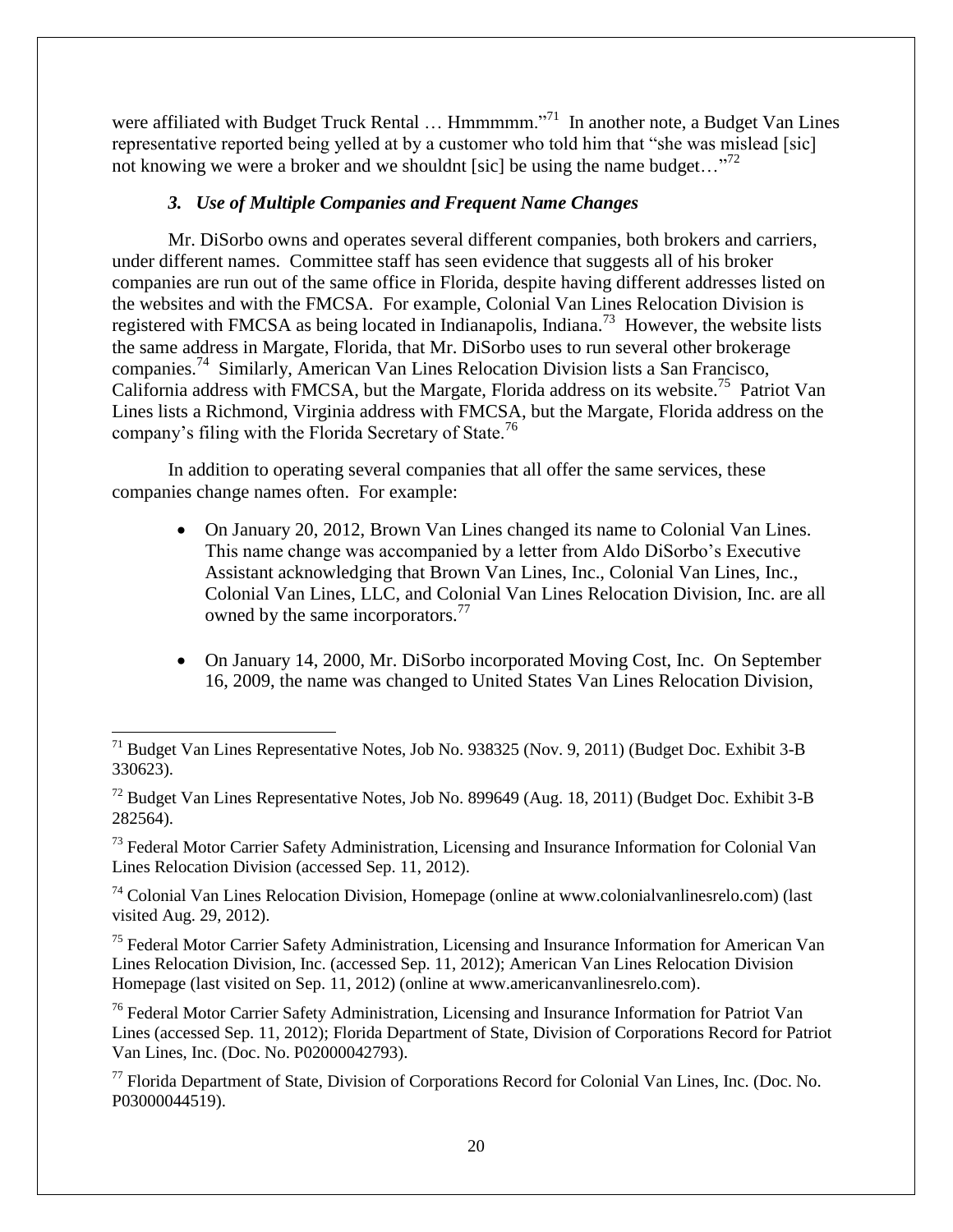Inc. On July 20, 2012, the name was changed to All State Van Lines Relocation,  $Inc.<sup>78</sup>$ 

- On August 7, 2012, United States Van Lines changed its name to States Van Lines. $^{79}$
- On November 14, 2002, Mr. DiSorbo incorporated GG Moving, Inc. On December 5, 2002, the name was changed to Golden Gloves Moving and Storage, Inc. On April 9, 2010, the name was changed to Champion Moving and Storage. Finally, on May 28, 2010, the name was changed to Moving Squad Inc. of Fort Lauderdale.<sup>80</sup>
- On February 24, 2005, We Haul Moving Inc., changed its name to WeHaul International, Inc. On May 3, 2011, WeHaul International, Inc. changed its name to Patriot Van Lines,  $Inc.<sup>81</sup>$

Customers appear to be unaware of the relationships between the various companies, and the DiSorbo companies appear to make efforts to conceal these relationships. In several examples provided to the Committee, in moves where a DiSorbo Broker Company brokers the job to a carrier also owned by DiSorbo, the companies' responses to consumers who have complained attempt to disguise the relationship. For example, a customer who moved from Colorado to Texas complained to FMCSA that she received a binding estimate from American Van Lines of California for \$2,290.60.<sup>82</sup> When the carrier, Moving Squad, arrived to deliver her goods, he was provided a new price of \$3,311.75.<sup>83</sup> In Moving Squad's response to FMCSA it wrote:

Our company was contracted to provide coordinated relocation services to [customer] for her move from Colorado to Texas. ... [Customer]'s estimate was prepared by American Van Lines of California; a moving broker.<sup>84</sup>

Both American Van Lines of California and Moving Squad are owned and operated by Aldo DiSorbo, yet this fact was apparently not disclosed to the customer.

<sup>80</sup> Florida Department of State, Division of Corporations Record for Moving Squad Inc. of Fort Lauderdale (Doc. No. P02000121957).

<sup>81</sup> Florida Department of State, Division of Corporations Record for Patriot Van Lines, Inc. (Doc. No. P02000042793).

<sup>82</sup> Customer Complaint to Federal Motor Carrier Safety Administration, Complaint No. 100048054 (Apr. 12, 2011) (DiSorbo Doc. DMC 000279-000280).

<sup>83</sup> *Id.*

 $\overline{\phantom{0}}$ 

<sup>84</sup> Response from Moving Squad to Federal Motor Carrier Safety Administration (DiSorbo Doc. DMC 000281).

<sup>&</sup>lt;sup>78</sup> Florida Department of State, Division of Corporations Record for All State Van Lines Relcoation, Inc. (Doc. No. P00000005128).

 $79$  Florida Department of State, Division of Corporations Record for States Van Lines, Inc. (Doc. No. P03000045335).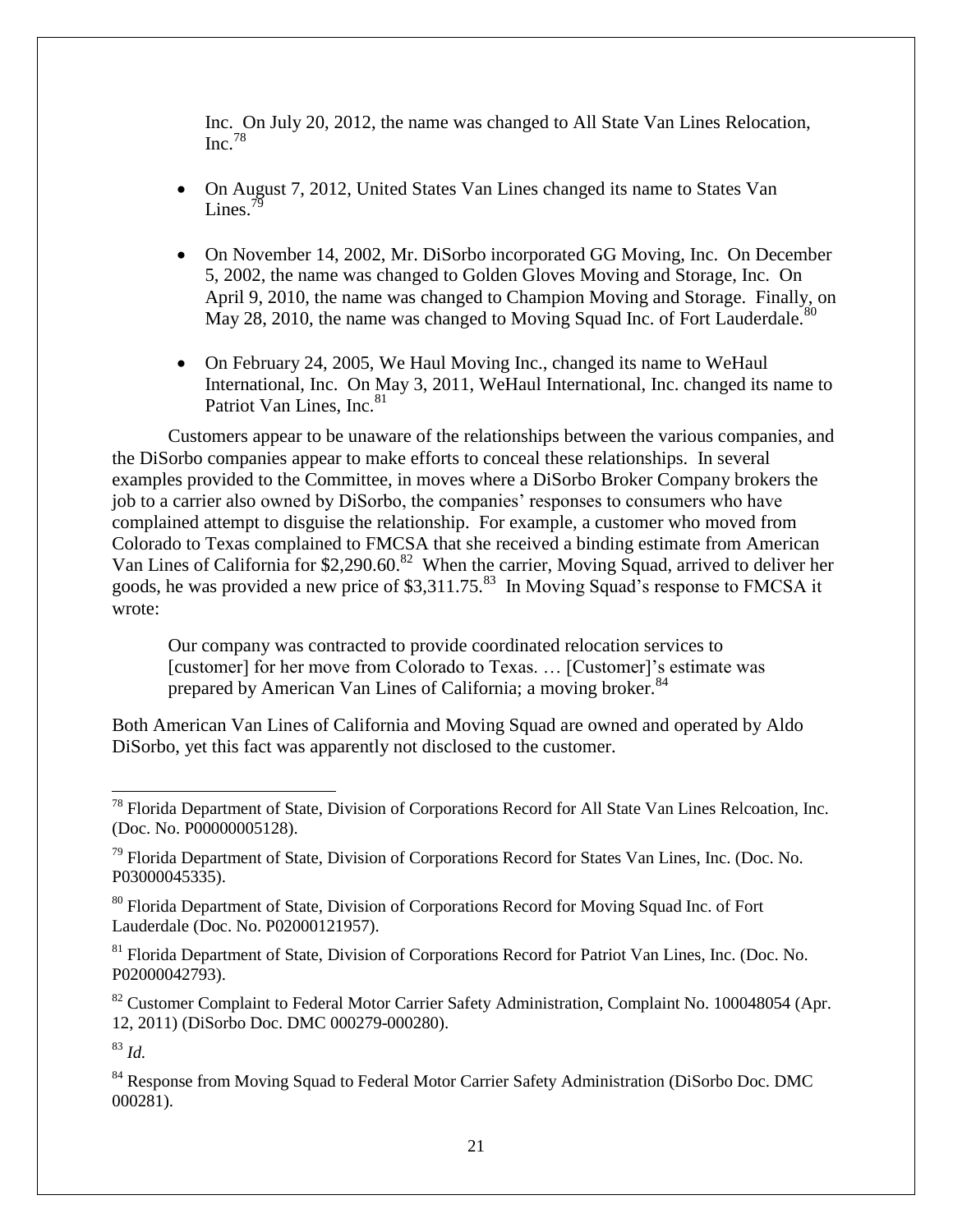#### *C. Broker "Deposits" and Fees*

 $\overline{\phantom{0}}$ 

Both Budget Van Lines and the DiSorbo Broker Companies collect a deposit at the time of arranging the move. These deposits are collected up front, prior to performing any moving services. These "deposits" are actually the fee that the consumer pays to the broker for its services. According to AMSA:

Professional movers generally don't require a deposit before moving you, and if they do it is generally just a small "good faith" deposit. However, some scam movers or internet brokers frequently require a large deposit. So, if a mover you are considering requires you to pay a big deposit to "hold your dates" or to insure "prompt service" you may want to choose another mover.<sup>85</sup>

Committee staff found examples of "deposits" paid to broker companies that were well over a thousand dollars. These "deposits," which were nothing more than fees that went directly to the brokers, were not shared with carriers. Consequently, before any of the consumers' items had been picked up, they had often paid hundreds − sometimes thousands − of dollars to an Internet moving broker. These substantial fees likely contribute to the price increases during the move process, which are discussed further below, as the amount of money left over for the carrier is likely not enough for the expense of the move.

Budget Van Lines charges each customer a booking fee, the amount of which is up to the discretion of the Budget employee arranging the move. In training materials provided to its employees, Budget Van Lines defines a booking fee as:

[O]ur fee which we charge the customer as a broker for using our service. The booking fee is in addition to the percentage charge (our cut) for the total job … Note, as a sales person you are able to increase this fee if the customer is willing to pay it but it should never be below \$195."<sup>86</sup>

In addition to the booking fee, Budget Van Lines collects 25% of the initial estimated price as a "deposit." Budget Van Lines explained to the Committee that it "charges customers who sign estimates and book moves a 'booking fee,' separately itemized on the estimate, and a deposit for the transportation services as quoted in the estimate. This deposit is equal to the broker fee or commission."<sup>87</sup> The payment for this charge is collected at the time of booking. The remainder of the estimate is due to the carrier at the time of delivery.

The DiSorbo Broker Companies also charge a sizeable "deposit" at the time of booking.<sup>88</sup> The DiSorbo Broker Companies call these initial payments "deposits," but none of the money

<sup>85</sup> American Moving and Storage Association, *Make a Smart Move, Consumer Handbook: A Practical Guide to Interstate Moving* (2007) at 5 (online at www.moving.org) (emphasis omitted).

<sup>86</sup> Budget Van Lines, *Estimate Guidelines*, Version 4.0 (Oct. 31, 2011) (Budget Doc. Exhibit 4 – 000072).

<sup>&</sup>lt;sup>87</sup> Letter from Jason M. Romrell, President and Chief Legal Officer, Budget Van Lines, to Chairman John D. Rockefeller IV (Jan. 27, 2012).

<sup>&</sup>lt;sup>88</sup> Exhibit I includes examples of deposits paid by customers to several DiSorbo Broker Companies.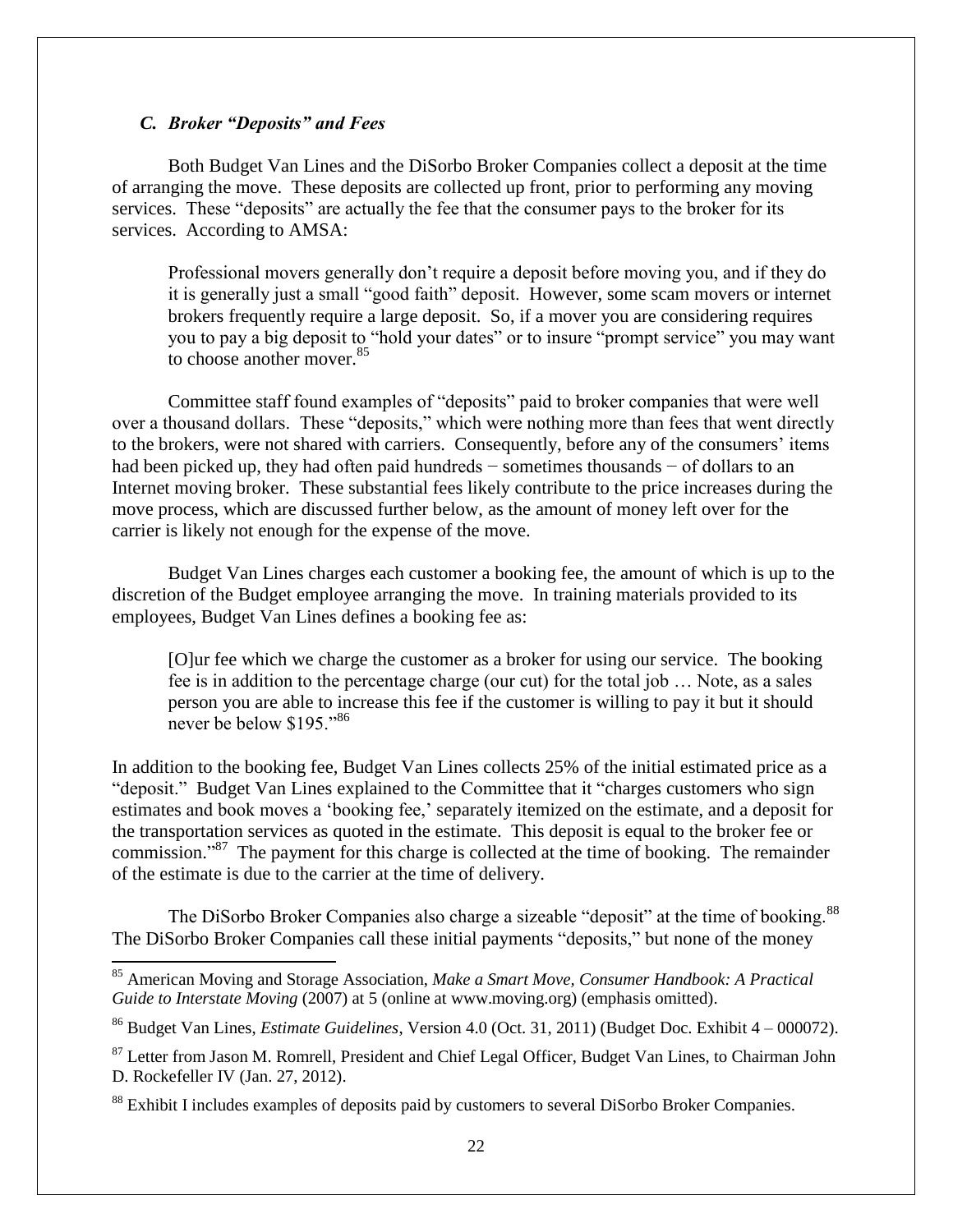actually goes to the carrier as a deposit on the move. This deposit is collected by the DiSorbo Broker Companies as their fee for performing the services of providing an estimate and attempting to locate a carrier. The DiSorbo companies explained that "the deposit fees paid to the broker to secure the move is the only portion of the total customer payments that the broker companies receive. All charges and monies paid for the move after the deposits are received by the moving company."<sup>89</sup>

In addition, the DiSorbo Broker Companies have what they call a "Quality Assurance Department" that contacts customers a few days prior to the move. Many former customers have complained that, at this point in the process, the cost of their move is increased and an additional deposit is due to the broker. DiSorbo Broker Companies described the Quality Assurance process, stating:

Approximately 5 to 7 days before the move, the DiSorbo Broker Companies' Quality Assurance Department calls and emails the customer to again confirm the customer's property list, the move dates, and to review the estimate with the customer for accuracy. The DiSorbo Broker Companies take this extra step to alleviate any potential confusion on the customers' end that may result from the customer receiving multiple estimates, which occurs when a customer changes their move plans after the initial estimate. $90$ 

Former customers describe the Quality Assurance process differently. Customers routinely complained that, at this point in the move, a new, much higher estimate is generated, resulting in the requirement of an additional "deposit" for the shipper to pay.

This quality assurance process causes two problems for shippers. First, shippers are contributing more money to what they believe to be a "deposit," when it is in fact nothing more than additional broker fees. Second, these calls too often occur once it is too late for the shipper to cancel and be refunded the original deposit paid. Therefore, the shipper has a choice to either accept the new estimate and pay the additional deposit or cancel and forfeit the money already paid. <sup>91</sup>

#### *D. Price Increases*

Committee staff found abundant evidence showing that consumers who used Internet moving brokers for their moves repeatedly faced price increases after carriers arrived at their residence or after their belongings were loaded onto carriers' trucks. These price increases were often dramatic. Numerous examples in documents provided to the Committee showed increases over \$3,000, and they happened even though the consumer had received a "binding estimate" from the Internet moving broker.

<sup>90</sup> *Id.*

 $\overline{\phantom{0}}$ 

<sup>&</sup>lt;sup>89</sup> DiSorbo Broker Companies response to Chairman John D. Rockefeller IV Dec. 19, 2011 letter (Jan. 27, 2012).

 $91$ <sup>91</sup> The DiSorbo Broker Companies will not refund any deposits paid unless notice is received "at least 5" business days (Saturdays, Sundays and Holidays not included) prior to the pack or load date." Copy of United States Van Lines Relocation Division estimate (DiSorbo Doc. DBC 004581).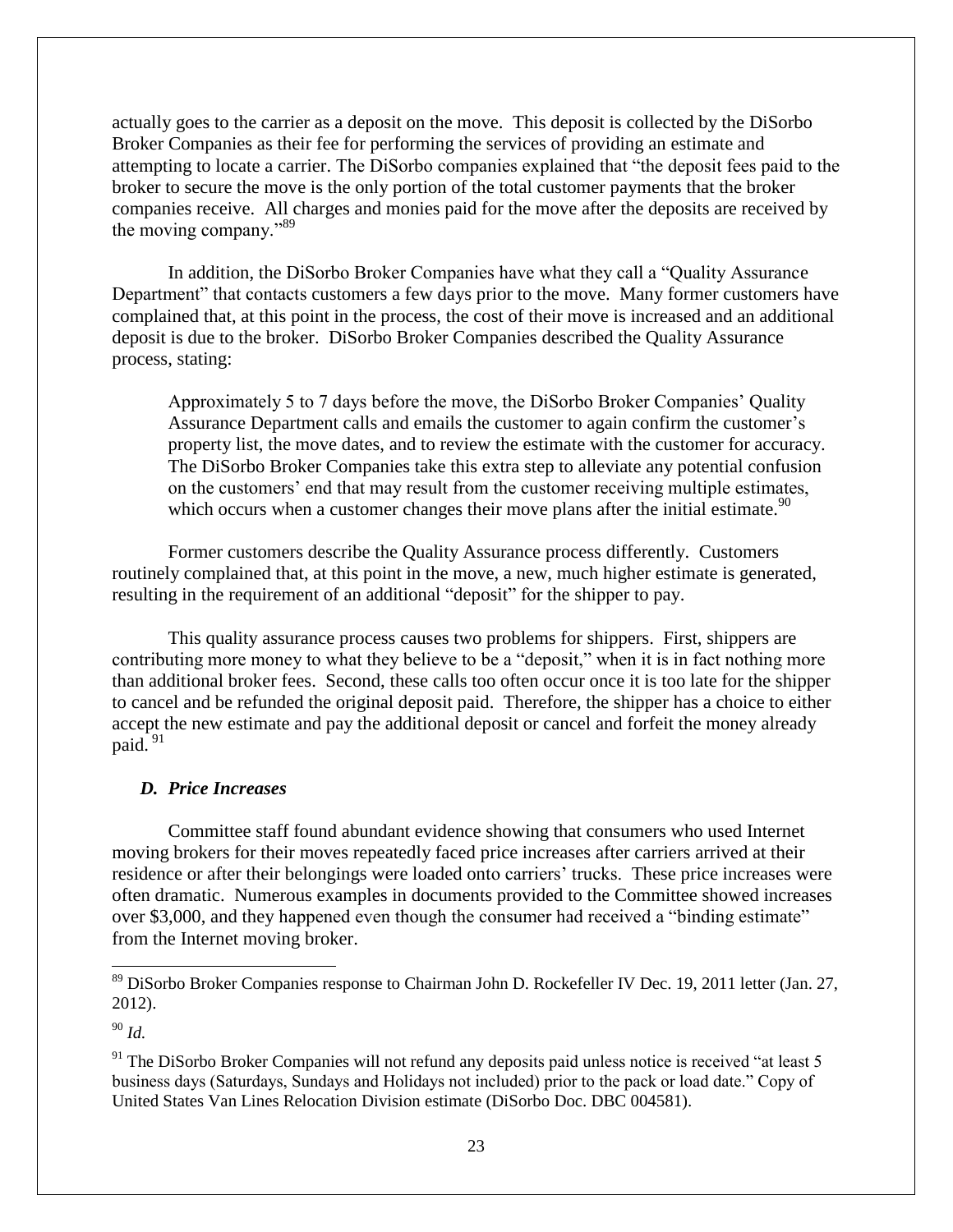However, when Chairman Rockefeller asked Internet moving brokers for information about price increases, the companies claimed they had none. Both Budget Van Lines and the various companies owned by Mr. DiSorbo responded that they do not keep track of what happens to the price once the move is transferred to a carrier. Budget Van Lines responded:

Budget Van Lines conducted no interstate moves; it operates solely as a broker, not a motor carrier. It has no data available in its files that would allow it to calculate the number of interstate moves it arranged that resulted in price changes to the original estimates. The underlying motor carriers do not normally inform Budget Van Lines when the prices or freight charges listed in the original estimates are subsequently adjusted.<sup>92</sup>

Similarly, the DiSorbo Broker Companies responded that "[t]he fact that the DiSorbo Broker Companies do not link their fees to the moving companies' final cost means that the DiSorbo Broker Companies are not given comprehensive records of price variations between the initial estimate and the final move price. $1.93$ 

Because neither of the broker companies could answer the question of how often the cost of their customers' moves increases after carriers arrive, Committee staff found alternative methods to determine what was happening to the price once the moves were transferred from Internet moving brokers to carriers.

#### *Bills of Lading*

l

Committee staff reviewed over 1,000 customer files produced by Able Moving and Best Price Moving and Storage. The customer files contained bills of lading, which showed shippers' original estimates and the price they actually paid for the moves. The majority of the estimates for these moves appeared to be performed by Internet moving brokers and a significant percentage of the estimates were "binding estimates." In 90% of the moves, the bills of lading showed that the shippers experienced a price increase. In 35% of the moves, shippers experienced a price increase greater than \$500 and in 15% of the moves consumers experienced a price increase greater than \$1,000.

<sup>&</sup>lt;sup>92</sup> Letter from Jason M. Romrell, President and Chief Legal Officer, Budget Van Lines, to Chairman John D. Rockefeller IV (Jan. 27, 2012).

 $93$  DiSorbo Broker Companies response to Chairman John D. Rockefeller IV Dec. 19, 2011 letter (Jan. 27, 2012).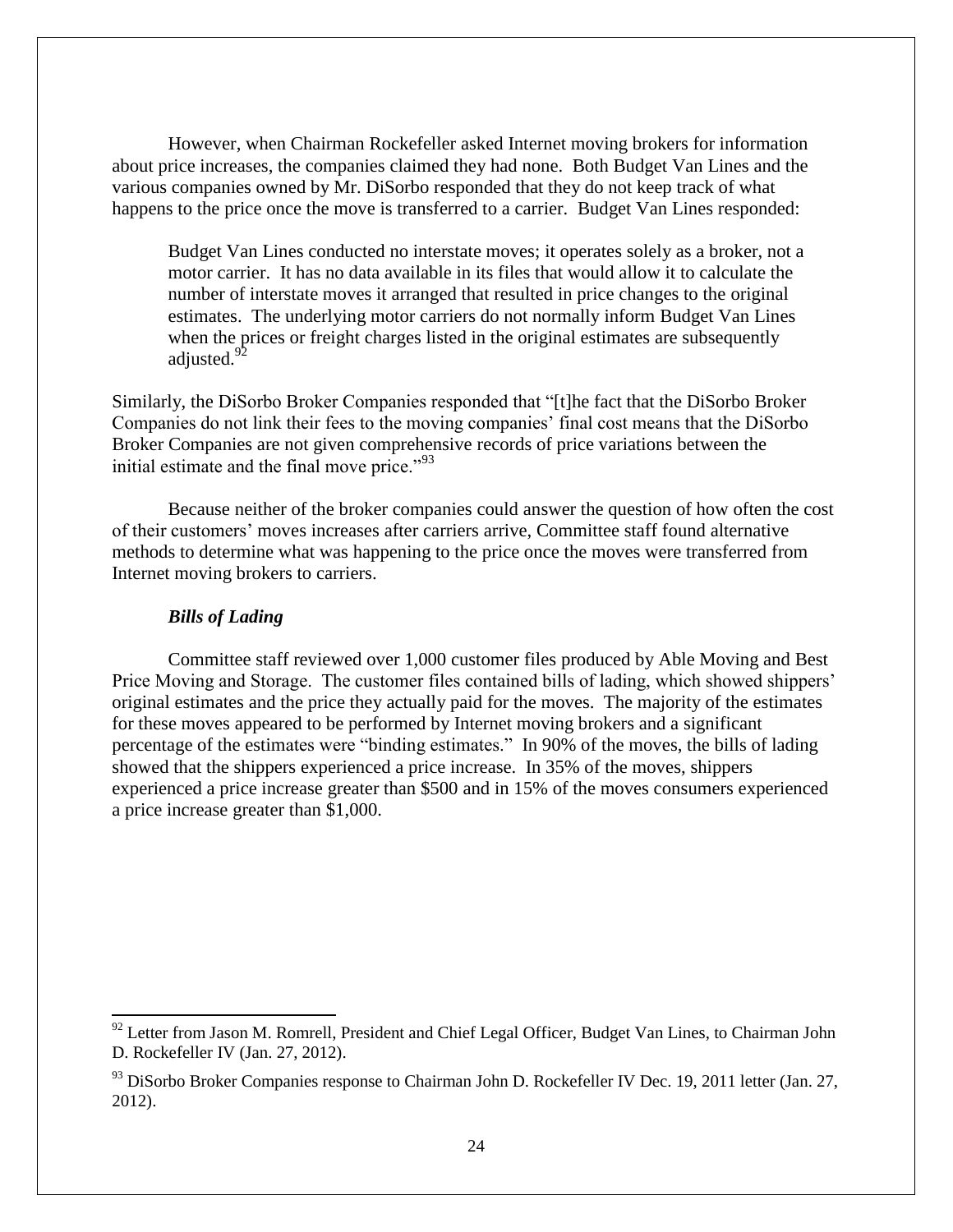#### *Company Logs*

 $\overline{\phantom{0}}$ 

The Internet broker companies informed the Committee that there are two instances in which a broker could become aware of price changes after the carrier arrived: (1) if a customer complains directly to the broker about a change in the price or to another agency that is then forwarded to the broker for a response, or  $(2)$  if a carrier alerts them to the price increase.<sup>94</sup> Both of these scenarios are generally recorded by the companies in notes that accompany each customer file. Committee staff reviewed thousands of pages of documents that included these notes. This review showed that a large number of customers are calling the broker companies to complain about price increases.

Budget Van Lines provided copies of estimates that included employee notes about activity on the file. In 2011, at a minimum, at least 1,400 customers contacted Budget Van Lines to complain about an increase in the cost above the estimate or to question additional charges being added by the carrier.<sup>95</sup> This equates to approximately four customer calls each day about price increases. Examples from the call log notes include:

- "Customer wife called stated that weight is over by 10000 pounds and is gonna cost another 6000 dollars…"<sup>96</sup>
- "Cust upset that he came in over weight  $\ldots$  says our system was off [b]y 20% doesn't feel like he should have to pay for that weight … advise cust system not perfect but he is responsible for additional weight and he must pay carrier."<sup>97</sup>

The DiSorbo Broker Companies provided the Committee with a smaller sampling of similar notes, yet they too showed frequent calls from customers about price increases. The notes reviewed were representative of approximately 484 completed moves. The call logs showed that almost 25% of those customers called to complain about an increase in the price of their moves once the carriers arrived.

<sup>&</sup>lt;sup>94</sup> DiSorbo Broker Companies response to Chairman John D. Rockefeller IV Dec. 19, 2011 letter (Jan. 27, 2012); Letter from Jason M. Romrell, President and Chief Legal Officer, Budget Van Lines, to Chairman John D. Rockefeller IV (Jan. 27, 2012).

 $95$  The calculation of 1,400 customer contacts likely underrepresents the total number of calls that Budget Van Lines received about price increases or to question additional charges in 2011. The call logs are maintained by Budget Van Lines employees; accuracy depends upon the specific employee who is handling the call and requires that the employee make a note in the file that the customer called as well as the reason for the call.

<sup>&</sup>lt;sup>96</sup> Budget Van Lines Ticket Log (Job # 884608) (Aug. 8, 2011) (Budget Doc. Exhibit 3-B 270920).

 $97$  Budget Van Lines Ticket Log (Job # 885329) (Aug. 4, 2011) (Budget Doc. Exhibit 3-B 271523).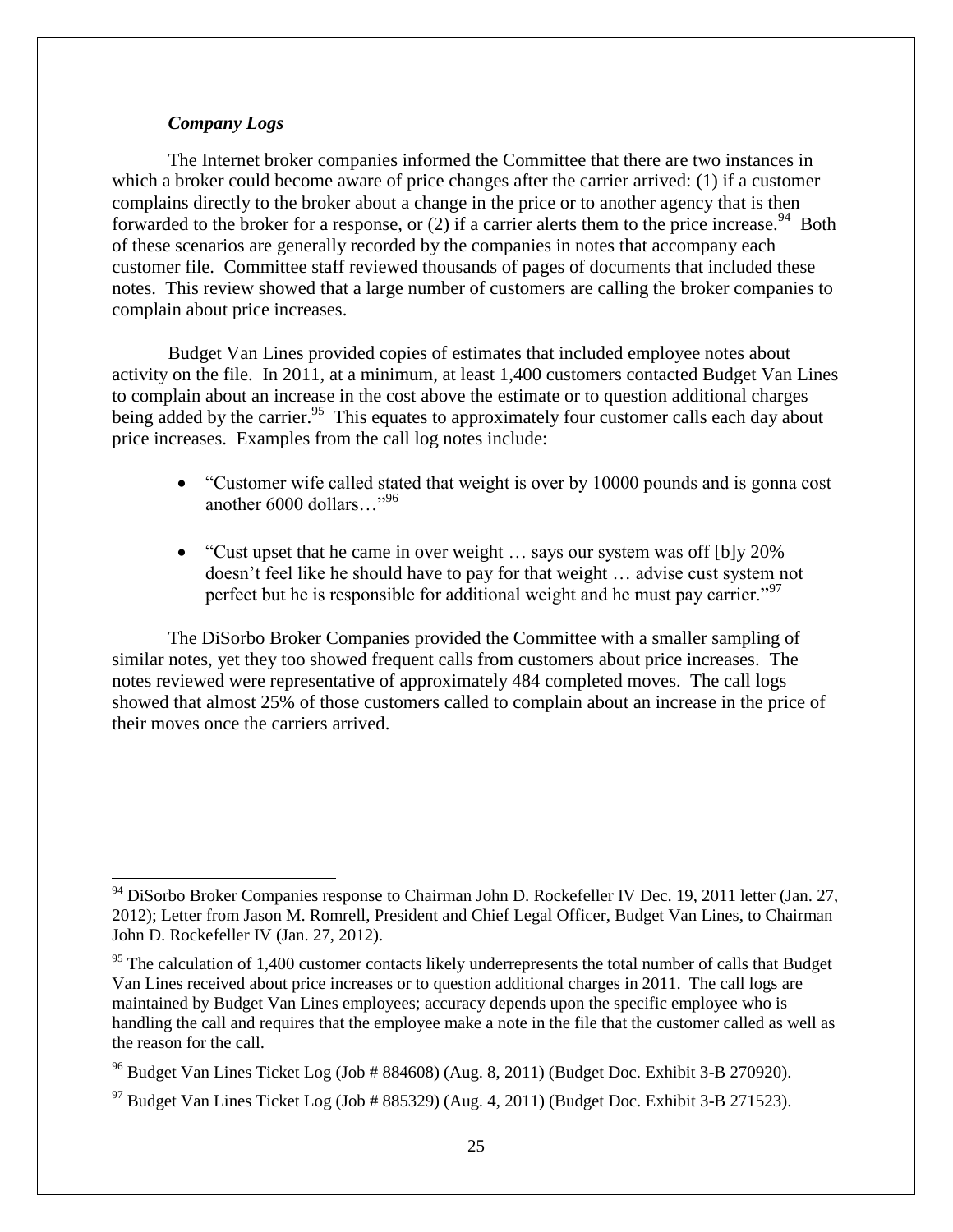#### *Customer Interviews*

Throughout the investigation, Committee staff interviewed dozens of consumers who had used the services of the companies from whom Chairman Rockefeller had requested information. 98 In interviews with dozens of customers of Budget Van Lines and the DiSorbo Broker Companies, all but four reported that the price increased at some point after the carrier arrived for pick-up.<sup>99</sup>

Customers of the moving carriers also reported increases in price. Able Moving did not arrange any interstate moves directly during the time period examined by the Committee. All of Able Moving's interstate moves were arranged by a broker.<sup>100</sup> Every customer of Able Moving that Committee staff interviewed reported having the price increased by Able Moving.

Unlike Able Moving, Best Price Moving and Storage arranges some interstate moves directly and also receives some from brokers.<sup>101</sup> Several customers of Best Price Moving and Storage reported that the price either did not increase or did not increase significantly. These customers reported that they did not use the services of an Internet-based broker, but rather worked directly with Best Price Moving and Storage.

Best Price Moving and Storage was unable to recreate complete moving files for the Committee that included whether each move was arranged by Best Price directly or through a broker. However, based upon customers' best recollections of which company arranged their moves, it appears that those customers who worked directly with Best Price Moving and Storage reported having a better experience and less often reported price increases than those customers who arranged the move through a broker who then transferred the move to Best Price Moving and Storage.

#### *E. Hostage Situations*

l

Price increases that occur late in the moving process, especially after pick-up has occurred, force consumers to make difficult decisions. Consumers can either agree to pay the

<sup>&</sup>lt;sup>98</sup> Committee staff called hundreds of customers of the four companies investigated. The customers contacted were selected from the customer files provided by the companies without regard for whether it appeared that the customers had encountered a price increase. As discussed earlier in Section C, the information provided by Budget Van Lines and the DiSorbo Broker Companies gave no indication whether the customer experienced a price increase.

<sup>&</sup>lt;sup>99</sup> Of the four that did not report a price increase, one customer cancelled the move prior to pick-up, forfeiting the deposit paid after reading negative reviews online. One customer reported that no carrier ever showed up to pick up his goods, so his deposit money was returned. Two customers had estimates that were based upon a minimum weight. The consumers who alleged that they had a minimum weight requirement reported moving far less weight than the minimum but still paid for the minimum weight.

<sup>&</sup>lt;sup>100</sup> Letter from Rory K. McGinty, Counsel to Able Moving, Inc., to Chairman John D. Rockefeller IV (Feb. 3, 2012).

<sup>&</sup>lt;sup>101</sup> Letter from Elliot S. Berke, Counsel to Best Price Moving and Storage, Inc., to Chairman John D. Rockefeller IV (Jan. 26, 2012).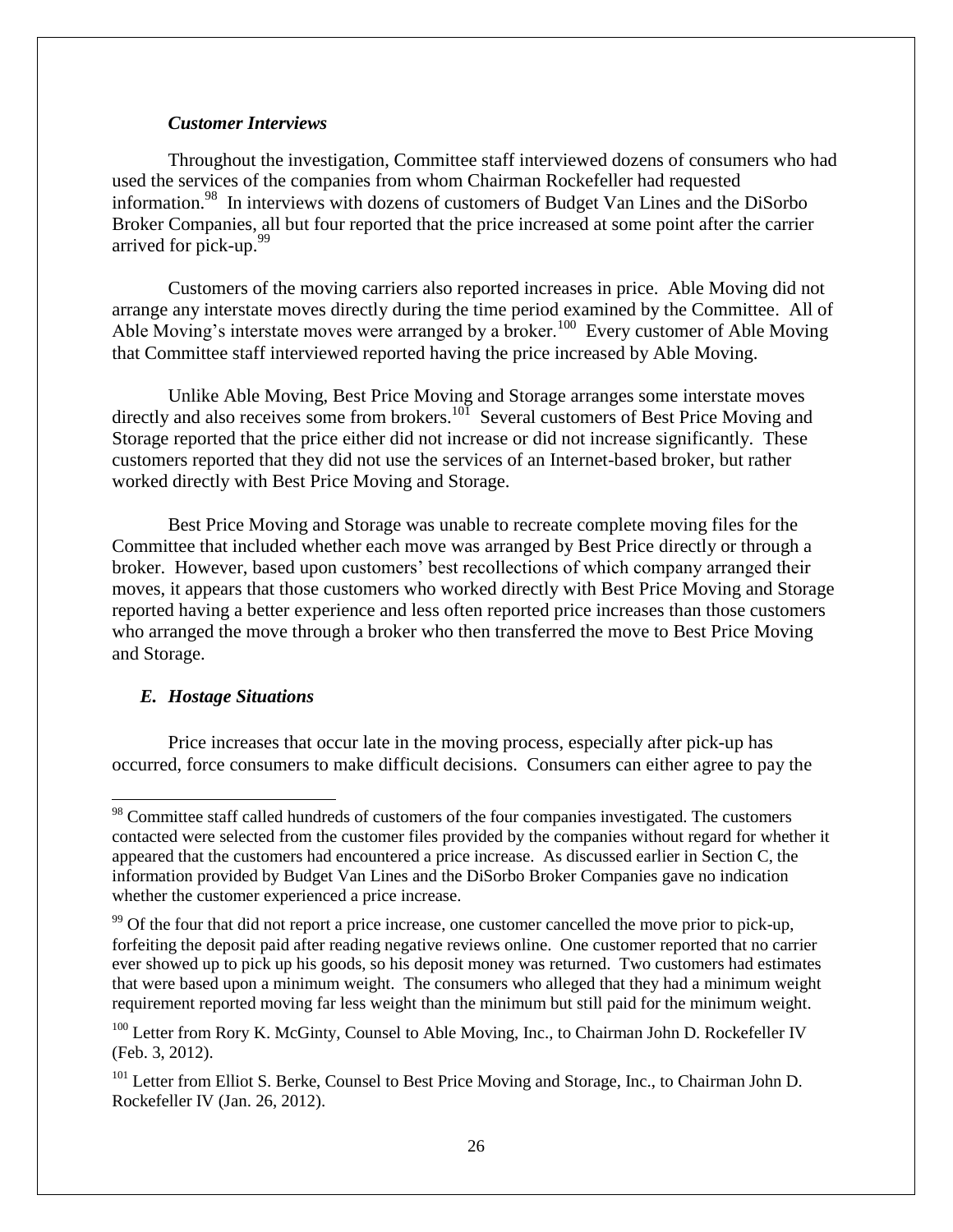inflated fees, whether they are justified or not, or refuse and face the possibility that the carriers will not return their household goods and hold their goods "hostage."

Committee staff obtained numerous examples of consumers who faced hostage situations due to price increases late in the process. In one example, a Budget Van Lines customer from Missouri complained that she had a non-binding estimate from Budget Van Lines for \$1,799 to move her mother's furniture. However, "when they arrived they demanded more than twice the agreed upon price. When she did not have it they drove off with her furniture and [she] was not informed who had the items until 5 months later when they demanded three times the agreed upon price."<sup>102</sup> Budget's documents showed that the customer's original estimate was for  $3,150$ pounds, and the carrier alleged that she actually had 5,920 pounds.<sup>103</sup>

Another customer hired American Van Lines of California for a move from Missouri to New York. American Van Lines of California then brokered the move to Able Moving, Inc. The customer was provided an estimate of \$1,346.67 to move 2,000 pounds. The customer paid a deposit of \$560.66 to American Van Lines of California, leaving a balance of \$786.01 due upon delivery. Two days after pick-up, "a representative from [American Van Lines] left a message on [his] cellphone stating that [the] total for the move was \$1,400.40 … When we reached the carrier the next morning, they claimed that our shipment was 800 pounds overweight (despite our having given them less to move than on the original agreement with  $AVL$ )."<sup>104</sup> After Able Moving arrived for delivery, they refused to deliver the customer's belongings unless he paid the additional money. The customer stated:

… When we couldn't immediately pay them the additional \$614.39, they said they were going to put our possessions in storage, and that we'd have to pay them \$350 (then \$325, then \$250, then \$350 again) to release it, and that we'd have to arrange to move it ourselves because they would not redeliver.<sup>105</sup>

As of the date of the complaint, the customer had still not received their goods.

In these situations, the absolute worst case scenario is when the shippers are unable to acquire the necessary funds to get their possessions back, and the carrier resorts to auctioning them off. In one example, a Budget Van Lines customer from Idaho complained to the FMCSA, stating:

Budget Van Lines brokered Executive Relocation. Executive Relocation is holding my, and my 3 year old's personal effects hostage. Our estimate from Budget was \$1400, now Budget Van Lines and Executive Relocation want \$9400. Neither Budget, nor Executive Relocation will provide me with any disclosures or documents

 $\overline{a}$ 

<sup>&</sup>lt;sup>102</sup> Better Business Bureau Complaint (Apr. 19, 2010) (Budget Doc. Exhibit 2-h 000053).

<sup>&</sup>lt;sup>103</sup> Budget Van Lines Binding Estimate (Dec. 12, 2010) (Budget Doc. Exhibit 2-h 000054).

<sup>&</sup>lt;sup>104</sup> Customer Complaint to Federal Motor Carrier Safety Administration, Complaint No. 100037676 (Nov. 7, 2009) (produced by Able Moving without Bates Number).

<sup>105</sup> *Id.*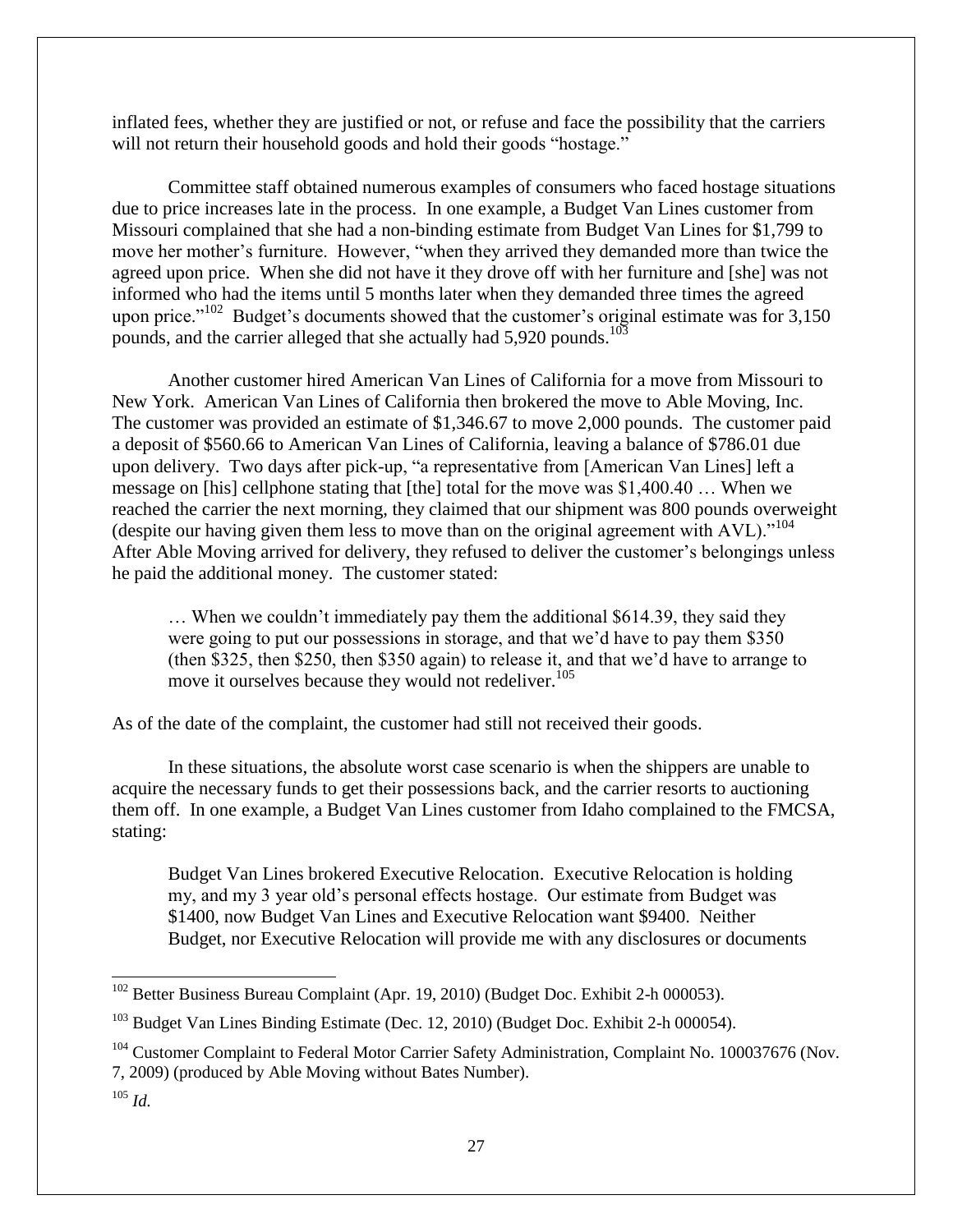as to how they went from a quote of \$1400 to now \$9400 – I have requested this paperwork in writing to them, twice and there is no response from either company. Executive Relocation is telling me that if we do not pay them this \$9400 that in 90 days they will SELL ALL OF OUR BELONGINGS! Please help??<sup>106</sup>

Documents show that the original binding estimate provided by Budget Van Lines was for \$1,399 to move 1,000 pounds.<sup>107</sup> The customer paid \$571 to Budget Van Lines as a deposit. At pick-up, the customer paid an additional \$414. Once the carrier had picked up her belongings, she was informed that the carrier was charging her for 7,020 pounds, instead of the 1,000 pounds that Budget Van Lines had estimated.<sup>108</sup> The customer was unable to come up with the increased fees at delivery, so her belongings were placed in storage. The call logs provide that "all [customer] has is \$2200, may be able to get up to \$2400 and that's all she has to work with."<sup>109</sup> The carrier refused to deliver for \$2400, requiring at least \$3,000 to deliver. After many months of negotiating, a Budget Van Lines representative wrote, "this is between customer and carrier, customer has paid nothing to date with the exception of pick up amount, that is it since December, nothing more we can do, closed."<sup>110</sup> It is unclear from the documents whether this customer ever received her household goods.

Similarly, a Nationwide Relocation Services customer moving from Colorado to Florida spent nearly five months negotiating with the carrier to deliver. The customer was given an original binding estimate for \$3,332.85. She paid an initial deposit of \$1,585.73, leaving a balance of \$1,747.12.<sup>111</sup> After pick-up, the carrier advised that the "final weight of her goods was an additional 2,035 pounds above the original estimate."<sup>112</sup> The customer was also charged for \$1,220 worth of additional packing services, increasing the amount due at delivery by \$1,877.52.<sup>113</sup> The customer objected to this increase and alleged that the carrier made her sign blank documents. The customer was unable to pay the increased fees, and the carrier placed her goods in storage.

After several months of unsuccessful negotiations, on March 9, 2011, the carrier sent the customer an auction notice.<sup>114</sup> After many more months of haggling with the carrier and Nationwide Relocation Services, the carrier agreed to deliver her goods for \$2,500. The

 $\overline{a}$ 

<sup>110</sup> Budget Van Lines Agent Log (May 13, 2011) (Budget Doc. Exhibit 5 000700).

<sup>111</sup> Nationwide Relocation Services Estimate for Service for Job No. 6376147-01-R1 (Jan. 14, 2011) (DiSorbo Doc. DBC 002370-002374).

<sup>112</sup> Nationwide Relocation Services response to Florida Department of Agriculture and Consumer Services (Mar. 8, 2011) (DiSorbo Doc. DBC 002376).

<sup>113</sup> Nationwide Relocation Services Customer Logs (Jan. 17, 2011) (DiSorbo Doc. DBC 002394).

<sup>114</sup> Nationwide Relocation Services Customer Logs (Mar. 9, 2011) (DiSorbo Doc. DBC 002388).

<sup>&</sup>lt;sup>106</sup> Consumer Complaint to Federal Motor Carrier Safety Administration, National Consumer Complaint Database (Jan. 20, 2011) (Budget Doc. Exhibit 5 000696).

<sup>&</sup>lt;sup>107</sup> Budget Van Lines Binding Estimate (Nov. 13, 2010) (Budget Doc. Exhibit 5 000698).

<sup>&</sup>lt;sup>108</sup> Budget Van Lines Agent Log (Feb. 7, 2011) (Budget Doc. Exhibit 5 000706).

 $109$  Budget Van Lines Agent Log (Feb. 9, 2011) (Budget Doc. Exhibit 5 000706).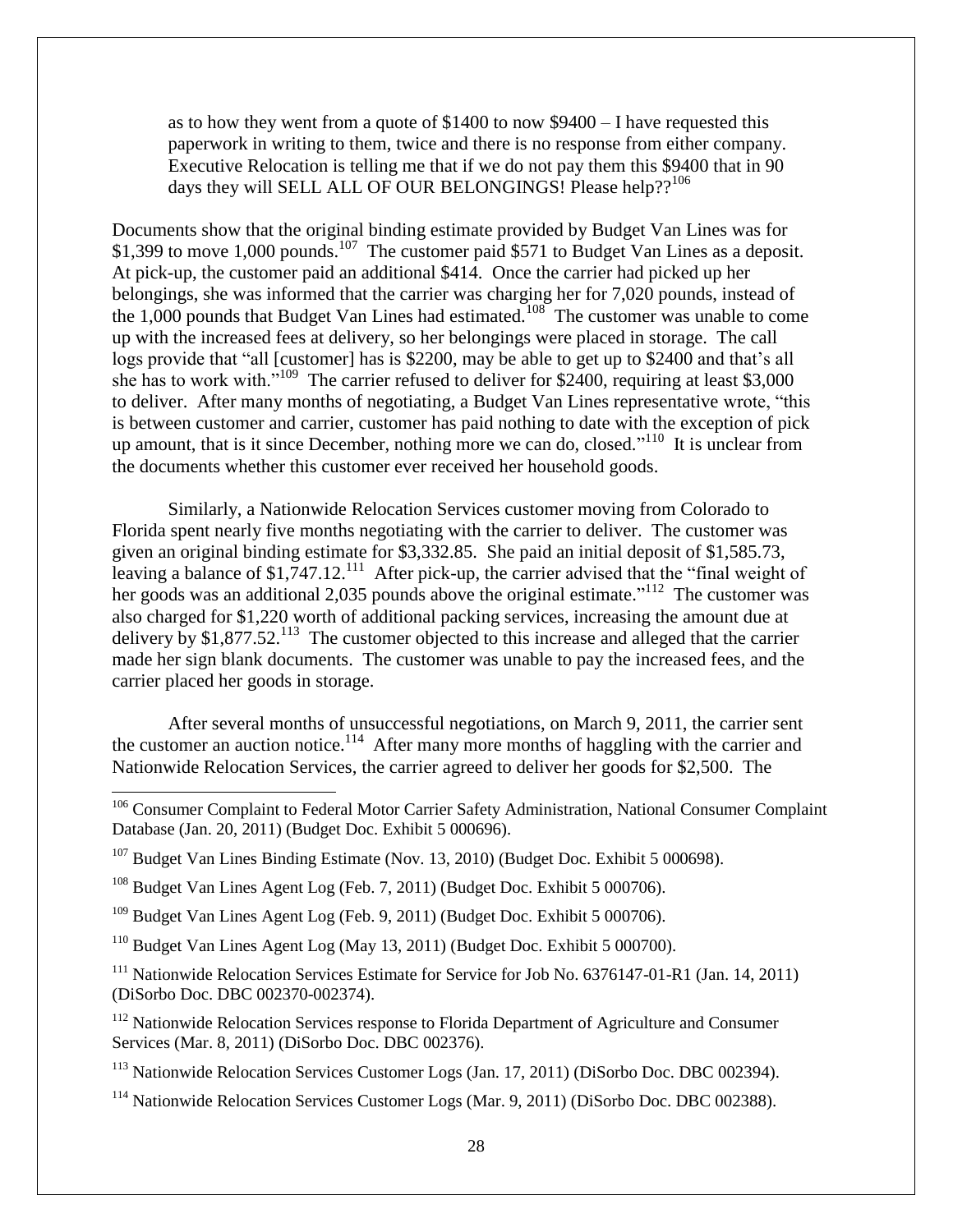customer's goods were finally delivered on June 4,  $2011$ .<sup>115</sup> However, the customer alleged that the carrier demanded an additional  $$500$  at the time of delivery.<sup>116</sup>

More often than not, based upon the information reviewed by the Committee and the interviews Committee staff conducted, consumers will pay the price increases, rather than face a hostage situation. As one customer explained, "[t]he carrier refused to unload belongings unless I paid, but did not hold the belongings for more than one day, as I paid the balance."<sup>117</sup> The customer reported paying "roughly \$825 more than the original estimate."<sup>118</sup>

#### **IV. EXAMPLES OF MOVES BOOKED BY INTERNET MOVING BROKERS**

Through the investigation, Committee staff accumulated hundreds of examples from consumers that demonstrated the flaws and dangers in the business practices used by Internet moving brokers. The following are a few of those examples. Each example illustrates the experiences of shippers who had relied upon Internet moving brokers and their interstate moving partners for their interstate moves. For each of these consumer stories, there are very likely thousands that are similar to them. Committee staff made dozens of calls at random to the companies' former customers and heard similar stories frequently.

*Joyce Gonzalez – Miami, Florida.<sup>119</sup>* To plan for her move from Detroit, Michigan, to Florida, Ms. Gonzalez selected Budget Van Lines after searching online for a good deal. She was quoted a price of \$900 plus a \$250 booking fee. She paid \$475 as a deposit. She was unaware that Budget Van Lines was a broker. A few days past her original scheduled moving date, a single mover arrived and loaded her belongings into a Uhaul truck; he told her that there was an issue with the truck and that her belongings would be reloaded into a larger truck later.

On the day of delivery, Ms. Gonzalez received a phone call from the movers stating that they were around the corner and would need almost \$1,700 in cash. When she questioned the price increase, the movers stated that it was due to the increased weight of her move. It was only at this point that Ms. Gonzalez learned that Able Moving, Inc. was her carrier, not Budget Van Lines. When she indicated that she did not have the cash, they left with all of her property.

She was told that her belongings would be placed in storage and that until she wired the \$1,691 balance, she could neither learn the location of her property nor retrieve it; once she paid this amount, she would receive the key in the mail and learn the location of her belongings. When Ms. Gonzalez asked Able Movers to meet her at a weigh station to understand the price increase, she was told that she must first wire the remaining balance. At one point, Ms.

<sup>&</sup>lt;sup>115</sup> Nationwide Relocation Services Customer Logs (June 4, 2011) (DiSorbo Doc. DBC 002381).

<sup>&</sup>lt;sup>116</sup> Nationwide Relocation Services Customer Logs (June 6, 2011) (DiSorbo Doc. DBC 002381).

 $117$  Customer Complaint to Federal Motor Carrier Safety Administration (June 1, 2009) (Budget Doc. Exhibit 5 000135).

<sup>&</sup>lt;sup>118</sup> Customer Complaint to Federal Motor Carrier Safety Administration (June 1, 2009) (Budget Doc. Exhibit 5 000136).

<sup>&</sup>lt;sup>119</sup> Committee staff interview with Joyce Gonzales (Sept. 4, 2012); Joyce Gonzales Complaint to Federal Motor Carrier Safety Administration (Mar. 8, 2011) (Budget Doc. Exhibit 5 – 000903-000904).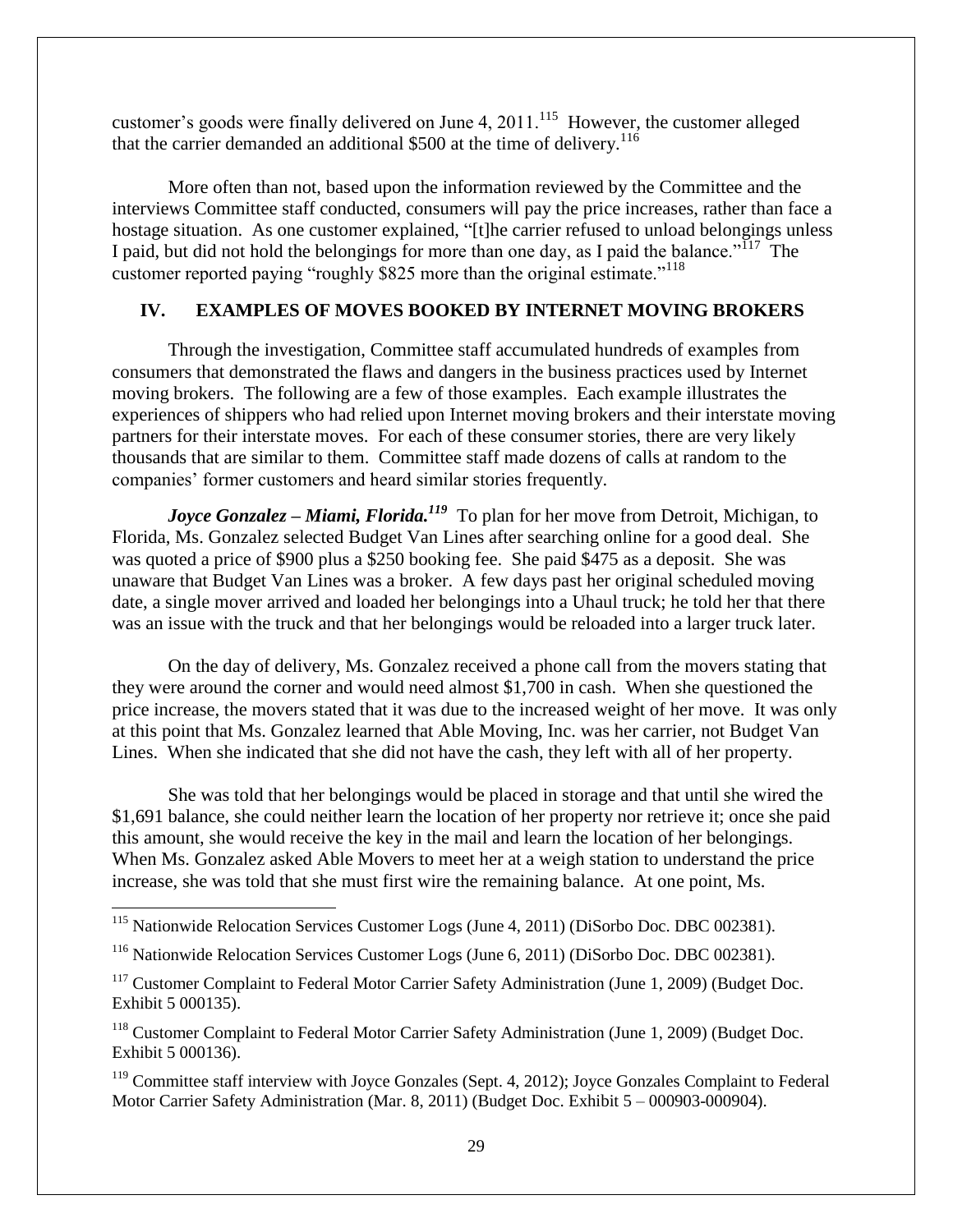Gonzalez said the movers threatened to take her belongings to Chicago and charge her \$4,000 to have it shipped back to Florida.

Ms. Gonzalez repeatedly attempted to contact Budget Van Lines and Able Moving and locate her belongings. At each point, she was told that she must first wire \$1,691 to Able Moving before she could learn where her property was being held. Months after her items were taken, Ms. Gonzalez received a call from a local storage company near Lake Wales, Florida. She was told that her belongings had been sold at auction, but the company would hold her personal papers – such as financial documents – until she could retrieve them. Unfortunately, she was unable to ever get what remained of her belongings.

According to Ms. Gonzalez, she lost everything – including family photos and all of her children's belongings. She also learned that Able Moving had continued to seek a wire transfer for \$1,691 even *after* her property had been sold at auction. Ms. Gonzalez said, "They are just trying to rip people off that don't have it."

*Katie Blick White – San Diego, California.<sup>120</sup>* Mrs. White attempted to find a local moving company to handle her family's move from Wichita, Kansas, but none could handle a move to California. She then began searching for a national company online, and ultimately selected United States Van Lines because it provided the lowest quote and the estimator made her feel comfortable. The estimator repeatedly told her that "he was a professional" and that "he always over-estimates the price so in the end you'll pay less." Mrs. White signed a contract with the company dated December 24, 2010, which gave a \$2,578.41 estimate for moving an estimated weight of 4,032 pounds; she requested a move date of January 15 or 16 and paid \$810.59 as a deposit.

On the afternoon of January 11, 2011, Mrs. White returned a call to the Quality Assurance department to review the inventory list again. She was told at this point that United States Van Lines had "drastically underestimated" her box count; the new estimated charges were increased to approximately \$4,900 to cover 6,692 pounds. Mrs. White allowed them to charge an additional \$1,486.14 for her deposit. After discussing it further with her husband, later that evening Mrs. White emailed the company and indicated that she would not be signing the new paperwork, that she would like to cancel the move, and that she was within the five-day window to do so and expected a full refund.

On January 12, 2011, United States Van Lines contacted her and, after several discussions, provided a new estimate of \$3,539.32. Mrs. White said, "I called QA [Quality Assurance] supervisor [at United States Van Lines] back and told her that we would move with the \$3,539 seeing as it was our last resort since we were scheduled to move 3 days later. She sent me to another dept to give yet another deposit, and told me that the previous 2 deposits would be credited back to my card." Mrs. White received a \$1,155.50 refund to account for her adjusted revised estimate.

 $120$  Committee staff interview with Katie Blick White (Feb. 24, 2012); E-mail from Katie Blick White to Committee Staff (Feb. 24, 2012); United States Van Lines Relocation Division Estimate (Dec. 24, 2010) (DiSorbo Doc. DBC 001398-001406).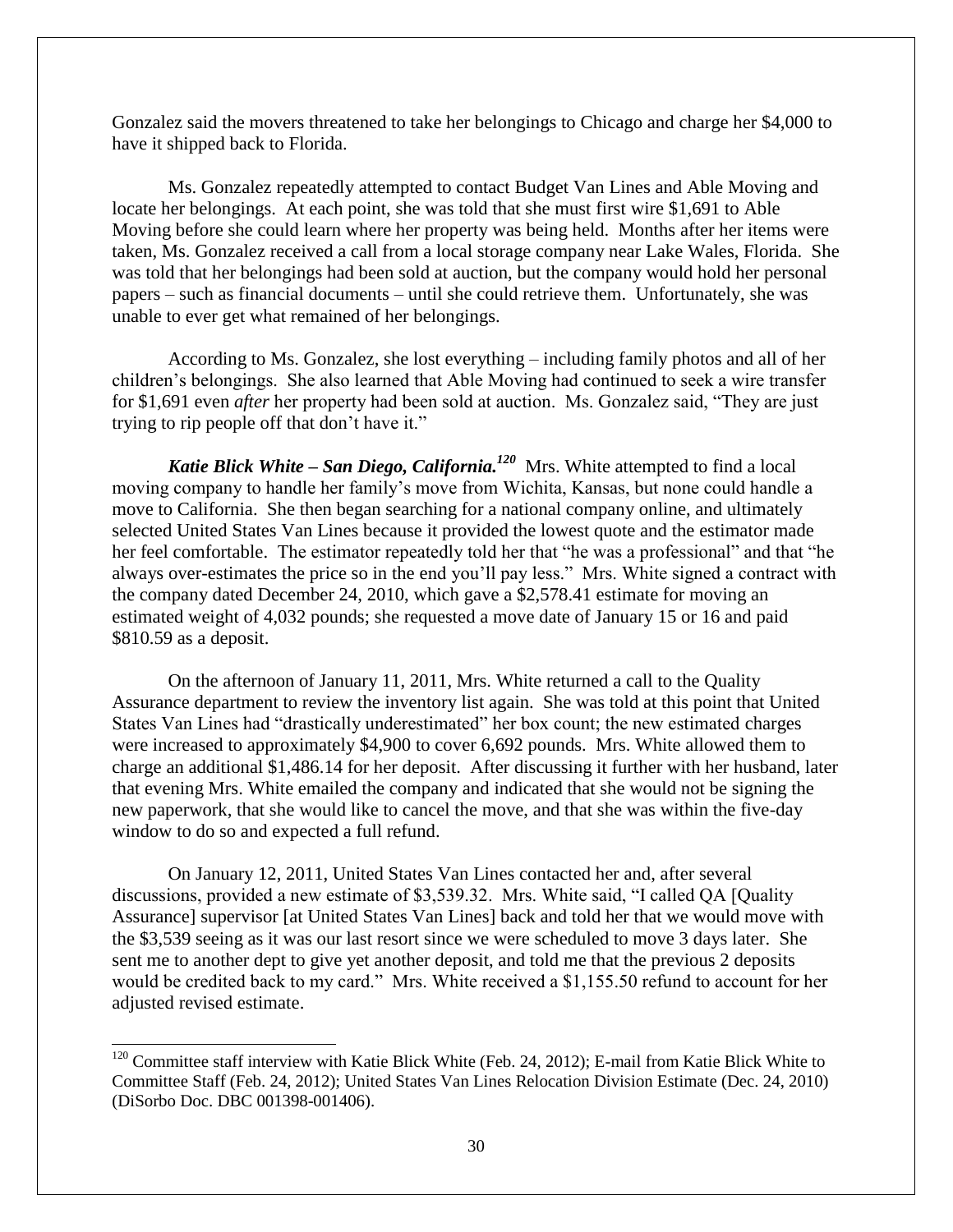On January 15, 2011, movers from Sirena Moving arrived and determined that the weight of the household goods was 3,048 pounds more than the revised estimated weight. Ultimately, Mrs. White's move cost \$5,039.68 – approximately \$1,500 more than her revised estimate from three days earlier.

*Holly Root – Middleburg, Florida.<sup>121</sup>* In October 2011, Holly Root contacted Budget Van Lines to move her possessions from two storage lockers in Minnesota to her home in Florida. At the time of the call, Ms. Root was given a quote of \$3,500 for 7,000 pounds, with a rate of 39 cents per pound for any amount over the initial weight. In order to secure the move date, she paid a deposit of \$1,108.25 to Budget. On the day of her move, Ms. Root met the movers at her storage lockers in Minnesota and they loaded all of her possessions onto the moving trucks. Once they had finished, she said:

The storage business was now closed and the storage units I had were now locked up with the storage units [sic] locks. Then one of the movers said "this is way more than 7000 pounds." Then he approached me with a contract he just wrote up for his company, including Budgets [sic] prices. I could hardly read it. It was dark by this time, I told him it was hard to see in the dark!

At this point, she was presented with a new contract from Moving Central – a company she had previously never heard of – for \$8,649, more than double the original quote. When Ms. Root asked what would happen if she did not sign the new contract, the movers said "we will unload everything right here." Ms. Root called Budget multiple times but received no assistance. At that point, Ms. Root signed the contract with Moving Central and used her credit card to pay an additional \$4,000 deposit with \$3032.63 due upon delivery.

Ms. Root continued to call Budget to complain about the additional charges and her experience. She said:

I would continue to call and call Budget and they said we'll have to call the carrier, they would put me on hold, sometimes for long periods of time or even disconnect me or give me the run around the [sic] with the same responses, I would ask to speak to a Manager and they would tell me they are in a meeting, then either put me on hold again, hang up and I never got any calls returned. They acted like nothing [was] wrong, it was me. They acted as if they were not even hearing me.

Despite numerous calls to both Budget and Moving Central, weeks and months went by without delivery of Ms. Root's possessions. "Neither company would take responsibility as they held my property hostage." Moving Central began to threaten to sell Ms. Root's possession at auction if

 $121$  Committee staff telephone interview with Holly Root (Jan. 31, 2012); E-mail from Holly Root to Committee staff (Feb. 8, 2012); Budget Van Lines Estimate and Customer Call Log (Budget Doc. Exhibit 3-B 326670-326713); Holly Root Complaint to Better Business Bureau (Dec. 30, 2011) (Budget Doc. Exhibit 2-h 000426-432).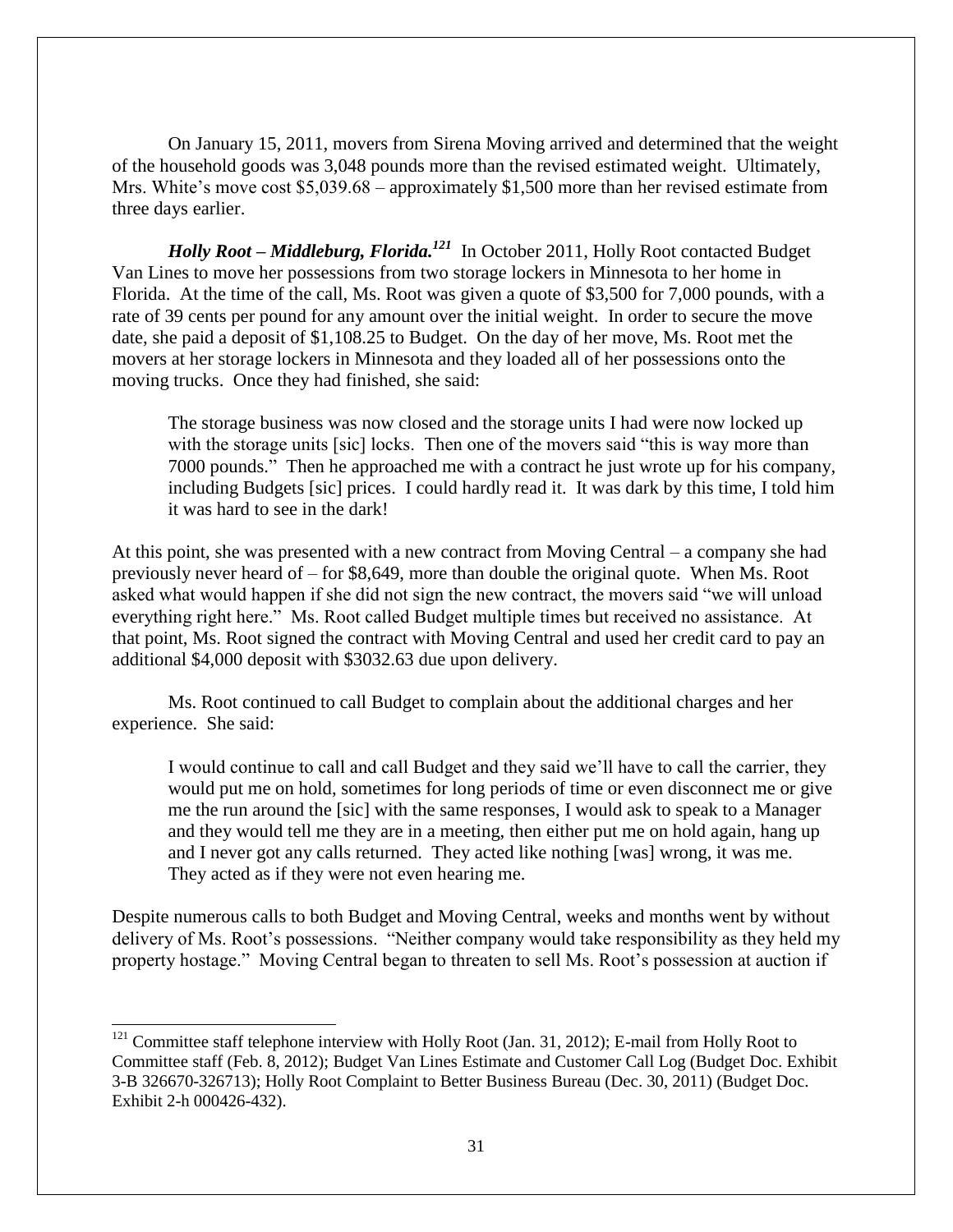she did not pay the additional amount. Ultimately, Ms. Root was able to negotiate with Moving Central and have her items delivered, although some items are still missing.

*Mark and Julie Malenda – Erie, Pennsylvania.<sup>122</sup> In November 2011, after searching* online for a moving company, Mrs. Malenda worked with United States Van Lines Relocation Division to arrange the family's move from Nevada to Pennsylvania. She spent a considerable amount of time on the phone with the company providing a detailed inventory of items to be moved. Ultimately, Mr. Malenda signed a contract to move approximately 230 items with an estimated weight of 11,182 pounds on November 17 or 18; he was told this was a binding estimate not to exceed the price.

On November 19, American Van Lines arrived and told Mrs. Malenda that the weight would likely be over the estimated weight. According to Mrs. Malenda, the movers "had me sign an invoice which I did because he refused to load our belongings so we would lose our deposit and have to find a new mover one day later than we were supposed to be moved in the first place." Over the course of several days and through multiple phone calls, Mrs. Malenda was informed that the weight was more than 2,400 pounds over the original estimate and that she owed approximately \$4,800. Mrs. Malenda informed United States Van Lines Relocation Division that she only had \$3,600. The company said it would reduce her bill by \$400 if it received the remaining balance by the following day, otherwise "they would put our belongings in storage and give us the address and keys when we could pay the full amount plus the storage fees." After numerous unsuccessful calls with the company, Mrs. Malenda ultimately paid \$4,000 to receive her family's belongings – which included the remains of her youngest son. According to Mrs. Malenda:

This company is not interested in providing any of the customer service they promised when we chose them. We were led to believe they were their own company only to find out through this fiasco that they are a brokerage firm. The actual company that has our things on it's [sic] van is American Van Lines.

United States Van Lines Relocation Division's response to the BBB provided that "Mrs. Malenda was informed in writing of [their] role pertaining to her move." But it is not clear whether she was ever made aware that the company who was holding her belongings was owned by the brother of Aldo DiSorbo, the owner of United States Van Lines Relocation Division.

*Alan Vangen – Rio, Wisconsin***. 123** In preparation for his family's move, Mr. Vangen obtained bids from four companies, and United States Van Lines was the lowest bid. On February 16, 2011, he was given a \$5,482.39 binding estimate, not to exceed the price, to move 233 items weighing 13,289 pounds. Mr. Vangen paid a \$2,335.94 deposit on his credit card. On

 $\overline{\phantom{0}}$ 

 $122$  Committee staff telephone interview with Mark Malenda (Aug. 10, 2012); Better Business Bureau, Complaint Activity Report, Case No. 90127175 (Nov. 28, 2011) (DiSorbo Doc. DBC 002716-002718).

 $123$  Committee staff telephone interview with Alan Vangen (Aug. 10, 2012); Better Business Bureau, Complaint Activity Report, Case No. 90092866 (Mar. 25, 2011) (DiSorbo Doc. DBC 002757); United States Van Lines Response to Better Business Bureau Complaint and Accompanying Customer Call Log Notes (Feb. 28, 2012) (DiSorbo Doc. DBC 002758 – 002761).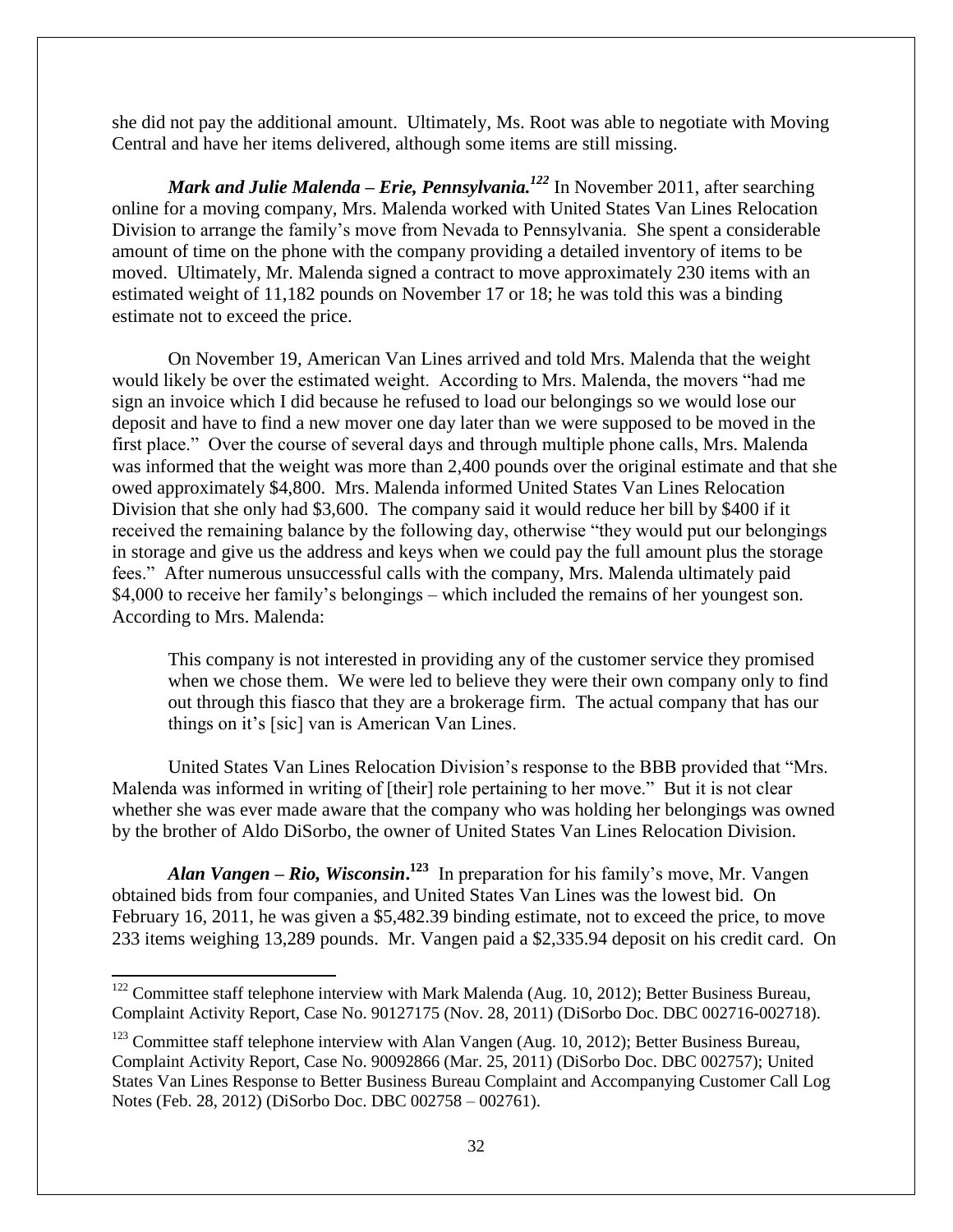March 11, 2011, a representative of United States Van Lines contacted Mr. Vangen to review his inventory; Mr. Vangen added two items to the move – a stroller and a plastic highchair – and counted the total number of boxes to be moved, which was still significantly less than the total on the original estimate. Yet these changes resulted in an increased estimate amount of \$6,095.89 to move 257 items weighing 13,892 pounds, resulting in \$406.78 in additional charges on his credit card. He owed \$3,353.17 when his items arrived. According to Mr. Vangen:

This didn't make a lot of sense with adding two small items, and still being under their initial estimate in total boxes – they raised the price. From what I understand now, but they never told me. Once you change any part of the initial order the "binding estimate not to exceed price" vanishes and you will now have to pay full tariff rates. Not one word was said about this.

When Mr. Vangen arrived in Wisconsin with his family on March 17, United States Van Lines informed him that he would have to pay the movers, Roma Movers, \$4,424.75 in cash instead of the original \$3,353.17. He was told that if he did not pay this amount, all of his belongings would be placed in storage. However, Mr. Vangen had only arranged to have \$3,400 available based on his estimate. "The drivers were steadfast and refused to due [sic] anything until I gave them the additional \$1024.75 in cash. I had no choice, so the bank after hearing my situation agreed to cash a personal check for cash so I could give it to the drivers." Ultimately, Mr. Vangen paid \$7,166.97 for the move instead of the original \$5,482.39 estimate. According to Mr. Vangen, "What is the point of a contract or estimate if they are going to miss it by so much or not abide by it at all?"

*Adam Martin – Phoenix, Arizona.<sup>124</sup>* On June 1, 2012, Mr. Martin obtained a \$2,856 binding estimate from Budget Van Lines to move his belongings from Fort Wayne, Indiana to Phoenix, Arizona, and paid a \$714 deposit to schedule the move. In addition, he was charged a \$278 booking fee by Budget Van Lines. Mr. Martin requested a pickup date of June 8 or 9. Mr. Martin paid \$1,070 at the time of pickup, and per the agreement the remaining \$1,072 balance was due in full at the time of the delivery.

On June 11, Mr. Martin's carrier, Moving Central, Inc., arrived and determined that the estimated cost of the move would be \$6,159.10. Once the carrier had loaded all of his belongings onto the truck he was told that he had more items than were listed on the inventory and would need to sign a new agreement. Under the new agreement, Mr. Martin owed \$4,375.10 at the time of delivery – almost four times the cost of the original estimate. Since Mr. Martin did not have the amount demanded at the time of delivery, he is making payments until he pays off the total balance.

*Matthew and Danielle Buhler – Las Cruces, New Mexico.<sup>125</sup> Ms. Buhler's husband was* offered a job that required the family to move from North Carolina to New Mexico in three

 $124$  Committee staff telephone interview with Gary Martin (June 12, 2012); E-mail from Gary Martin to Committee staff and accompanying documents (June 12, 2012).

 $125$  Committee staff telephone interview with Danielle Buhler (Aug. 9, 2012); Better Business Bureau, Complaint Activity Report, Case No. 90122099 (Oct. 17, 2011) (DiSorbo Doc. DMC 000410-000411);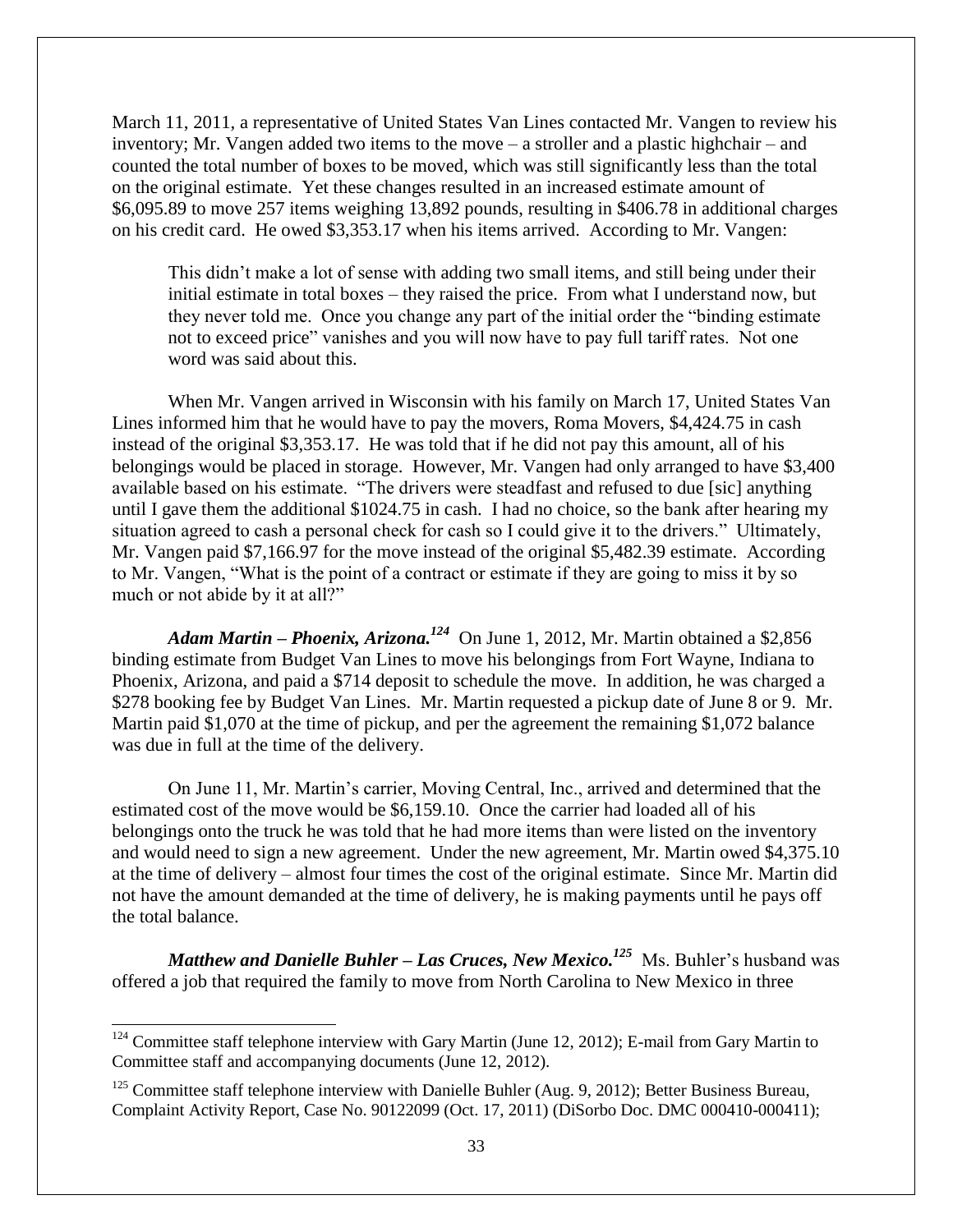weeks. United States Van Lines gave her a binding estimate of \$3,411.74 to move an estimated 5,441 pounds; Ms. Buhler originally planned to use a different company, but United States Van Lines matched that estimate. Ms. Buhler paid \$956.32 as a "binding estimate fee" to schedule the move for September 26. "They did not advise us until after we gave the deposit that it could take 3 weeks to deliver our stuff." United States Van Lines never explained that they were a broker.

On September 27 – one day after the move was scheduled to occur – MBM Moving Systems, LLC, arrived and determined that the items weighed approximately 9,200 pounds, which increased the estimate to \$5,285.26.Throughout the move, Ms. Buhler attempted to contact United States Van Lines, but her phone calls were not returned. Ms. Buhler's items arrived on October 17 and were significantly damaged. According to Ms. Buhler:

I see now that it doesn't matter what they promise you because they know the contract is not really binding and they can charge you whatever they want. After everything happened I researched this company and have found that I am not the only person that they did this to. My only fault is not researching them more in the beginning, but we were in a hurry and the rep I spoke with seemed very knowledgeable and friendly. Lo and behold I could not get in touch with her at all once we were on the hook. It just goes straight to the manager's voice mail and NO one calls you back.

*Richard Selinfreund – Terre Haute, Indiana. 126* On July 16, 2012, Mr. Selinfreund signed a contract with Colonial Van Lines estimating his family's move at \$4,896.24; he paid an initial deposit of \$2,023 with a pick-up date of July 30, 2012 and an estimated delivery date between August 3 and August 11. On July 27, only a few days before the scheduled move, a Colonial employee demanded an additional \$2,024 payment or the movers would not come. Mr. Selinfreund paid the additional amount.

On July 30, the day of the scheduled move, Mr. Selinfreund was contacted by Colonial, informed that the truck would not be arriving on time, and offered \$350 if he could wait until August 4. However, Mr. Selinfreund explained that he could not wait because he had to be out of the home before August 1 pursuant to the contract for sale and to avoid paying an extra month on his mortgage.

On August 1, Colonial Van Lines promised him that a van would arrive that afternoon or, at the latest, the next day. Mr. Selinfreund was told that he would need approximately \$1,900 for the movers. On August 2, the carrier – United Distribution Van Lines – arrived and demanded over \$3,000 to complete the move; when Mr. Selinfreund disagreed, the movers drove away. Mr. Selinfreund spoke with Colonial Van Lines, and a Colonial employee informed him that United Distribution would return the next day for the previously agreed upon \$1,900. On August 3, United Distribution returned and loaded some of the items, taking \$1,900 but still demanding

United States Van Lines Response to Better Business Bureau Complaint and Accompanying Documents (Nov. 17, 2011) (DiSorbo Doc. DMC 000412-000422).

l

 $126$  Committee staff telephone interview with Richard Selinfreund (Aug. 20, 2012); E-mail from Richard Selinfreund to Committee staff (Aug. 20, 2012).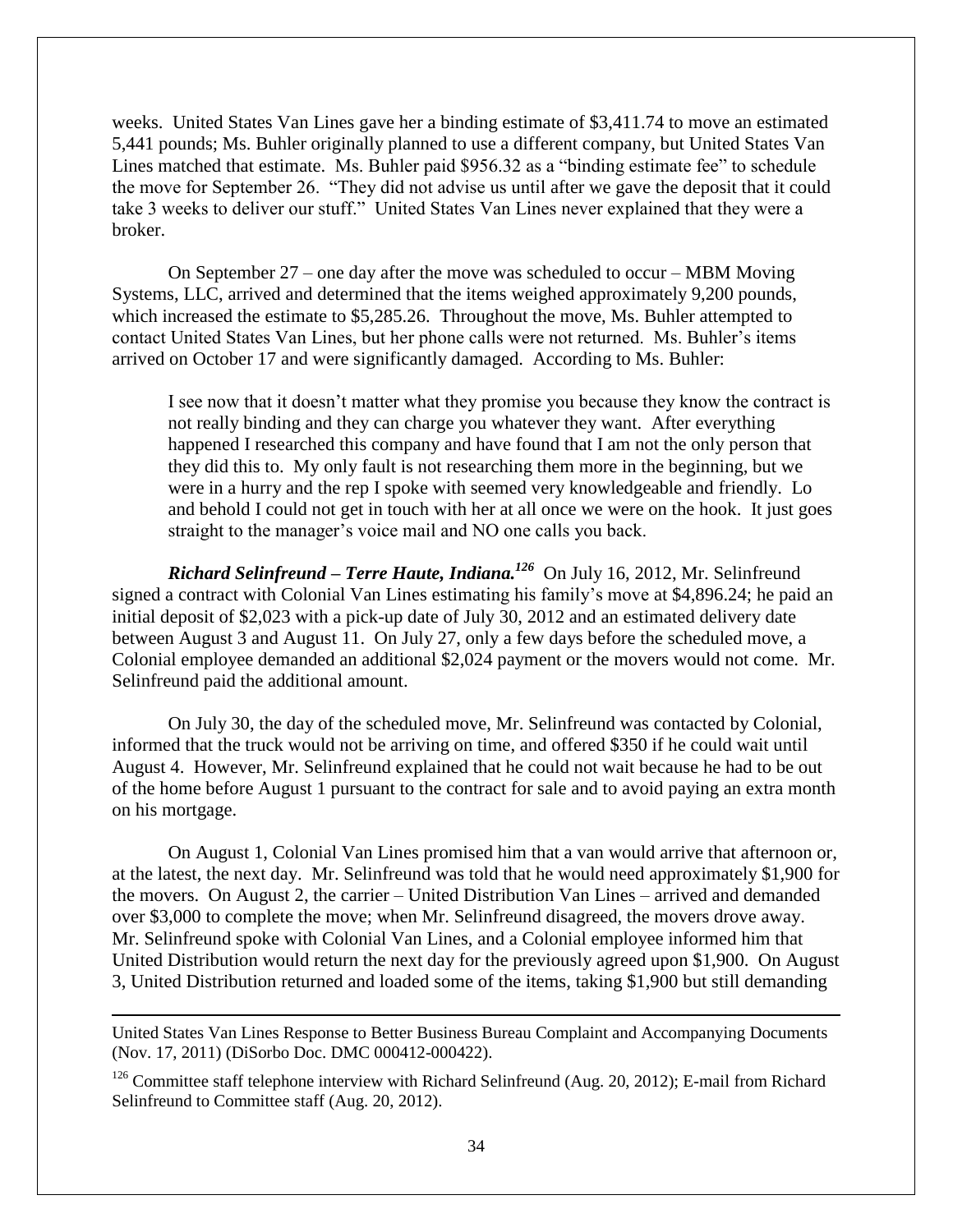over \$3,000 to load the remaining belongings. Ultimately, Mr. Selinfreund was forced to personally rent a truck and hire local labor to load his remaining belongings.

At this point, Mr. Selinfreund was left with no choice but to make his \$2,700 mortgage payment for the month of August. Furthermore, because he was unable to move out by the originally agreed upon date and the final walk through could not occur, the contract to purchase his home expired on July 31 and was no longer in effect.

On August 13, he called Colonial Van Lines to determine when his shipment would arrive. On August 18, United Distribution informed him that the delivery would arrive the next day, but Mr. Selinfreund would need to pay an additional \$6,526.45 for extra weight and additional services. On August 20, United Distribution called again and indicated that the total move had in fact cost \$10,678.80 – more than twice the original estimate – and that, based on his previous deposits, Mr. Selinfreund owed \$4,705.25. Ultimately, Mr. Selinfreund was able to negotiate with United Distribution and have his items delivered.

*Edgar Ibarra – St. Augustine, Florida. <sup>127</sup>* Mr. Ibarra began searching online to find movers to handle his relocation from Volo, Illinois, to St. Augustine, Florida. He spoke with a few companies and, on July 15, 2011, ultimately chose Budget Van Lines because it gave the cheapest estimate − \$1,955 − and seemed like a larger company that would be concerned about reputation. Mr. Ibarra paid \$683.75, which included a \$195 booking fee, to reserve the move.

He was not aware that Budget Van Lines was a broker until after he paid the initial fee. A few days before his August 2011 move, he learned that Able Moving Inc. would be his carrier. On August 14, 2011, Able Moving packed Mr. Ibarra's belongings, and Mr. Ibarra paid \$733.13, with the remainder of approximately \$700 due at the time of delivery. Approximately one week later, the driver for Able Moving called Mr. Ibarra to arrange for delivery of the items and indicated that Mr. Ibarra owed approximately \$1,650. This included approximately \$600 in additional packing expenses that had not previously been disclosed to Mr. Ibarra. When Mr. Ibarra requested paperwork from Able Moving, he received documents that he believes Able Moving altered after he signed them in order to increase the price.

When Mr. Ibarra stated that he only owed \$700 more and would not pay the additional money, Able Moving put his belongings in storage and refused to release them until he wired funds. Mr. Ibarra was not told where his items were, and despite numerous calls to both Able Moving and Budget Van Lines, he received no assistance. Mr. Ibarra contacted FMCSA on August 26, 2011 to complain and, with the agency's assistance, ultimately paid \$928.12 on September 4, 2011 and received his items.

 $127$  Committee staff telephone interview (Sept. 4, 2012); Edgar Ibarra complaint to the Federal Motor Carrier Safety Administration (Aug. 26, 2011) (Budget Doc. Exhibit 5 – 001441-001442); Budget Van Lines Estimate and Customer Call Logs and accompanying documents (Budget Doc. Exhibit 5 – 001443- 001468).